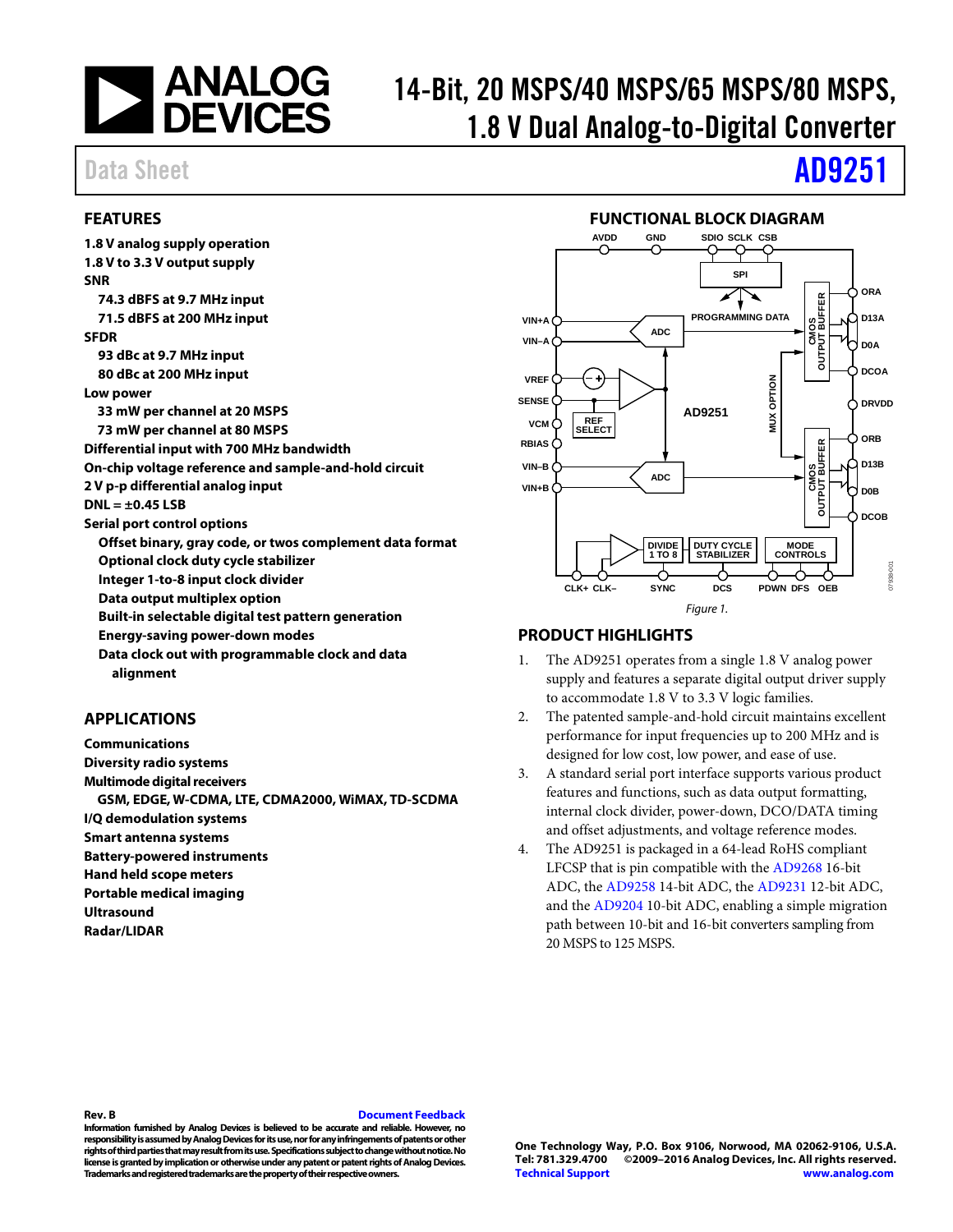# **TABLE OF CONTENTS**

| Pin Configuration and Function Descriptions 11 |
|------------------------------------------------|
|                                                |
|                                                |
|                                                |
|                                                |
|                                                |
|                                                |
|                                                |
|                                                |
|                                                |

# <span id="page-1-0"></span>**REVISION HISTORY**

| $9/2016$ —Rev. A to Rev. B  |  |
|-----------------------------|--|
|                             |  |
| $10/2009$ —Rev. 0 to Rev. A |  |

| $101 - 000 - 1101 - 0001 - 1101 - 1100$ |  |
|-----------------------------------------|--|
|                                         |  |
|                                         |  |
|                                         |  |
|                                         |  |
|                                         |  |

| Reading the Memory Map Register Table 31 |  |
|------------------------------------------|--|
|                                          |  |
|                                          |  |
|                                          |  |
|                                          |  |
|                                          |  |
|                                          |  |
|                                          |  |
|                                          |  |
|                                          |  |

| Changes to Internal Reference Connection Section 23 |  |
|-----------------------------------------------------|--|
| Moved Channel/Chip Synchronization Section 26       |  |
|                                                     |  |
| Changes to Reading the Memory Map Register          |  |
|                                                     |  |
|                                                     |  |
|                                                     |  |

7/2009-Revision 0: Initial Version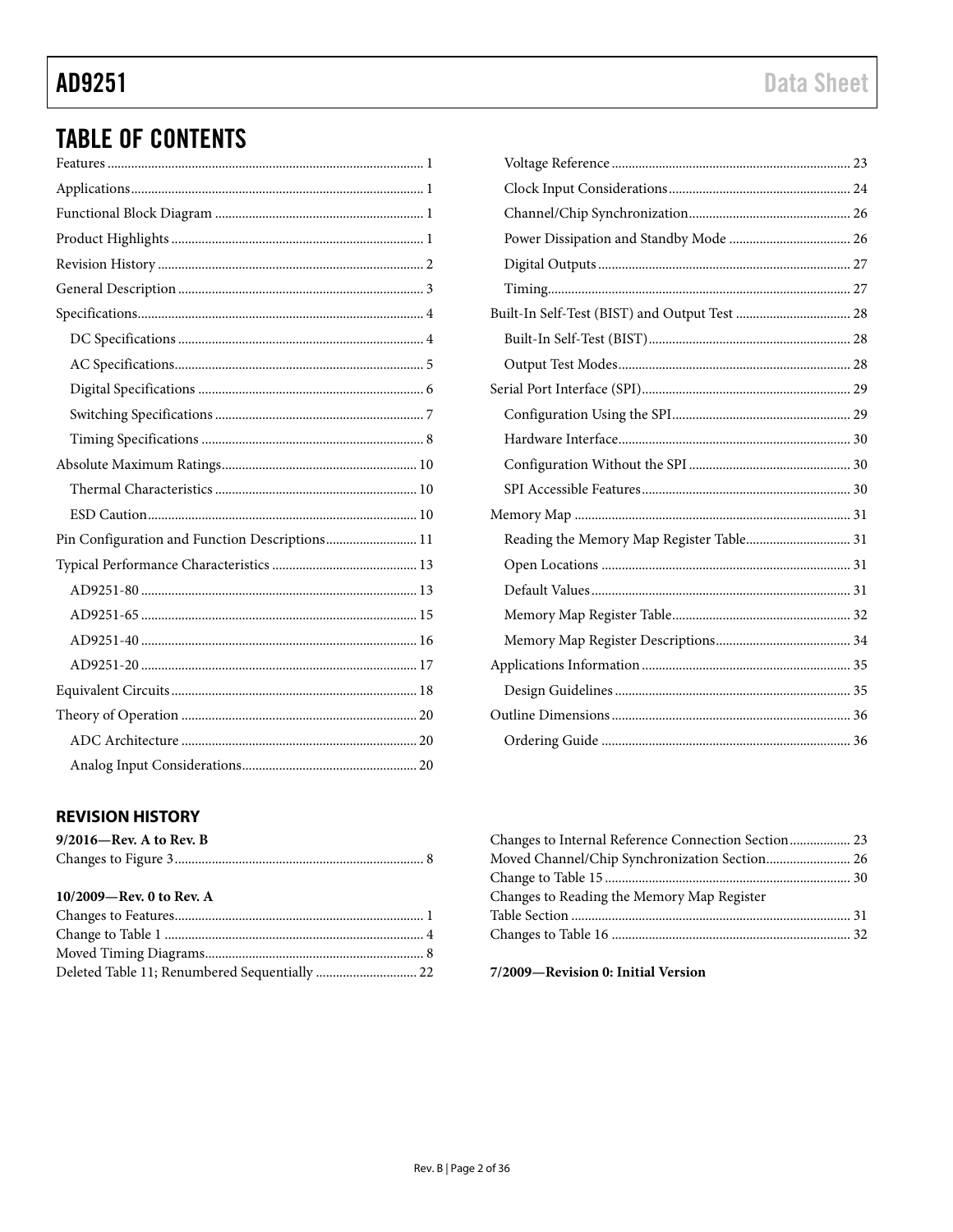# <span id="page-2-0"></span>GENERAL DESCRIPTION

The AD9251 is a monolithic, dual-channel, 1.8 V supply, 14-bit, 20 MSPS/40 MSPS/65 MSPS/80 MSPS analog-to-digital converter (ADC). It features a high performance sample-andhold circuit and on-chip voltage reference.

The product uses multistage differential pipeline architecture with output error correction logic to provide 14-bit accuracy at 80 MSPS data rates and to guarantee no missing codes over the full operating temperature range.

The ADC contains several features designed to maximize flexibility and minimize system cost, such as programmable clock and data alignment and programmable digital test pattern generation. The available digital test patterns include built-in deterministic and pseudorandom patterns, along with custom user-defined test patterns entered via the serial port interface (SPI).

A differential clock input controls all internal conversion cycles. An optional duty cycle stabilizer (DCS) compensates for wide variations in the clock duty cycle while maintaining excellent overall ADC performance.

The digital output data is presented in offset binary, gray code, or twos complement format. A data output clock (DCO) is provided for each ADC channel to ensure proper latch timing with receiving logic. Both 1.8 V and 3.3 V CMOS levels are supported and output data can be multiplexed onto a single output bus.

The AD9251 is available in a 64-lead RoHS Compliant LFCSP and is specified over the industrial temperature range (−40°C to  $+85^{\circ}$ C).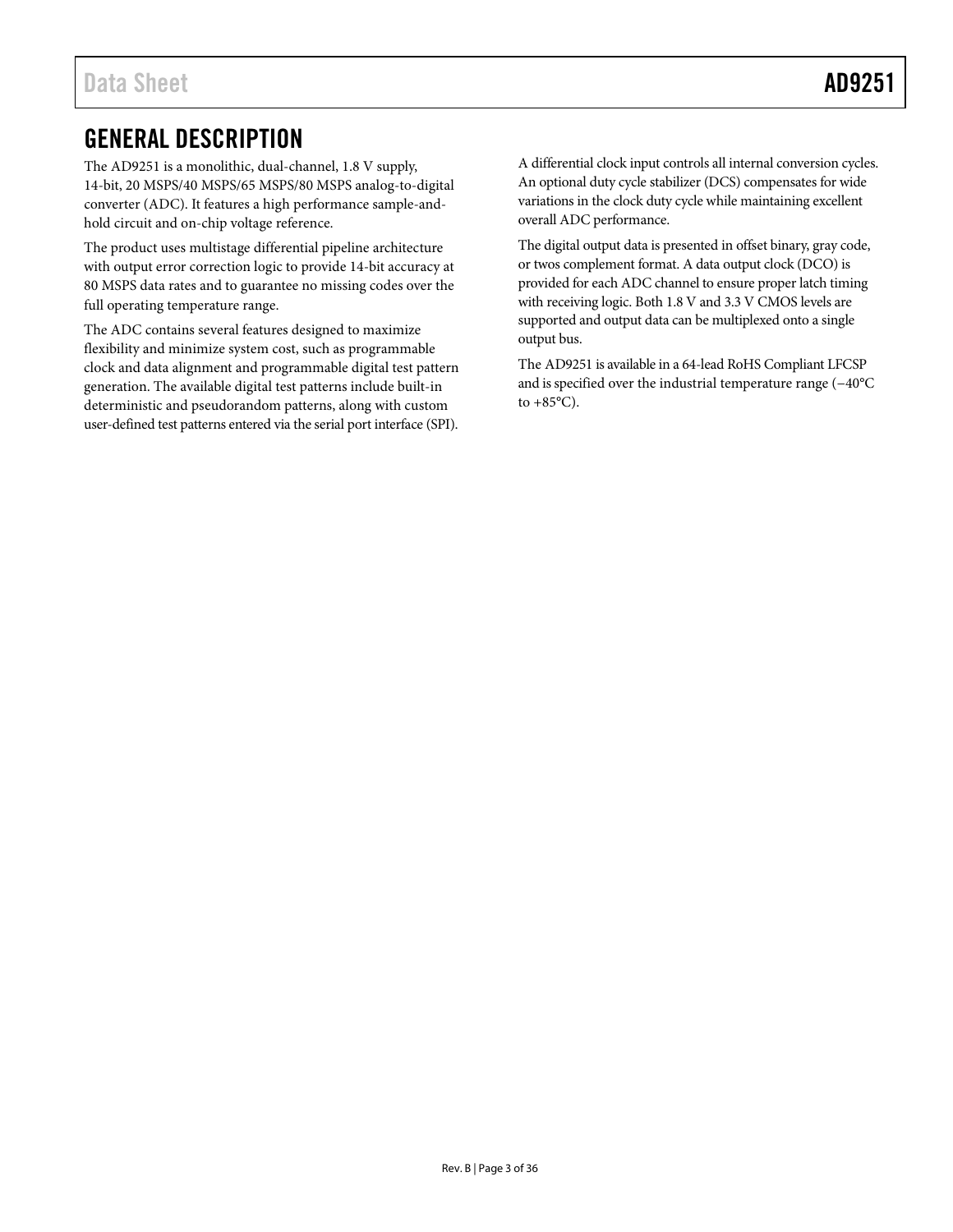# <span id="page-3-0"></span>SPECIFICATIONS

# <span id="page-3-1"></span>**DC SPECIFICATIONS**

AVDD = 1.8 V; DRVDD = 1.8 V, maximum sample rate, 2 V p-p differential input, 1.0 V internal reference; AIN = −1.0 dBFS, DCS disabled, unless otherwise noted.

## **Table 1.**

|                                                |                | AD9251-20/AD9251-40 |                | AD9251-65  |       |                | AD9251-80  |       |                |            |             |
|------------------------------------------------|----------------|---------------------|----------------|------------|-------|----------------|------------|-------|----------------|------------|-------------|
| <b>Parameter</b>                               | <b>Temp</b>    | Min                 | <b>Typ</b>     | <b>Max</b> | Min   | <b>Typ</b>     | <b>Max</b> | Min   | <b>Typ</b>     | Max        | <b>Unit</b> |
| <b>RESOLUTION</b>                              | Full           | 14                  |                |            | 14    |                |            | 14    |                |            | <b>Bits</b> |
| <b>ACCURACY</b>                                |                |                     |                |            |       |                |            |       |                |            |             |
| No Missing Codes                               | Full           |                     | Guaranteed     |            |       | Guaranteed     |            |       | Guaranteed     |            |             |
| <b>Offset Error</b>                            | Full           |                     | ±0.1           | $\pm 0.70$ |       | ±0.1           | ±0.50      |       | ±0.1           | ±0.70      | % FSR       |
| Gain Error <sup>1</sup>                        | Full           |                     | $-1.5$         |            |       | $-1.5$         |            |       | $-1.5$         |            | %FSR        |
| Differential Nonlinearity (DNL) <sup>2</sup>   | Full           |                     |                | $\pm 0.60$ |       |                | ±0.75      |       |                | ±0.70      | <b>LSB</b>  |
|                                                | $25^{\circ}$ C |                     | ±0.3           |            |       | ±0.45          |            |       | $\pm 0.45$     |            | <b>LSB</b>  |
| Integral Nonlinearity (INL) <sup>2</sup>       | Full           |                     |                | ±1.75      |       |                | ±1.75      |       |                | ±2.50      | <b>LSB</b>  |
|                                                | $25^{\circ}$ C |                     | ±0.6           |            |       | ±0.6           |            |       | ±1.0           |            | <b>LSB</b>  |
| <b>MATCHING CHARACTERISTICS</b>                |                |                     |                |            |       |                |            |       |                |            |             |
| <b>Offset Error</b>                            | $25^{\circ}$ C |                     | ±0.0           | $\pm 0.65$ |       | ±0.0           | $\pm 0.65$ |       | ±0.0           | $\pm 0.65$ | %FSR        |
| Gain Error <sup>1</sup>                        | $25^{\circ}$ C |                     | ±0.2           |            |       | ±0.2           |            |       | ±0.2           |            | %FSR        |
| <b>TEMPERATURE DRIFT</b>                       |                |                     |                |            |       |                |            |       |                |            |             |
| <b>Offset Error</b>                            | Full           |                     | ±2             |            |       | ±2             |            |       | ±2             |            | ppm/°C      |
| <b>INTERNAL VOLTAGE REFERENCE</b>              |                |                     |                |            |       |                |            |       |                |            |             |
| Output Voltage (1 V Mode)                      | Full           | 0.981               | 0.993          | 1.005      | 0.981 | 0.993          | 1.005      | 0.981 | 0.993          | 1.005      | V           |
| Load Regulation Error at 1.0 mA                | Full           |                     | $\overline{2}$ |            |       | $\overline{2}$ |            |       | $\overline{2}$ |            | mV          |
| <b>INPUT-REFERRED NOISE</b>                    |                |                     |                |            |       |                |            |       |                |            |             |
| $VREF = 1.0 V$                                 | $25^{\circ}$ C |                     | 0.98           |            |       | 0.98           |            |       | 0.98           |            | LSB rms     |
| <b>ANALOG INPUT</b>                            |                |                     |                |            |       |                |            |       |                |            |             |
| Input Span, VREF = 1.0 V                       | Full           |                     | $\overline{2}$ |            |       | $\overline{2}$ |            |       | $\overline{2}$ |            | $V p-p$     |
| Input Capacitance <sup>3</sup>                 | Full           |                     | 6              |            |       | 6              |            |       | 6              |            | pF          |
| Input Common-Mode Voltage                      | Full           |                     | 0.9            |            |       | 0.9            |            |       | 0.9            |            | v           |
| Input Common-Mode Range                        | Full           | 0.5                 |                | 1.3        | 0.5   |                | 1.3        | 0.5   |                | 1.3        | V           |
| REFERENCE INPUT RESISTANCE                     | Full           |                     | 7.5            |            |       | 7.5            |            |       | 7.5            |            | $k\Omega$   |
| <b>POWER SUPPLIES</b>                          |                |                     |                |            |       |                |            |       |                |            |             |
| Supply Voltage                                 |                |                     |                |            |       |                |            |       |                |            |             |
| <b>AVDD</b>                                    | Full           | 1.7                 | 1.8            | 1.9        | 1.7   | 1.8            | 1.9        | 1.7   | 1.8            | 1.9        | V           |
| <b>DRVDD</b>                                   | Full           | 1.7                 |                | 3.6        | 1.7   |                | 3.6        | 1.7   |                | 3.6        | v           |
| <b>Supply Current</b>                          |                |                     |                |            |       |                |            |       |                |            |             |
| IAVDD <sup>2</sup>                             | Full           |                     | 36.5/49.5      | 39.4/52.8  |       | 69.0           | 72.9       |       | 80.5           | 85.5       | mA          |
| IDRVDD <sup>2</sup> $(1.8 V)$                  | Full           |                     | 3.4/5.6        |            |       | 8.4            |            |       | 10.3           |            | mA          |
| IDRVDD <sup>2</sup> (3.3 V)                    | Full           |                     | 6.3/10.6       |            |       | 16.0           |            |       | 19.5           |            | mA          |
| POWER CONSUMPTION                              |                |                     |                |            |       |                |            |       |                |            |             |
| DC Input                                       | Full           |                     | 66/89          |            |       | 125            |            |       | 145            |            | mW          |
| Sine Wave Input <sup>2</sup> (DRVDD = $1.8$ V) | Full           |                     | 71.8/99        | 77.0/105.5 |       | 139.0          | 146.5      |       | 163.4          | 173        | mW          |
| Sine Wave Input <sup>2</sup> (DRVDD = 3.3 V)   | Full           |                     | 86.5/124       |            |       | 176.7          |            |       | 209            |            | mW          |
| Standby Power <sup>4</sup>                     | Full           |                     | 37             |            |       | 37             |            |       | 37             |            | mW          |
| Power-Down Power                               | Full           |                     | 2.2            |            |       | 2.2            |            |       | 2.2            |            | mW          |

<sup>1</sup> Measured with 1.0 V external reference.

<sup>4</sup> Standby power is measured with a dc input and the CLK active.

<sup>&</sup>lt;sup>2</sup> Measured with a 10 MHz input frequency at rated sample rate, full-scale sine wave, with approximately 5 pF loading on each output bit.<br><sup>3</sup> Input capacitance refers to the effective capacitance between one differential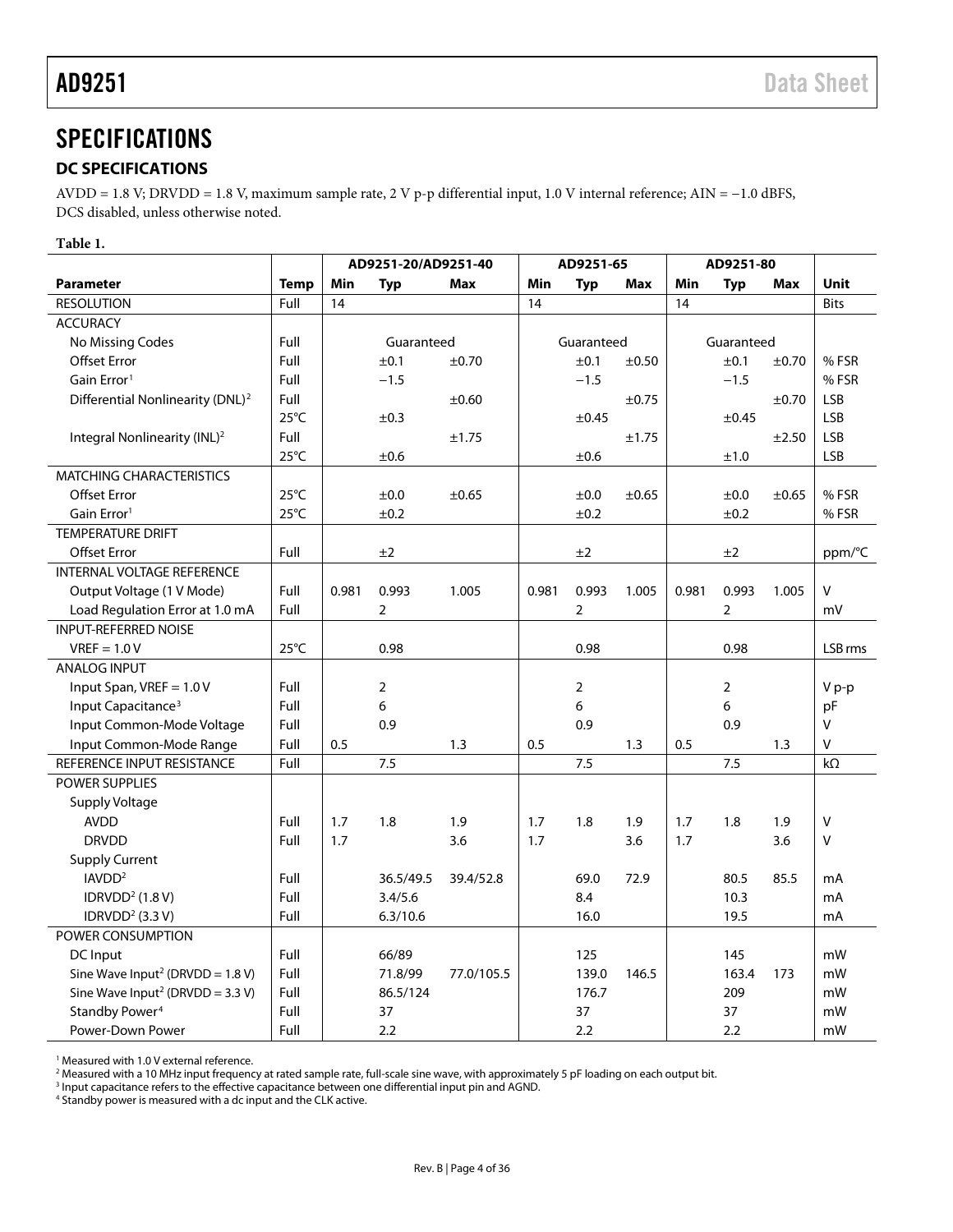# <span id="page-4-0"></span>**AC SPECIFICATIONS**

AVDD = 1.8 V; DRVDD = 1.8 V, maximum sample rate, 2 V p-p differential input, 1.0 V internal reference; AIN = −1.0 dBFS, DCS disabled, unless otherwise noted.

#### **Table 2.**

| Parameter <sup>1</sup><br><b>Temp</b><br>Min<br><b>Typ</b><br><b>Typ</b><br>Min<br><b>Typ</b><br>Max<br>Min<br>Max<br>Max<br>Unit<br>SIGNAL-TO-NOISE RATIO (SNR)<br>$25^{\circ}$ C<br>74.7<br>dBFS<br>$f_{IN}$ = 9.7 MHz<br>74.5<br>74.3<br>$25^{\circ}$ C<br>74.3<br>dBFS<br>$f_{IN}$ = 30.5 MHz<br>74.4<br>74.1<br>Full<br>dBFS<br>73.6<br>73.6<br>$f_{IN}$ = 70 MHz<br>$25^{\circ}$ C<br>dBFS<br>73.7<br>73.7<br>73.6<br>Full<br>dBFS<br>72.5<br>$25^{\circ}$ C<br>$f_{IN}$ = 200 MHz<br>71.5<br>71.5<br>dBFS<br>71.5<br>SIGNAL-TO-NOISE-AND-DISTORTION (SINAD)<br>$25^{\circ}$ C<br>dBFS<br>$f_{IN}$ = 9.7 MHz<br>74.6<br>74.4<br>74.1<br>$f_{IN}$ = 30.5 MHz<br>$25^{\circ}$ C<br>74.2<br>74.0<br>dBFS<br>74.3<br>dBFS<br>Full<br>73.4<br>73.4<br>$f_{IN}$ = 70 MHz<br>$25^{\circ}$ C<br>dBFS<br>73.6<br>73.6<br>73.5<br>dBFS<br>Full<br>72.4<br>$f_{IN} = 200$ MHz<br>$25^{\circ}$ C<br>70.0<br>70.0<br>70.0<br>dBFS<br>EFFECTIVE NUMBER OF BITS (ENOB)<br>$25^{\circ}$ C<br>$f_{IN}$ = 9.7 MHz<br>12.0<br>12.0<br>12.0<br><b>Bits</b><br>$f_{IN} = 30.5 \, MHz$<br>$25^{\circ}$ C<br>12.0<br>12.0<br>12.0<br><b>Bits</b><br>$f_{IN}$ = 70 MHz<br>$25^{\circ}$ C<br>11.9<br>11.9<br>11.9<br><b>Bits</b><br>$25^{\circ}$ C<br>$f_{IN}$ = 200 MHz<br>11.3<br>11.3<br>11.3<br><b>Bits</b><br>WORST SECOND OR THIRD HARMONIC<br>$25^{\circ}$ C<br>$f_{IN}$ = 9.7 MHz<br>$-95$<br>$-95$<br>dBc<br>-93<br>$25^{\circ}$ C<br>dBc<br>$f_{IN}$ = 30.5 MHz<br>$-95$<br>$-95$<br>$-93$<br>Full<br>dBc<br>$-81$<br>$-81$<br>$f_{IN}$ = 70 MHz<br>$25^{\circ}$ C<br>dBc<br>$-94$<br>$-94$<br>$-92$<br>Full<br>$-81$<br>dBc<br>$25^{\circ}$ C<br>$f_{IN}$ = 200 MHz<br>$-80$<br>$-80$<br>$-80$<br>dBc<br>SPURIOUS-FREE DYNAMIC RANGE (SFDR)<br>$f_{IN}$ = 9.7 MHz<br>$25^{\circ}$ C<br>95<br>95<br>93<br>dBc<br>$25^{\circ}$ C<br>$f_{IN}$ = 30.5 MHz<br>94<br>94<br>93<br>dBc<br>Full<br>81<br>dBc<br>81<br>$f_{IN}$ = 70 MHz<br>$25^{\circ}$ C<br>93<br>93<br>92<br>dBc<br>Full<br>81<br>dBc<br>$f_{IN} = 200$ MHz<br>$25^{\circ}$ C<br>80<br>80<br>80<br>dBc<br>WORST OTHER (HARMONIC OR SPUR)<br>$25^{\circ}$ C<br>$f_{IN}$ = 9.7 MHz<br>$-98$<br>$-98$<br>$-97$<br>dBc<br>$f_{IN}$ = 30.5 MHz<br>$25^{\circ}$ C<br>$-98$<br>$-97$<br>dBc<br>-98<br>Full<br>$-90$<br>$-90$<br>dBc<br>$f_{IN}$ = 70 MHz<br>$25^{\circ}$ C<br>$-98$<br>dBc<br>$-98$<br>$-96$ |  | AD9251-20/AD9251-40 |  | AD9251-65 |  | AD9251-80 |  |
|--------------------------------------------------------------------------------------------------------------------------------------------------------------------------------------------------------------------------------------------------------------------------------------------------------------------------------------------------------------------------------------------------------------------------------------------------------------------------------------------------------------------------------------------------------------------------------------------------------------------------------------------------------------------------------------------------------------------------------------------------------------------------------------------------------------------------------------------------------------------------------------------------------------------------------------------------------------------------------------------------------------------------------------------------------------------------------------------------------------------------------------------------------------------------------------------------------------------------------------------------------------------------------------------------------------------------------------------------------------------------------------------------------------------------------------------------------------------------------------------------------------------------------------------------------------------------------------------------------------------------------------------------------------------------------------------------------------------------------------------------------------------------------------------------------------------------------------------------------------------------------------------------------------------------------------------------------------------------------------------------------------------------------------------------------------------------------------------------------------------------------------------------------------------------------------------------------------------------------------------------------------------------------------------------------------------------------------------------------|--|---------------------|--|-----------|--|-----------|--|
|                                                                                                                                                                                                                                                                                                                                                                                                                                                                                                                                                                                                                                                                                                                                                                                                                                                                                                                                                                                                                                                                                                                                                                                                                                                                                                                                                                                                                                                                                                                                                                                                                                                                                                                                                                                                                                                                                                                                                                                                                                                                                                                                                                                                                                                                                                                                                        |  |                     |  |           |  |           |  |
|                                                                                                                                                                                                                                                                                                                                                                                                                                                                                                                                                                                                                                                                                                                                                                                                                                                                                                                                                                                                                                                                                                                                                                                                                                                                                                                                                                                                                                                                                                                                                                                                                                                                                                                                                                                                                                                                                                                                                                                                                                                                                                                                                                                                                                                                                                                                                        |  |                     |  |           |  |           |  |
|                                                                                                                                                                                                                                                                                                                                                                                                                                                                                                                                                                                                                                                                                                                                                                                                                                                                                                                                                                                                                                                                                                                                                                                                                                                                                                                                                                                                                                                                                                                                                                                                                                                                                                                                                                                                                                                                                                                                                                                                                                                                                                                                                                                                                                                                                                                                                        |  |                     |  |           |  |           |  |
|                                                                                                                                                                                                                                                                                                                                                                                                                                                                                                                                                                                                                                                                                                                                                                                                                                                                                                                                                                                                                                                                                                                                                                                                                                                                                                                                                                                                                                                                                                                                                                                                                                                                                                                                                                                                                                                                                                                                                                                                                                                                                                                                                                                                                                                                                                                                                        |  |                     |  |           |  |           |  |
|                                                                                                                                                                                                                                                                                                                                                                                                                                                                                                                                                                                                                                                                                                                                                                                                                                                                                                                                                                                                                                                                                                                                                                                                                                                                                                                                                                                                                                                                                                                                                                                                                                                                                                                                                                                                                                                                                                                                                                                                                                                                                                                                                                                                                                                                                                                                                        |  |                     |  |           |  |           |  |
|                                                                                                                                                                                                                                                                                                                                                                                                                                                                                                                                                                                                                                                                                                                                                                                                                                                                                                                                                                                                                                                                                                                                                                                                                                                                                                                                                                                                                                                                                                                                                                                                                                                                                                                                                                                                                                                                                                                                                                                                                                                                                                                                                                                                                                                                                                                                                        |  |                     |  |           |  |           |  |
|                                                                                                                                                                                                                                                                                                                                                                                                                                                                                                                                                                                                                                                                                                                                                                                                                                                                                                                                                                                                                                                                                                                                                                                                                                                                                                                                                                                                                                                                                                                                                                                                                                                                                                                                                                                                                                                                                                                                                                                                                                                                                                                                                                                                                                                                                                                                                        |  |                     |  |           |  |           |  |
|                                                                                                                                                                                                                                                                                                                                                                                                                                                                                                                                                                                                                                                                                                                                                                                                                                                                                                                                                                                                                                                                                                                                                                                                                                                                                                                                                                                                                                                                                                                                                                                                                                                                                                                                                                                                                                                                                                                                                                                                                                                                                                                                                                                                                                                                                                                                                        |  |                     |  |           |  |           |  |
|                                                                                                                                                                                                                                                                                                                                                                                                                                                                                                                                                                                                                                                                                                                                                                                                                                                                                                                                                                                                                                                                                                                                                                                                                                                                                                                                                                                                                                                                                                                                                                                                                                                                                                                                                                                                                                                                                                                                                                                                                                                                                                                                                                                                                                                                                                                                                        |  |                     |  |           |  |           |  |
|                                                                                                                                                                                                                                                                                                                                                                                                                                                                                                                                                                                                                                                                                                                                                                                                                                                                                                                                                                                                                                                                                                                                                                                                                                                                                                                                                                                                                                                                                                                                                                                                                                                                                                                                                                                                                                                                                                                                                                                                                                                                                                                                                                                                                                                                                                                                                        |  |                     |  |           |  |           |  |
|                                                                                                                                                                                                                                                                                                                                                                                                                                                                                                                                                                                                                                                                                                                                                                                                                                                                                                                                                                                                                                                                                                                                                                                                                                                                                                                                                                                                                                                                                                                                                                                                                                                                                                                                                                                                                                                                                                                                                                                                                                                                                                                                                                                                                                                                                                                                                        |  |                     |  |           |  |           |  |
|                                                                                                                                                                                                                                                                                                                                                                                                                                                                                                                                                                                                                                                                                                                                                                                                                                                                                                                                                                                                                                                                                                                                                                                                                                                                                                                                                                                                                                                                                                                                                                                                                                                                                                                                                                                                                                                                                                                                                                                                                                                                                                                                                                                                                                                                                                                                                        |  |                     |  |           |  |           |  |
|                                                                                                                                                                                                                                                                                                                                                                                                                                                                                                                                                                                                                                                                                                                                                                                                                                                                                                                                                                                                                                                                                                                                                                                                                                                                                                                                                                                                                                                                                                                                                                                                                                                                                                                                                                                                                                                                                                                                                                                                                                                                                                                                                                                                                                                                                                                                                        |  |                     |  |           |  |           |  |
|                                                                                                                                                                                                                                                                                                                                                                                                                                                                                                                                                                                                                                                                                                                                                                                                                                                                                                                                                                                                                                                                                                                                                                                                                                                                                                                                                                                                                                                                                                                                                                                                                                                                                                                                                                                                                                                                                                                                                                                                                                                                                                                                                                                                                                                                                                                                                        |  |                     |  |           |  |           |  |
|                                                                                                                                                                                                                                                                                                                                                                                                                                                                                                                                                                                                                                                                                                                                                                                                                                                                                                                                                                                                                                                                                                                                                                                                                                                                                                                                                                                                                                                                                                                                                                                                                                                                                                                                                                                                                                                                                                                                                                                                                                                                                                                                                                                                                                                                                                                                                        |  |                     |  |           |  |           |  |
|                                                                                                                                                                                                                                                                                                                                                                                                                                                                                                                                                                                                                                                                                                                                                                                                                                                                                                                                                                                                                                                                                                                                                                                                                                                                                                                                                                                                                                                                                                                                                                                                                                                                                                                                                                                                                                                                                                                                                                                                                                                                                                                                                                                                                                                                                                                                                        |  |                     |  |           |  |           |  |
|                                                                                                                                                                                                                                                                                                                                                                                                                                                                                                                                                                                                                                                                                                                                                                                                                                                                                                                                                                                                                                                                                                                                                                                                                                                                                                                                                                                                                                                                                                                                                                                                                                                                                                                                                                                                                                                                                                                                                                                                                                                                                                                                                                                                                                                                                                                                                        |  |                     |  |           |  |           |  |
|                                                                                                                                                                                                                                                                                                                                                                                                                                                                                                                                                                                                                                                                                                                                                                                                                                                                                                                                                                                                                                                                                                                                                                                                                                                                                                                                                                                                                                                                                                                                                                                                                                                                                                                                                                                                                                                                                                                                                                                                                                                                                                                                                                                                                                                                                                                                                        |  |                     |  |           |  |           |  |
|                                                                                                                                                                                                                                                                                                                                                                                                                                                                                                                                                                                                                                                                                                                                                                                                                                                                                                                                                                                                                                                                                                                                                                                                                                                                                                                                                                                                                                                                                                                                                                                                                                                                                                                                                                                                                                                                                                                                                                                                                                                                                                                                                                                                                                                                                                                                                        |  |                     |  |           |  |           |  |
|                                                                                                                                                                                                                                                                                                                                                                                                                                                                                                                                                                                                                                                                                                                                                                                                                                                                                                                                                                                                                                                                                                                                                                                                                                                                                                                                                                                                                                                                                                                                                                                                                                                                                                                                                                                                                                                                                                                                                                                                                                                                                                                                                                                                                                                                                                                                                        |  |                     |  |           |  |           |  |
|                                                                                                                                                                                                                                                                                                                                                                                                                                                                                                                                                                                                                                                                                                                                                                                                                                                                                                                                                                                                                                                                                                                                                                                                                                                                                                                                                                                                                                                                                                                                                                                                                                                                                                                                                                                                                                                                                                                                                                                                                                                                                                                                                                                                                                                                                                                                                        |  |                     |  |           |  |           |  |
|                                                                                                                                                                                                                                                                                                                                                                                                                                                                                                                                                                                                                                                                                                                                                                                                                                                                                                                                                                                                                                                                                                                                                                                                                                                                                                                                                                                                                                                                                                                                                                                                                                                                                                                                                                                                                                                                                                                                                                                                                                                                                                                                                                                                                                                                                                                                                        |  |                     |  |           |  |           |  |
|                                                                                                                                                                                                                                                                                                                                                                                                                                                                                                                                                                                                                                                                                                                                                                                                                                                                                                                                                                                                                                                                                                                                                                                                                                                                                                                                                                                                                                                                                                                                                                                                                                                                                                                                                                                                                                                                                                                                                                                                                                                                                                                                                                                                                                                                                                                                                        |  |                     |  |           |  |           |  |
|                                                                                                                                                                                                                                                                                                                                                                                                                                                                                                                                                                                                                                                                                                                                                                                                                                                                                                                                                                                                                                                                                                                                                                                                                                                                                                                                                                                                                                                                                                                                                                                                                                                                                                                                                                                                                                                                                                                                                                                                                                                                                                                                                                                                                                                                                                                                                        |  |                     |  |           |  |           |  |
|                                                                                                                                                                                                                                                                                                                                                                                                                                                                                                                                                                                                                                                                                                                                                                                                                                                                                                                                                                                                                                                                                                                                                                                                                                                                                                                                                                                                                                                                                                                                                                                                                                                                                                                                                                                                                                                                                                                                                                                                                                                                                                                                                                                                                                                                                                                                                        |  |                     |  |           |  |           |  |
|                                                                                                                                                                                                                                                                                                                                                                                                                                                                                                                                                                                                                                                                                                                                                                                                                                                                                                                                                                                                                                                                                                                                                                                                                                                                                                                                                                                                                                                                                                                                                                                                                                                                                                                                                                                                                                                                                                                                                                                                                                                                                                                                                                                                                                                                                                                                                        |  |                     |  |           |  |           |  |
|                                                                                                                                                                                                                                                                                                                                                                                                                                                                                                                                                                                                                                                                                                                                                                                                                                                                                                                                                                                                                                                                                                                                                                                                                                                                                                                                                                                                                                                                                                                                                                                                                                                                                                                                                                                                                                                                                                                                                                                                                                                                                                                                                                                                                                                                                                                                                        |  |                     |  |           |  |           |  |
|                                                                                                                                                                                                                                                                                                                                                                                                                                                                                                                                                                                                                                                                                                                                                                                                                                                                                                                                                                                                                                                                                                                                                                                                                                                                                                                                                                                                                                                                                                                                                                                                                                                                                                                                                                                                                                                                                                                                                                                                                                                                                                                                                                                                                                                                                                                                                        |  |                     |  |           |  |           |  |
|                                                                                                                                                                                                                                                                                                                                                                                                                                                                                                                                                                                                                                                                                                                                                                                                                                                                                                                                                                                                                                                                                                                                                                                                                                                                                                                                                                                                                                                                                                                                                                                                                                                                                                                                                                                                                                                                                                                                                                                                                                                                                                                                                                                                                                                                                                                                                        |  |                     |  |           |  |           |  |
|                                                                                                                                                                                                                                                                                                                                                                                                                                                                                                                                                                                                                                                                                                                                                                                                                                                                                                                                                                                                                                                                                                                                                                                                                                                                                                                                                                                                                                                                                                                                                                                                                                                                                                                                                                                                                                                                                                                                                                                                                                                                                                                                                                                                                                                                                                                                                        |  |                     |  |           |  |           |  |
|                                                                                                                                                                                                                                                                                                                                                                                                                                                                                                                                                                                                                                                                                                                                                                                                                                                                                                                                                                                                                                                                                                                                                                                                                                                                                                                                                                                                                                                                                                                                                                                                                                                                                                                                                                                                                                                                                                                                                                                                                                                                                                                                                                                                                                                                                                                                                        |  |                     |  |           |  |           |  |
|                                                                                                                                                                                                                                                                                                                                                                                                                                                                                                                                                                                                                                                                                                                                                                                                                                                                                                                                                                                                                                                                                                                                                                                                                                                                                                                                                                                                                                                                                                                                                                                                                                                                                                                                                                                                                                                                                                                                                                                                                                                                                                                                                                                                                                                                                                                                                        |  |                     |  |           |  |           |  |
|                                                                                                                                                                                                                                                                                                                                                                                                                                                                                                                                                                                                                                                                                                                                                                                                                                                                                                                                                                                                                                                                                                                                                                                                                                                                                                                                                                                                                                                                                                                                                                                                                                                                                                                                                                                                                                                                                                                                                                                                                                                                                                                                                                                                                                                                                                                                                        |  |                     |  |           |  |           |  |
|                                                                                                                                                                                                                                                                                                                                                                                                                                                                                                                                                                                                                                                                                                                                                                                                                                                                                                                                                                                                                                                                                                                                                                                                                                                                                                                                                                                                                                                                                                                                                                                                                                                                                                                                                                                                                                                                                                                                                                                                                                                                                                                                                                                                                                                                                                                                                        |  |                     |  |           |  |           |  |
|                                                                                                                                                                                                                                                                                                                                                                                                                                                                                                                                                                                                                                                                                                                                                                                                                                                                                                                                                                                                                                                                                                                                                                                                                                                                                                                                                                                                                                                                                                                                                                                                                                                                                                                                                                                                                                                                                                                                                                                                                                                                                                                                                                                                                                                                                                                                                        |  |                     |  |           |  |           |  |
|                                                                                                                                                                                                                                                                                                                                                                                                                                                                                                                                                                                                                                                                                                                                                                                                                                                                                                                                                                                                                                                                                                                                                                                                                                                                                                                                                                                                                                                                                                                                                                                                                                                                                                                                                                                                                                                                                                                                                                                                                                                                                                                                                                                                                                                                                                                                                        |  |                     |  |           |  |           |  |
|                                                                                                                                                                                                                                                                                                                                                                                                                                                                                                                                                                                                                                                                                                                                                                                                                                                                                                                                                                                                                                                                                                                                                                                                                                                                                                                                                                                                                                                                                                                                                                                                                                                                                                                                                                                                                                                                                                                                                                                                                                                                                                                                                                                                                                                                                                                                                        |  |                     |  |           |  |           |  |
|                                                                                                                                                                                                                                                                                                                                                                                                                                                                                                                                                                                                                                                                                                                                                                                                                                                                                                                                                                                                                                                                                                                                                                                                                                                                                                                                                                                                                                                                                                                                                                                                                                                                                                                                                                                                                                                                                                                                                                                                                                                                                                                                                                                                                                                                                                                                                        |  |                     |  |           |  |           |  |
|                                                                                                                                                                                                                                                                                                                                                                                                                                                                                                                                                                                                                                                                                                                                                                                                                                                                                                                                                                                                                                                                                                                                                                                                                                                                                                                                                                                                                                                                                                                                                                                                                                                                                                                                                                                                                                                                                                                                                                                                                                                                                                                                                                                                                                                                                                                                                        |  |                     |  |           |  |           |  |
| Full<br>dBc<br>$-89$                                                                                                                                                                                                                                                                                                                                                                                                                                                                                                                                                                                                                                                                                                                                                                                                                                                                                                                                                                                                                                                                                                                                                                                                                                                                                                                                                                                                                                                                                                                                                                                                                                                                                                                                                                                                                                                                                                                                                                                                                                                                                                                                                                                                                                                                                                                                   |  |                     |  |           |  |           |  |
| $25^{\circ}$ C<br>$f_{IN}$ = 200 MHz<br>$-95$<br>$-95$<br>dBc<br>$-95$                                                                                                                                                                                                                                                                                                                                                                                                                                                                                                                                                                                                                                                                                                                                                                                                                                                                                                                                                                                                                                                                                                                                                                                                                                                                                                                                                                                                                                                                                                                                                                                                                                                                                                                                                                                                                                                                                                                                                                                                                                                                                                                                                                                                                                                                                 |  |                     |  |           |  |           |  |
| TWO-TONE SFDR                                                                                                                                                                                                                                                                                                                                                                                                                                                                                                                                                                                                                                                                                                                                                                                                                                                                                                                                                                                                                                                                                                                                                                                                                                                                                                                                                                                                                                                                                                                                                                                                                                                                                                                                                                                                                                                                                                                                                                                                                                                                                                                                                                                                                                                                                                                                          |  |                     |  |           |  |           |  |
| $25^{\circ}$ C<br>$f_{IN}$ = 30.5 MHz (-7 dBFS), 32.5 MHz (-7 dBFS)<br>90<br>90<br>90<br>dBc                                                                                                                                                                                                                                                                                                                                                                                                                                                                                                                                                                                                                                                                                                                                                                                                                                                                                                                                                                                                                                                                                                                                                                                                                                                                                                                                                                                                                                                                                                                                                                                                                                                                                                                                                                                                                                                                                                                                                                                                                                                                                                                                                                                                                                                           |  |                     |  |           |  |           |  |
| CROSSTALK <sup>2</sup><br>Full<br>$-110$<br>$-110$<br>dBc<br>$-110$                                                                                                                                                                                                                                                                                                                                                                                                                                                                                                                                                                                                                                                                                                                                                                                                                                                                                                                                                                                                                                                                                                                                                                                                                                                                                                                                                                                                                                                                                                                                                                                                                                                                                                                                                                                                                                                                                                                                                                                                                                                                                                                                                                                                                                                                                    |  |                     |  |           |  |           |  |
| $25^{\circ}$ C<br>ANALOG INPUT BANDWIDTH<br>700<br>700<br>700<br>MHz                                                                                                                                                                                                                                                                                                                                                                                                                                                                                                                                                                                                                                                                                                                                                                                                                                                                                                                                                                                                                                                                                                                                                                                                                                                                                                                                                                                                                                                                                                                                                                                                                                                                                                                                                                                                                                                                                                                                                                                                                                                                                                                                                                                                                                                                                   |  |                     |  |           |  |           |  |

<sup>1</sup> See th[e AN-835](http://www.analog.com/AN-835) Application Note, *Understanding High Speed ADC Testing and Evaluation*, for a complete set of definitions.

<sup>2</sup> Crosstalk is measured at 100 MHz with −1.0 dBFS on one channel and no input on the alternate channel.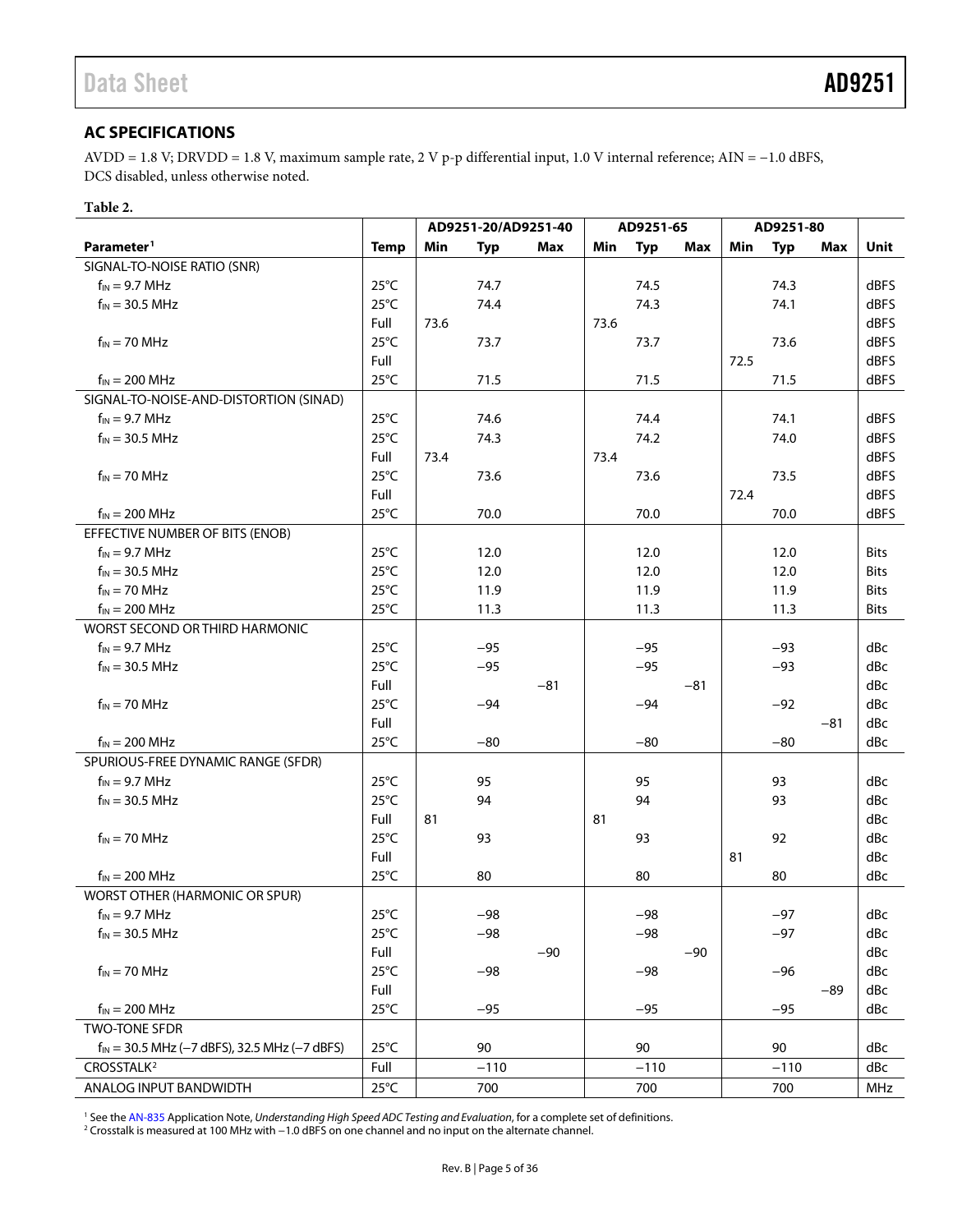# <span id="page-5-0"></span>**DIGITAL SPECIFICATIONS**

AVDD = 1.8 V; DRVDD = 1.8 V, maximum sample rate, 2 V p-p differential input, 1.0 V internal reference; AIN = −1.0 dBFS, DCS disabled, unless otherwise noted.

# **Table 3.**

|                                                     | AD9251-20/AD9251-40/AD9251-65/AD9251-80 |             |                  |               |                    |  |
|-----------------------------------------------------|-----------------------------------------|-------------|------------------|---------------|--------------------|--|
| <b>Parameter</b>                                    | <b>Temp</b>                             | Min         | Typ              | Max           | <b>Unit</b>        |  |
| DIFFERENTIAL CLOCK INPUTS (CLK+, CLK-)              |                                         |             |                  |               |                    |  |
| Logic Compliance                                    |                                         |             | CMOS/LVDS/LVPECL |               |                    |  |
| Internal Common-Mode Bias                           | Full                                    |             | 0.9              |               | v                  |  |
| Differential Input Voltage                          | Full                                    | 0.2         |                  | 3.6           | Vp-p               |  |
| Input Voltage Range                                 | Full                                    | $GND - 0.3$ |                  | $AVDD + 0.2$  | v                  |  |
| High Level Input Current                            | Full                                    | $-10$       |                  | $+10$         | μA                 |  |
| Low Level Input Current                             | Full                                    | $-10$       |                  | $+10$         | μA                 |  |
| Input Resistance                                    | Full                                    | 8           | 10               | 12            | $k\Omega$          |  |
| <b>Input Capacitance</b>                            | Full                                    |             | 4                |               | pF                 |  |
| LOGIC INPUTS (SCLK/DFS, SYNC, PDWN) <sup>1</sup>    |                                         |             |                  |               |                    |  |
| High Level Input Voltage                            | Full                                    | 1.2         |                  | $DRVDD + 0.3$ | v                  |  |
| Low Level Input Voltage                             | Full                                    | $\Omega$    |                  | 0.8           | v                  |  |
| High Level Input Current                            | Full                                    | $-50$       |                  | $-75$         | μA                 |  |
| Low Level Input Current                             | Full                                    | $-10$       |                  | $+10$         | μA                 |  |
| <b>Input Resistance</b>                             | Full                                    |             | 30               |               | $k\Omega$          |  |
| Input Capacitance                                   | Full                                    |             | $\overline{2}$   |               | pF                 |  |
| LOGIC INPUTS (CSB) <sup>2</sup>                     |                                         |             |                  |               |                    |  |
| High Level Input Voltage                            | Full                                    | 1.2         |                  | $DRVDD + 0.3$ | V                  |  |
| Low Level Input Voltage                             | Full                                    | 0           |                  | 0.8           | V                  |  |
| High Level Input Current                            | Full                                    | $-10$       |                  | $+10$         | μA                 |  |
| Low Level Input Current                             | Full                                    | 40          |                  | 135           | μA                 |  |
| Input Resistance                                    | Full                                    |             | 26               |               | $\mathsf{k}\Omega$ |  |
| <b>Input Capacitance</b>                            | Full                                    |             | $\overline{2}$   |               | pF                 |  |
| LOGIC INPUTS (SDIO/DCS) <sup>2</sup>                |                                         |             |                  |               |                    |  |
| High Level Input Voltage                            | Full                                    | 1.2         |                  | $DRVDD + 0.3$ | v                  |  |
| Low Level Input Voltage                             | Full                                    | 0           |                  | 0.8           | v                  |  |
| High Level Input Current                            | Full                                    | $-10$       |                  | $+10$         | μA                 |  |
| Low Level Input Current                             | Full                                    | 40          |                  | 130           | μA                 |  |
| Input Resistance                                    | Full                                    |             | 26               |               | $k\Omega$          |  |
| Input Capacitance                                   | Full                                    |             | 5                |               | pF                 |  |
| <b>DIGITAL OUTPUTS</b>                              |                                         |             |                  |               |                    |  |
| $DRVDD = 3.3 V$                                     |                                         |             |                  |               |                    |  |
| High Level Output Voltage, I <sub>OH</sub> = 50 µA  | Full                                    | 3.29        |                  |               | V                  |  |
| High Level Output Voltage, lo <sub>H</sub> = 0.5 mA | Full                                    | 3.25        |                  |               | V                  |  |
| Low Level Output Voltage, loL = 1.6 mA              | Full                                    |             |                  | 0.2           | V                  |  |
| Low Level Output Voltage, loL = 50 µA               | Full                                    |             |                  | 0.05          | $\vee$             |  |
| $DRVDD = 1.8 V$                                     |                                         |             |                  |               |                    |  |
| High Level Output Voltage, $I_{OH} = 50 \mu A$      | Full                                    | 1.79        |                  |               | V                  |  |
| High Level Output Voltage, lo <sub>H</sub> = 0.5 mA | Full                                    | 1.75        |                  |               | V                  |  |
| Low Level Output Voltage, loL = 1.6 mA              | Full                                    |             |                  | 0.2           | V                  |  |
| Low Level Output Voltage, $I_{OL} = 50 \mu A$       | Full                                    |             |                  | 0.05          | V                  |  |

<sup>1</sup> Internal 30 kΩ pull-down.

<sup>2</sup> Internal 30 kΩ pull-up.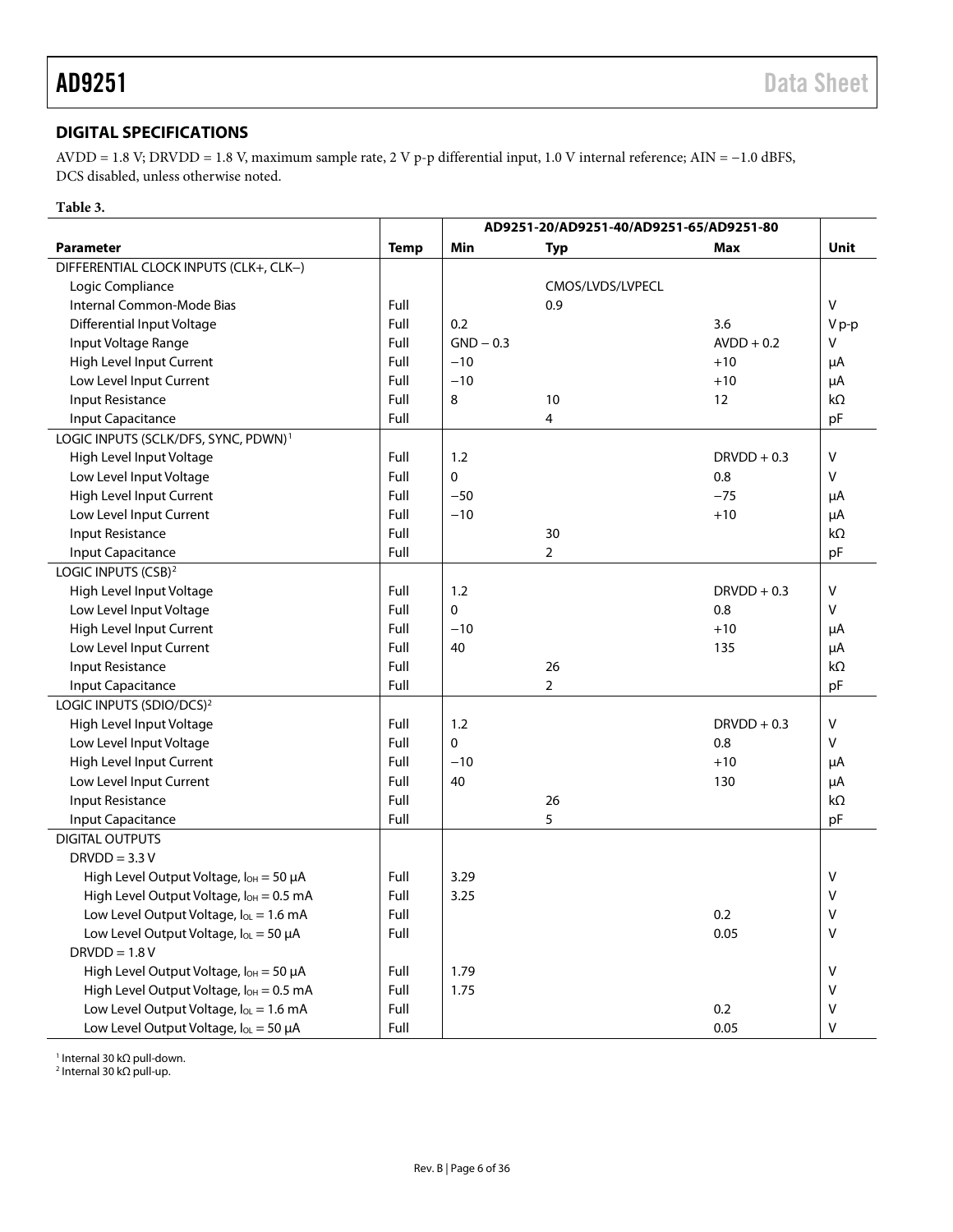# <span id="page-6-0"></span>**SWITCHING SPECIFICATIONS**

AVDD = 1.8 V; DRVDD = 1.8 V, maximum sample rate, 2 V p-p differential input, 1.0 V internal reference; AIN = −1.0 dBFS, DCS disabled, unless otherwise noted.

#### **Table 4.**

|                                           |      | AD9251-20/AD9251-40 |            | AD9251-65 |       |      | AD9251-80 |      |                |     |             |
|-------------------------------------------|------|---------------------|------------|-----------|-------|------|-----------|------|----------------|-----|-------------|
| <b>Parameter</b>                          | Temp | Min                 | <b>Typ</b> | Max       | Min   | Typ  | Max       | Min  | <b>Typ</b>     | Max | <b>Unit</b> |
| <b>CLOCK INPUT PARAMETERS</b>             |      |                     |            |           |       |      |           |      |                |     |             |
| Input Clock Rate                          | Full |                     |            | 625       |       |      | 625       |      |                | 625 | <b>MHz</b>  |
| Conversion Rate <sup>1</sup>              | Full | 3                   |            | 20/40     | 3     |      | 65        | 3    |                | 80  | <b>MSPS</b> |
| CLK Period-Divide-by-1 Mode (tcLK)        | Full | 50/25               |            |           | 15.38 |      |           | 12.5 |                |     | ns          |
| CLK Pulse Width High (tcH)                |      |                     | 25.0/12.5  |           |       | 7.69 |           |      | 6.25           |     | ns          |
| Aperture Delay $(t_A)$                    | Full |                     | 1.0        |           |       | 1.0  |           |      | 1.0            |     | ns          |
| Aperture Uncertainty (Jitter, tJ)         | Full |                     | 0.1        |           |       | 0.1  |           |      | 0.1            |     | ps rms      |
| DATA OUTPUT PARAMETERS                    |      |                     |            |           |       |      |           |      |                |     |             |
| Data Propagation Delay (t <sub>PD</sub> ) | Full |                     | 3          |           |       | 3    |           |      | 3              |     | ns          |
| DCO Propagation Delay (t <sub>DCO</sub> ) | Full |                     | 3          |           |       | 3    |           |      | 3              |     | ns          |
| DCO to Data Skew (tskew)                  | Full |                     | 0.1        |           |       | 0.1  |           |      | 0.1            |     | ns          |
| Pipeline Delay (Latency)                  | Full |                     | 9          |           |       | 9    |           |      | 9              |     | Cycles      |
| Wake-Up Time <sup>2</sup>                 | Full |                     | 350        |           |       | 350  |           |      | 350            |     | μs          |
| Standby                                   | Full |                     | 600/400    |           |       | 300  |           |      | 260            |     | ns          |
| <b>OUT-OF-RANGE RECOVERY TIME</b>         | Full |                     | 2          |           |       | 2    |           |      | $\overline{2}$ |     | Cycles      |

<sup>1</sup> Conversion rate is the clock rate after the CLK divider.

<sup>2</sup> Wake-up time is dependent on the value of the decoupling capacitors.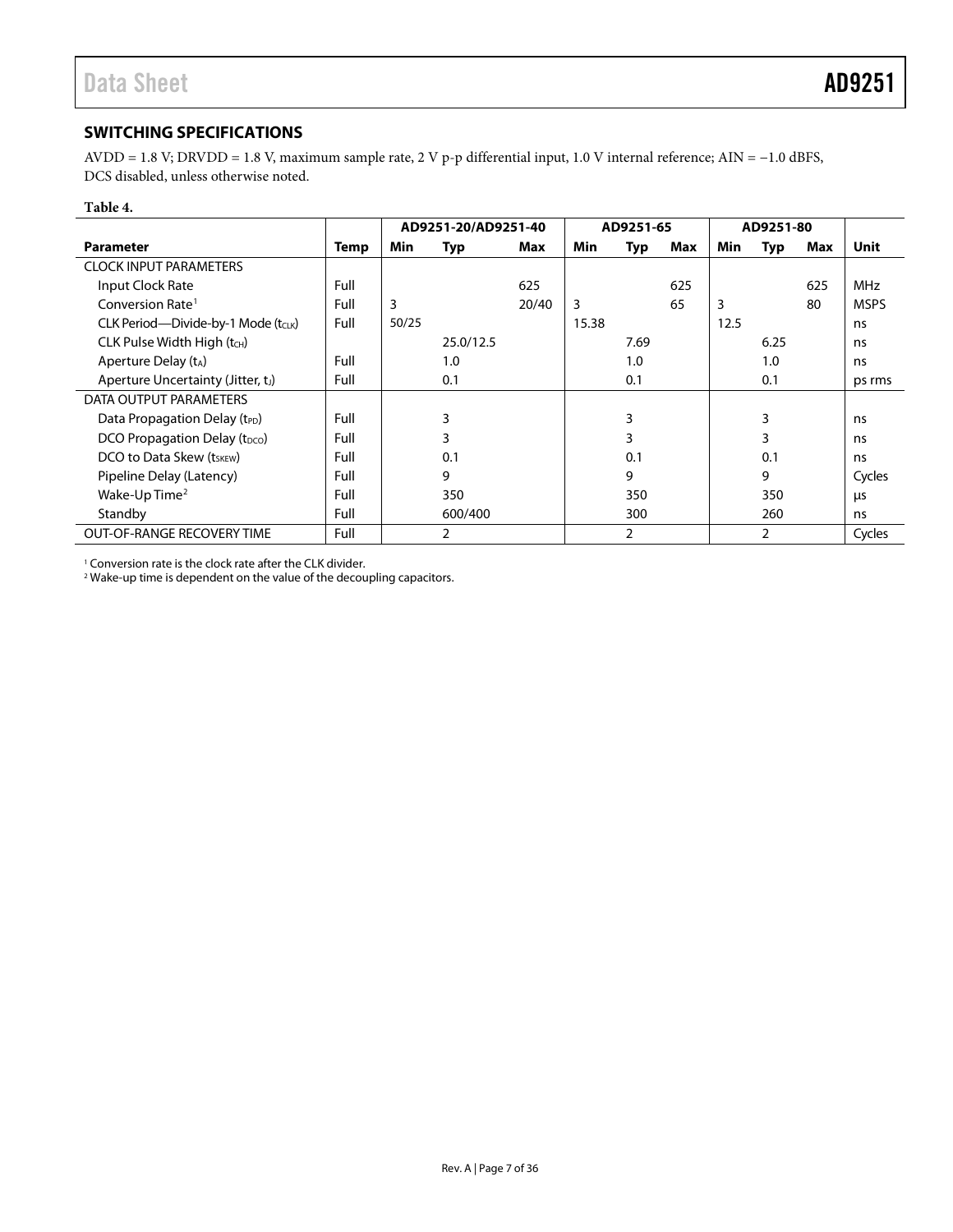# <span id="page-7-0"></span>**TIMING SPECIFICATIONS**

## <span id="page-7-1"></span>**Table 5.**

| <b>Parameter</b>          | <b>Conditions</b>                                                                                        | Min            | Typ  | Max | Unit |
|---------------------------|----------------------------------------------------------------------------------------------------------|----------------|------|-----|------|
| SYNC TIMING REQUIREMENTS  |                                                                                                          |                |      |     |      |
| tssync                    | SYNC to rising edge of CLK setup time                                                                    |                | 0.24 |     | ns   |
| <b>t</b> <sub>HSYNC</sub> | SYNC to rising edge of CLK hold time                                                                     |                | 0.40 |     | ns   |
| SPI TIMING REQUIREMENTS   |                                                                                                          |                |      |     |      |
| t <sub>DS</sub>           | Setup time between the data and the rising edge of SCLK                                                  | $\overline{2}$ |      |     | ns   |
| t <sub>DH</sub>           | Hold time between the data and the rising edge of SCLK                                                   | 2              |      |     | ns   |
| tclk                      | Period of the SCLK                                                                                       | 40             |      |     | ns   |
| ts                        | Setup time between CSB and SCLK                                                                          |                |      |     | ns   |
| tн                        | Hold time between CSB and SCLK                                                                           | 2              |      |     | ns   |
| t <sub>HIGH</sub>         | SCLK pulse width high                                                                                    | 10             |      |     | ns   |
| t <sub>LOW</sub>          | SCLK pulse width low                                                                                     | 10             |      |     | ns   |
| <b>t</b> EN SDIO          | Time required for the SDIO pin to switch from an input to an<br>output relative to the SCLK falling edge | 10             |      |     | ns   |
| t <sub>DIS</sub> SDIO     | Time required for the SDIO pin to switch from an output to an<br>input relative to the SCLK rising edge  | 10             |      |     | ns   |

## *Timing Diagrams*

<span id="page-7-2"></span>

<span id="page-7-3"></span>*Figure 3. CMOS Interleaved Output Timing, Output as Appears on Channel A Output Pins*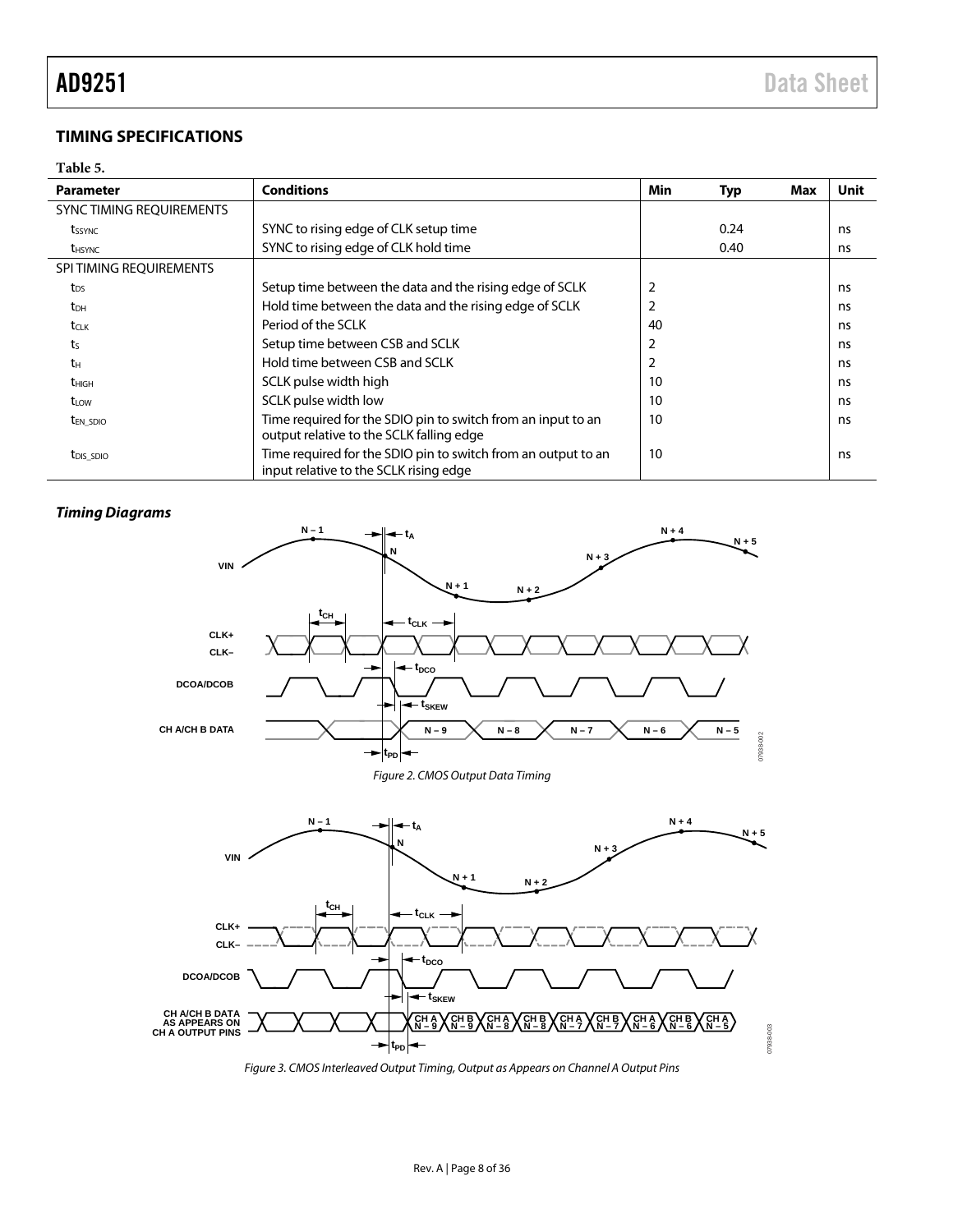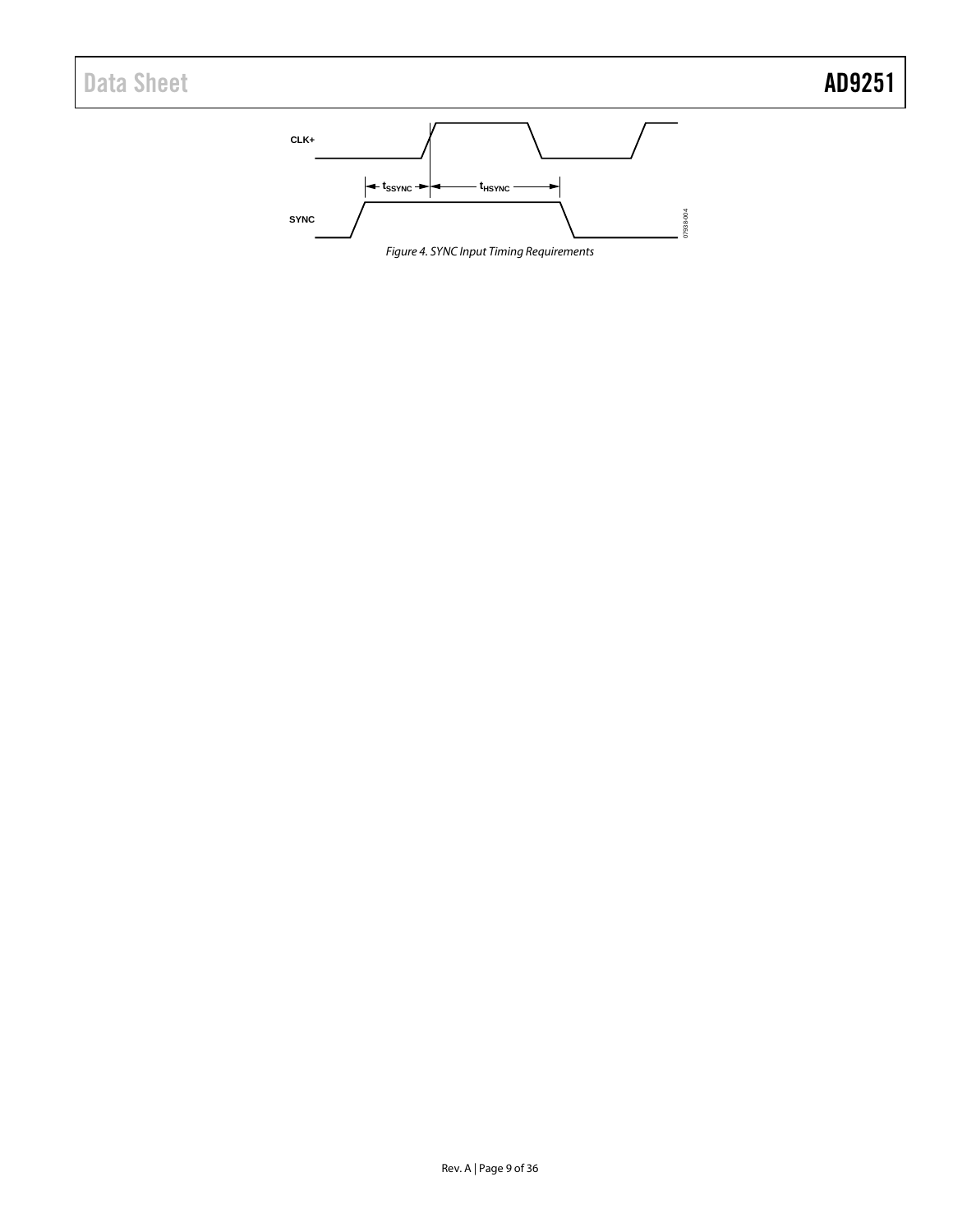# <span id="page-9-0"></span>ABSOLUTE MAXIMUM RATINGS

#### **Table 6.**

| Parameter                                         | Rating                              |
|---------------------------------------------------|-------------------------------------|
| AVDD to AGND                                      | $-0.3$ V to $+2.0$ V                |
| DRVDD to AGND                                     | $-0.3$ V to $+3.9$ V                |
| VIN+A, VIN+B, VIN-A, VIN-B to AGND                | $-0.3$ V to AVDD + 0.2 V            |
| CLK+, CLK- to AGND                                | $-0.3$ V to AVDD + 0.2 V            |
| <b>SYNC to AGND</b>                               | $-0.3$ V to DRVDD + 0.3 V           |
| VRFF to AGND                                      | $-0.3$ V to AVDD + 0.2 V            |
| <b>SENSE to AGND</b>                              | $-0.3$ V to AVDD + 0.2 V            |
| VCM to AGND                                       | $-0.3$ V to AVDD + 0.2 V            |
| <b>RBIAS to AGND</b>                              | $-0.3$ V to AVDD $+0.2$ V           |
| CSB to AGND                                       | $-0.3$ V to DRVDD + 0.3 V           |
| <b>SCLK/DFS to AGND</b>                           | $-0.3$ V to DRVDD + 0.3 V           |
| SDIO/DCS to AGND                                  | $-0.3$ V to DRVDD $+0.3$ V          |
| OFB to AGND                                       | $-0.3$ V to DRVDD $+0.3$ V          |
| PDWN to AGND                                      | $-0.3$ V to DRVDD $+0.3$ V          |
| D0A/D0B through D13A/D13B to AGND                 | $-0.3$ V to DRVDD $+0.3$ V          |
| DCOA/DCOB to AGND                                 | $-0.3$ V to DRVDD $+0.3$ V          |
| Operating Temperature Range (Ambient)             | $-40^{\circ}$ C to $+85^{\circ}$ C  |
| <b>Maximum Junction Temperature</b><br>Under Bias | 150°C                               |
| Storage Temperature Range (Ambient)               | $-65^{\circ}$ C to $+150^{\circ}$ C |

Stresses at or above those listed under Absolute Maximum Ratings may cause permanent damage to the product. This is a stress rating only; functional operation of the product at these or any other conditions above those indicated in the operational section of this specification is not implied. Operation beyond the maximum operating conditions for extended periods may affect product reliability.

## <span id="page-9-1"></span>**THERMAL CHARACTERISTICS**

The exposed paddle is the only ground connection for the chip. The exposed paddle must be soldered to the AGND plane of the user's circuit board. Soldering the exposed paddle to the user's board also increases the reliability of the solder joints and maximizes the thermal capability of the package.

Typical  $\theta_{JA}$  is specified for a 4-layer PCB with a solid ground plane. As shown in [Table 7,](#page-9-3) airflow improves heat dissipation, which reduces  $\theta_{IA}$ . In addition, metal in direct contact with the package leads from metal traces, through holes, ground, and power planes, reduces the  $\theta_{JA}$ .

#### <span id="page-9-3"></span>**Table 7. Thermal Resistance**

| Package Type  | <b>Airflow</b><br><b>Velocity</b><br>(m/sec) | $\theta$ JA <sup>1,2</sup> | $\theta$ <sub>IC</sub> <sup>1,3</sup> | $\theta$ JB <sup>1,4</sup> | Unit |
|---------------|----------------------------------------------|----------------------------|---------------------------------------|----------------------------|------|
| 64-Lead LFCSP | 0                                            | 23                         | 2.0                                   |                            | °C/W |
| $(CP-64-4)$   | 1.0                                          | 20                         |                                       | 12                         | °C/W |
|               | 2.5                                          | 18                         |                                       |                            | °C/W |

<sup>1</sup> Per JEDEC 51-7, plus JEDEC 25-5 2S2P test board.

<sup>2</sup> Per JEDEC JESD51-2 (still air) or JEDEC JESD51-6 (moving air).

<sup>3</sup> Per MIL-Std 883, Method 1012.1.

<sup>4</sup> Per JEDEC JESD51-8 (still air).

#### <span id="page-9-2"></span>**ESD CAUTION**



ESD (electrostatic discharge) sensitive device. Charged devices and circuit boards can discharge without detection. Although this product features patented or proprietary protection circuitry, damage may occur on devices subjected to high energy ESD. Therefore, proper ESD precautions should be taken to avoid performance degradation or loss of functionality.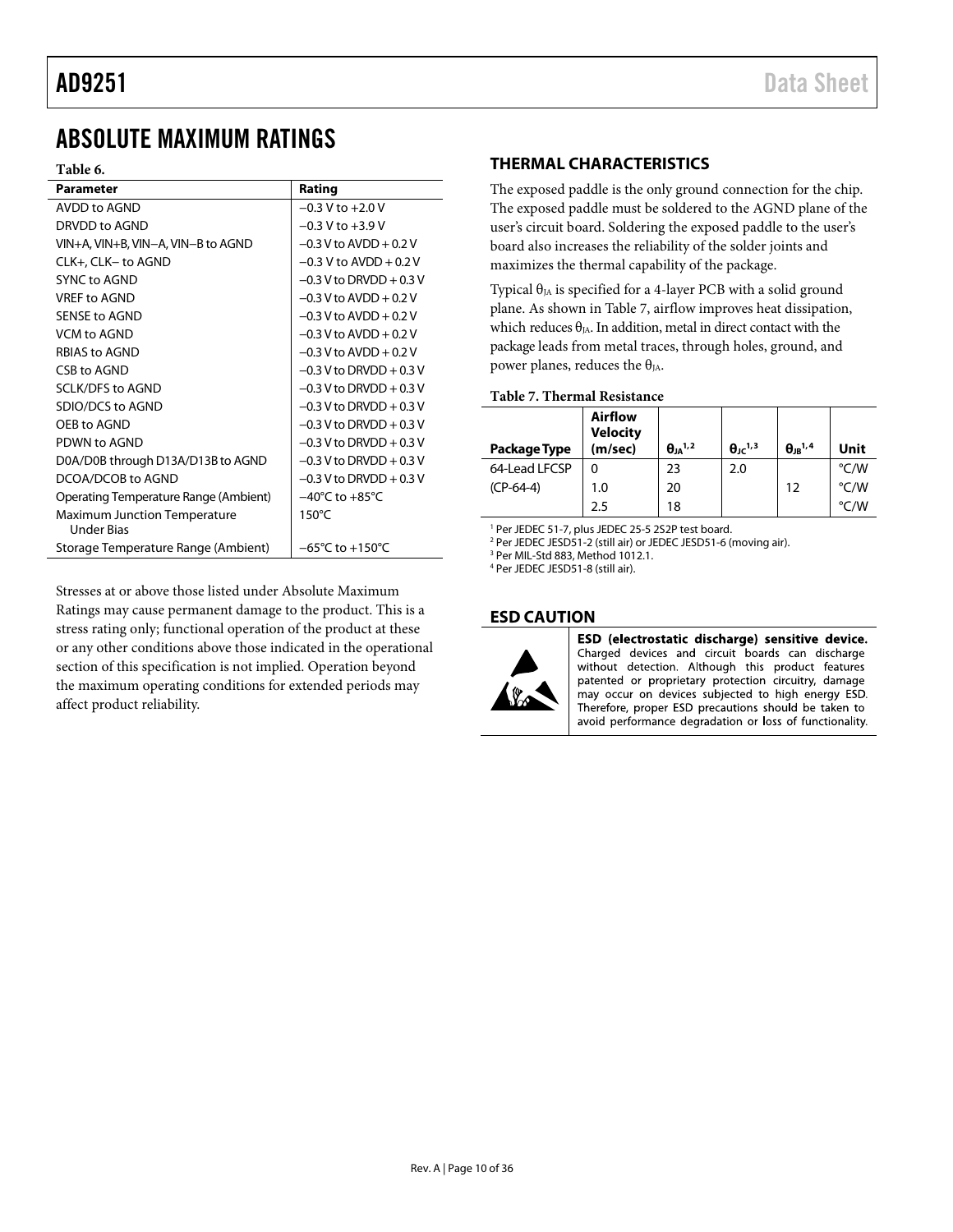# <span id="page-10-0"></span>PIN CONFIGURATION AND FUNCTION DESCRIPTIONS



|  |  |  |  | <b>Table 8. Pin Function Description</b> |
|--|--|--|--|------------------------------------------|
|--|--|--|--|------------------------------------------|

| Pin No.                        | <b>Mnemonic</b> | <b>Description</b>                                                                                               |  |
|--------------------------------|-----------------|------------------------------------------------------------------------------------------------------------------|--|
| $\mathbf 0$                    | <b>GND</b>      | Exposed paddle is the only ground connection for the chip. Must be connected to PCB AGND.                        |  |
| 1, 2                           | CLK+, CLK-      | Differential Encode Clock. PECL, LVDS, or 1.8 V CMOS inputs.                                                     |  |
| 3                              | <b>SYNC</b>     | Digital Input. SYNC input to clock divider. 30 $k\Omega$ internal pull-down.                                     |  |
| 4, 5, 25, 26                   | <b>NC</b>       | Do Not Connect.                                                                                                  |  |
| 6 to 9, 11 to 18, 20, 21       | D0B to D13B     | Channel B Digital Outputs. D13B = MSB.                                                                           |  |
| 10, 19, 28, 37                 | <b>DRVDD</b>    | Digital Output Driver Supply (1.8 V to 3.3 V).                                                                   |  |
| 22                             | <b>ORB</b>      | Channel B Out-of-Range Digital Output.                                                                           |  |
| 23                             | <b>DCOB</b>     | Channel B Data Clock Digital Output.                                                                             |  |
| 24                             | <b>DCOA</b>     | Channel A Data Clock Digital Output.                                                                             |  |
| 27, 29 to 36, 38 to 42         | D0A to D13A     | Channel A Digital Outputs. D13A = MSB.                                                                           |  |
| 43                             | <b>ORA</b>      | Channel A Out-of-Range Digital Output.                                                                           |  |
| 44                             | SDIO/DCS        | SPI Data Input/Output (SDIO). Bidirectional SPI Data I/O in SPI mode. 30 kΩ internal pull-                       |  |
|                                |                 | down in SPI mode.<br>Duty Cycle Stabilizer (DCS). Static enable input for duty cycle stabilizer in non-SPI mode. |  |
|                                |                 | 30 kΩ internal pull-up in non-SPI (DCS) mode.                                                                    |  |
| 45                             | SCLK/DFS        | SPI Clock (SCLK) Input in SPI mode. 30 kΩ internal pull-down.                                                    |  |
|                                |                 | Data Format Select (DFS). Static control of data output format in non-SPI mode. 30 kΩ internal                   |  |
|                                |                 | pull-down.<br>DFS high = twos complement output.                                                                 |  |
|                                |                 | DFS low $=$ offset binary output.                                                                                |  |
| 46                             | <b>CSB</b>      | SPI Chip Select. Active low enable; 30 kΩ internal pull-up.                                                      |  |
| 47                             | <b>OEB</b>      | Digital Input. Enable Channel A and Channel B digital outputs if low, tristate outputs if high.                  |  |
|                                |                 | 30 kΩ internal pull-down.                                                                                        |  |
| 48                             | <b>PDWN</b>     | Digital Input. 30 k $\Omega$ internal pull-down.                                                                 |  |
|                                |                 | PDWN high = power-down device.                                                                                   |  |
|                                |                 | PDWN low $=$ run device, normal operation.                                                                       |  |
| 49, 50, 53, 54, 59, 60, 63, 64 | <b>AVDD</b>     | 1.8 V Analog Supply Pins.                                                                                        |  |
| 51,52                          | VIN+A, VIN-A    | Channel A Analog Inputs.                                                                                         |  |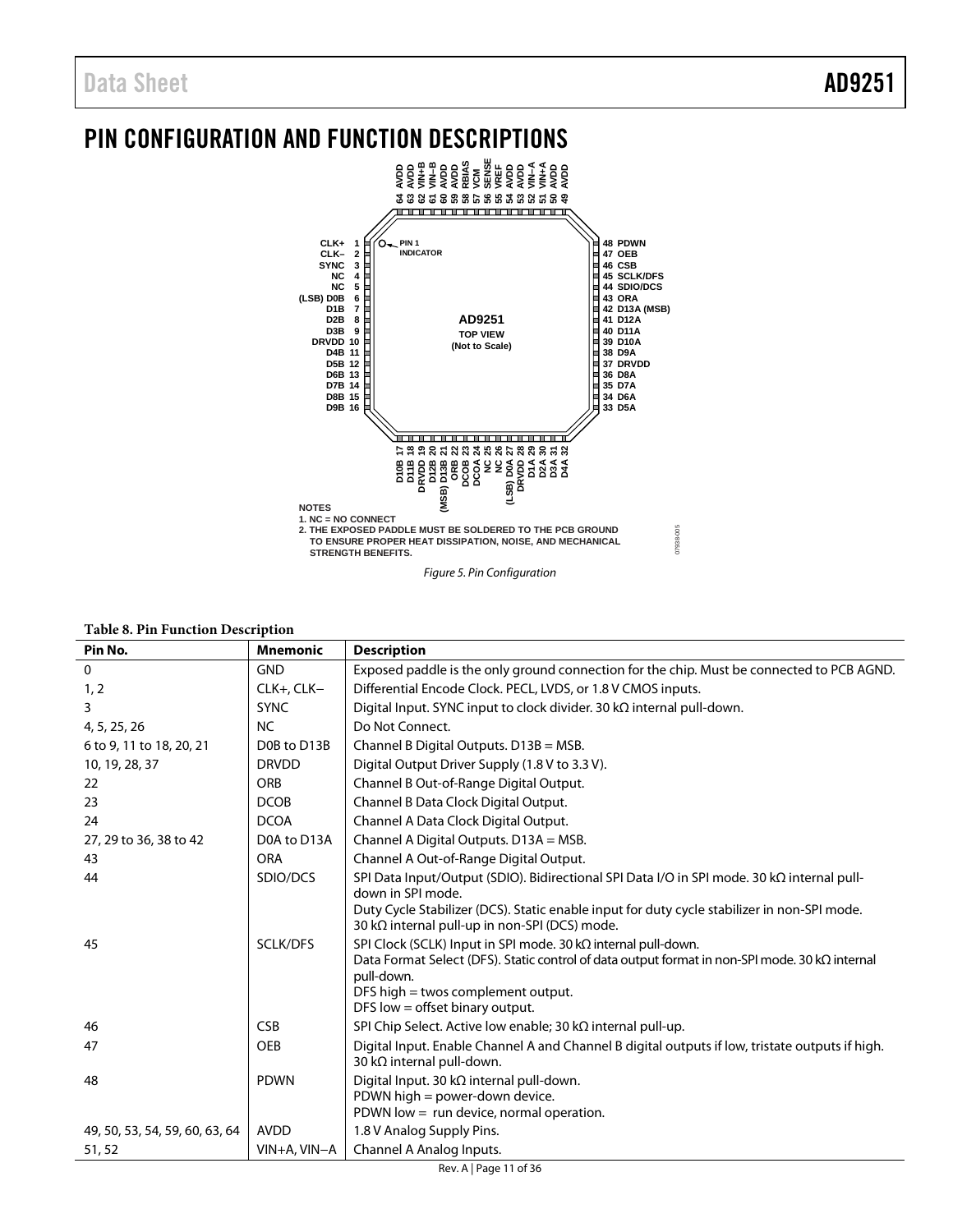| Pin No. | Mnemonic       | <b>Description</b>                                                                    |
|---------|----------------|---------------------------------------------------------------------------------------|
| 55      | <b>VREF</b>    | Voltage Reference Input/Output.                                                       |
| 56      | <b>SENSE</b>   | Reference Mode Selection.                                                             |
| 57      | <b>VCM</b>     | Analog output voltage at midsupply to set common mode of the analog inputs.           |
| 58      | RBIAS          | Sets Analog Current Bias. Connect to 10 k $\Omega$ (1% tolerance) resistor to ground. |
| 61,62   | $VIN-B. VIN+B$ | Channel B Analog Inputs.                                                              |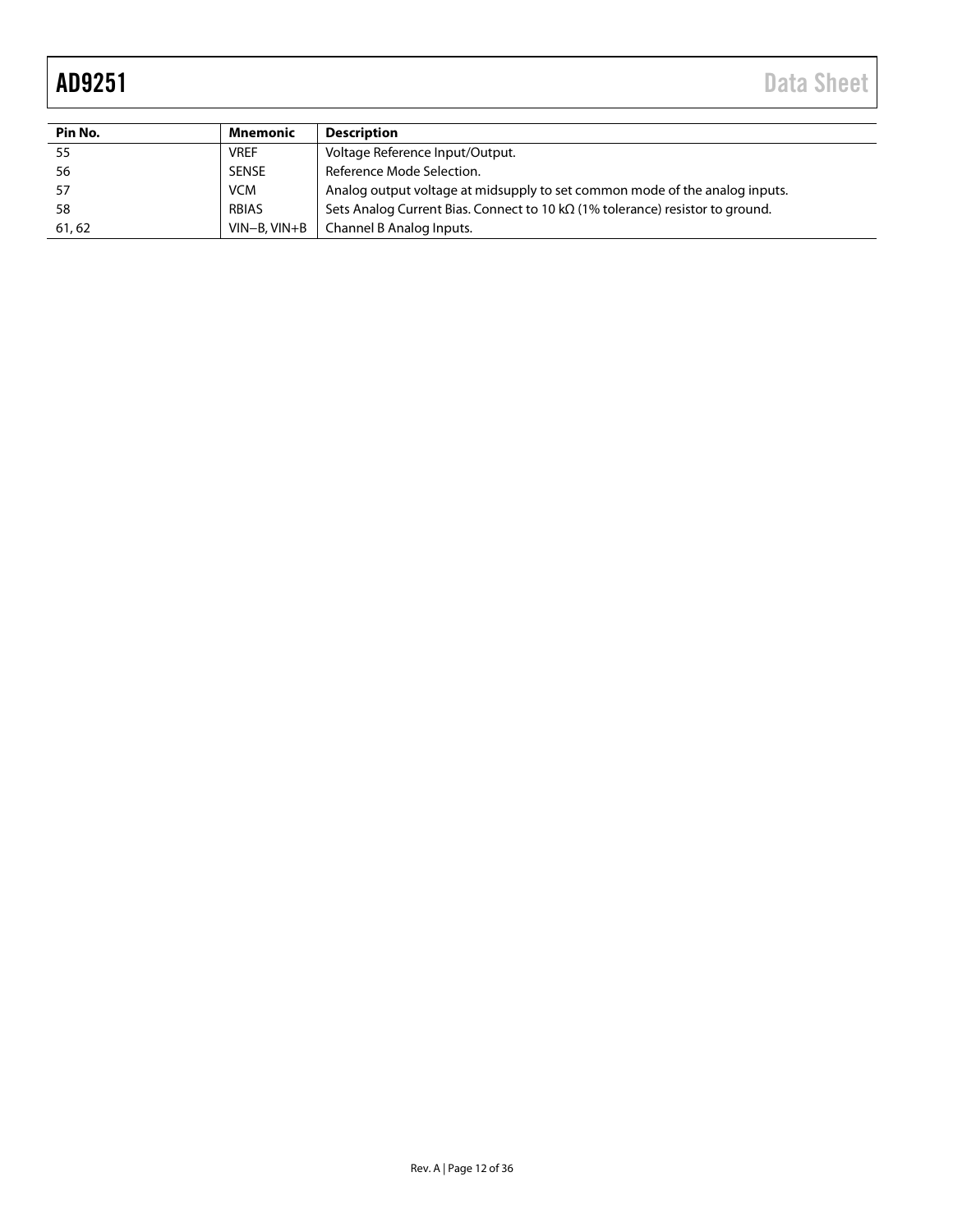# <span id="page-12-0"></span>TYPICAL PERFORMANCE CHARACTERISTICS

# <span id="page-12-1"></span>**AD9251-80**



*Figure 8. Two-Tone FFT with f<sub>IN1</sub>* = 30.5 MHz and  $f_{1N2}$  = 32.5 MHz





*Figure 11. Two-Tone SFDR/IMD3 vs. Input Amplitude (AIN) with f<sub>IN1</sub>* = *30.5 MHz and fIN2 = 32.5 MHz*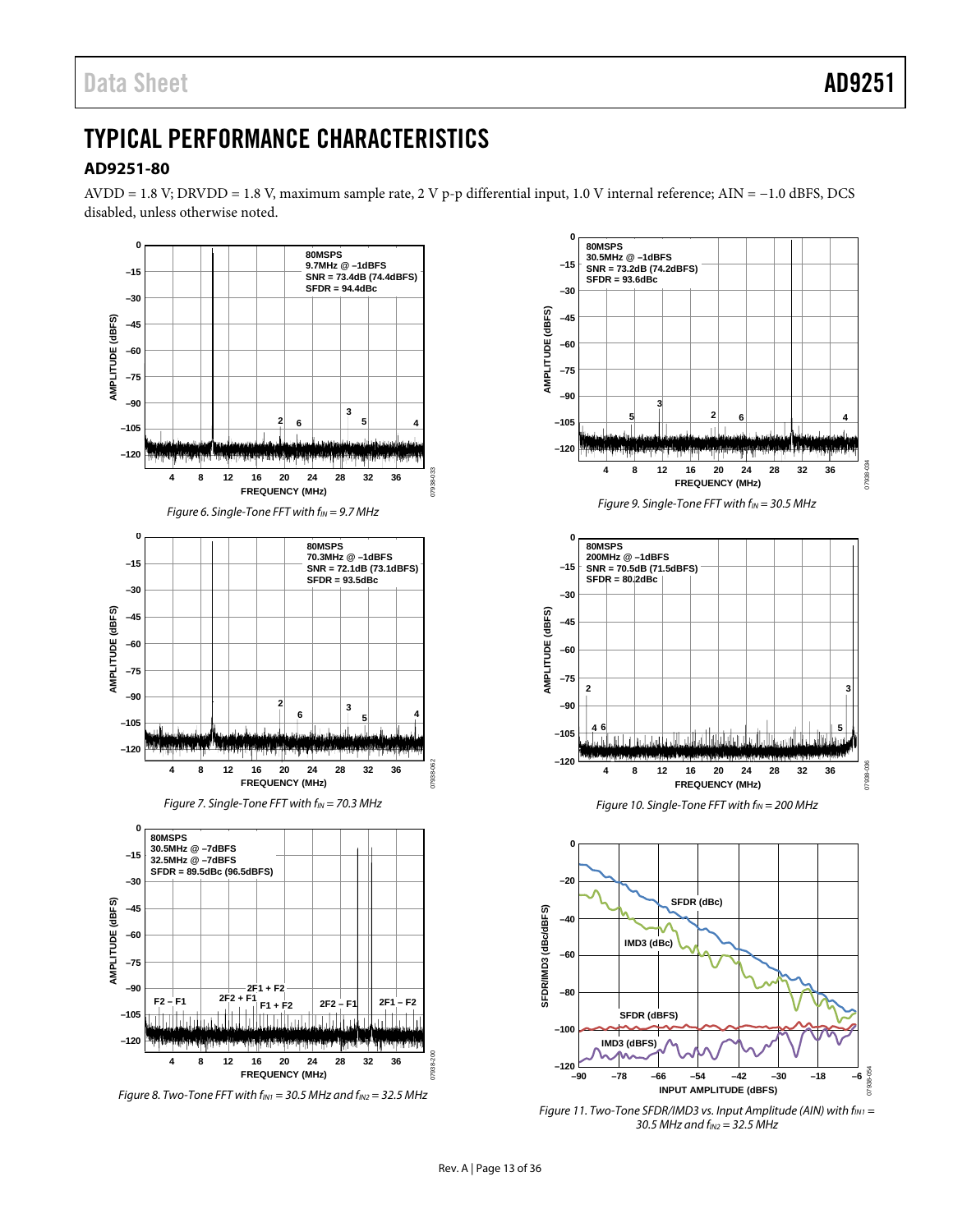

*Figure 12. SNR/SFDR vs. Input Frequency (AIN) with 2 V p-p Full Scale* 





*Figure 14. DNL Error with f<sub>IN</sub>* = 9.7 MHz



*Figure 15. SNR/SFDR vs. Input Amplitude (AIN) with f<sub>IN</sub> = 9.7 MHz* 



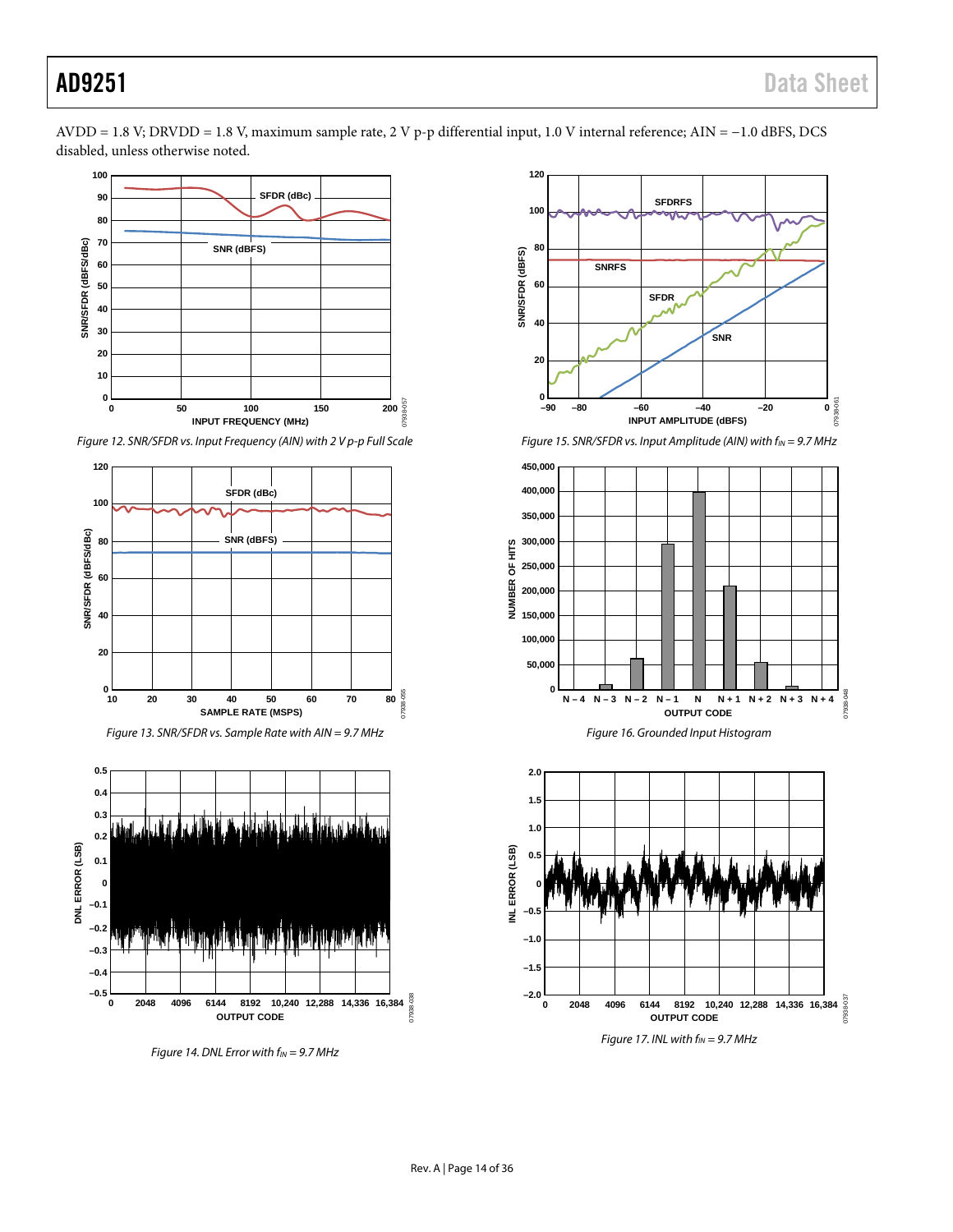# <span id="page-14-0"></span>**AD9251-65**





*Figure 21. SNR/SFDR vs. Input Amplitude (AIN) with f<sub>IN</sub> = 9.7 MHz* 



*2 V p-p Full Scale*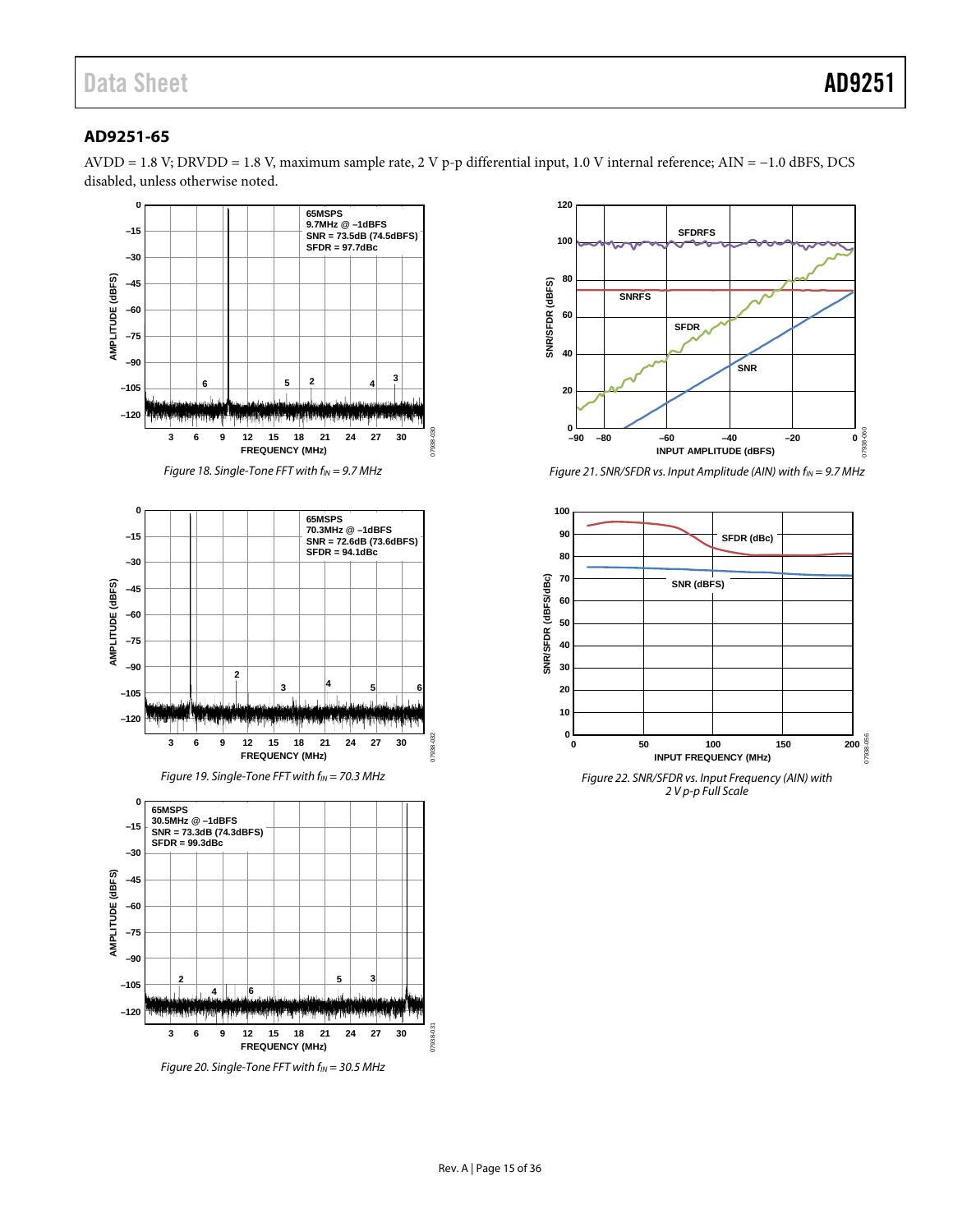# <span id="page-15-0"></span>**AD9251-40**



*Figure 23. Single-Tone FFT with f<sub>IN</sub>* = 9.7 MHz



*Figure 24. Single-Tone FFT with f<sub>N</sub>* = 30.5 MHz



*Figure 25. SNR/SFDR vs. Input Amplitude (AIN) with fIN = 9.7 MHz*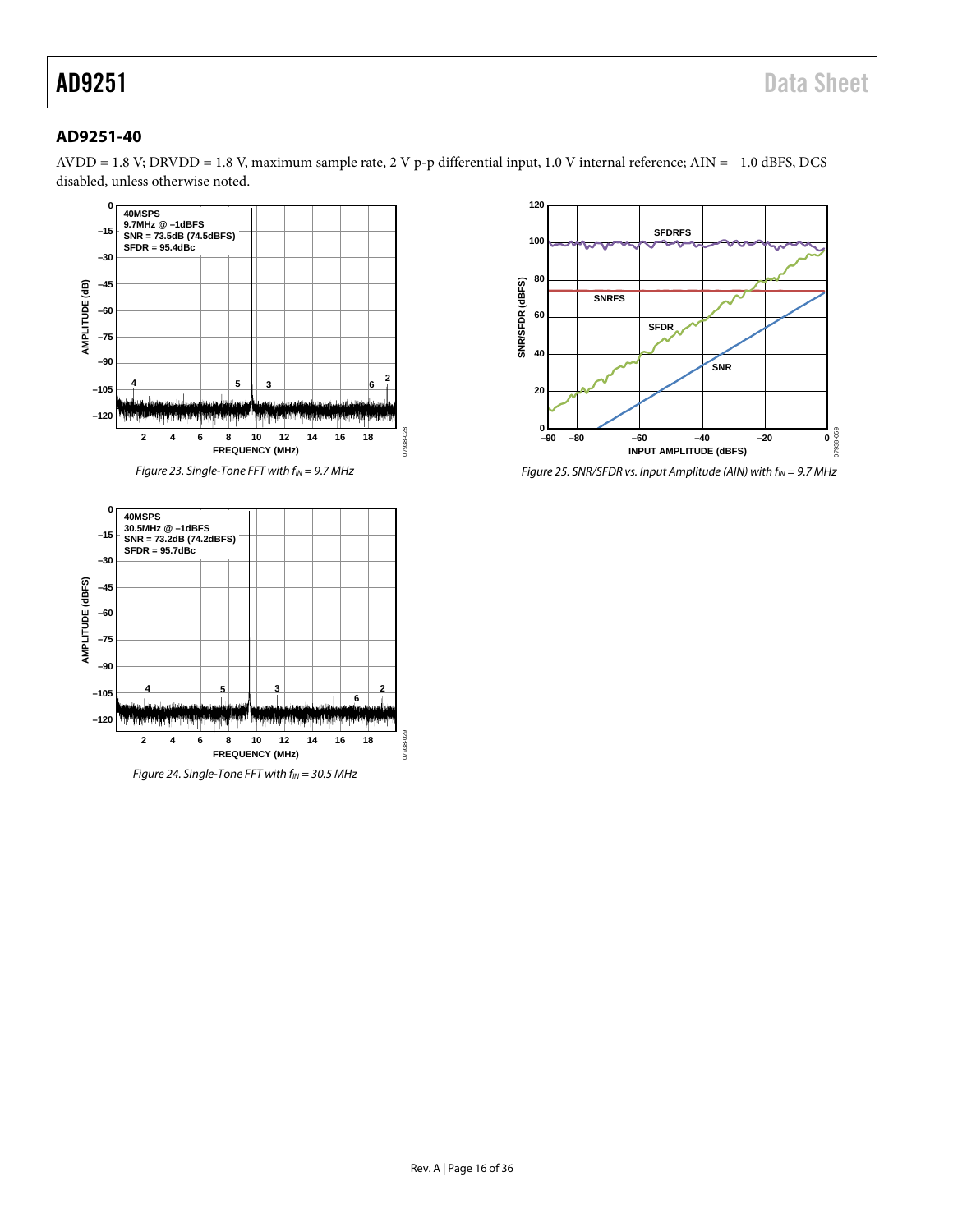# <span id="page-16-0"></span>**AD9251-20**





*Figure 27. Single-Tone FFT with f<sub>IN</sub> = 30.5 MHz* 



*Figure 28. SNR/SFDR vs. Input Amplitude (AIN) with f<sub>IN</sub> = 9.7 MHz*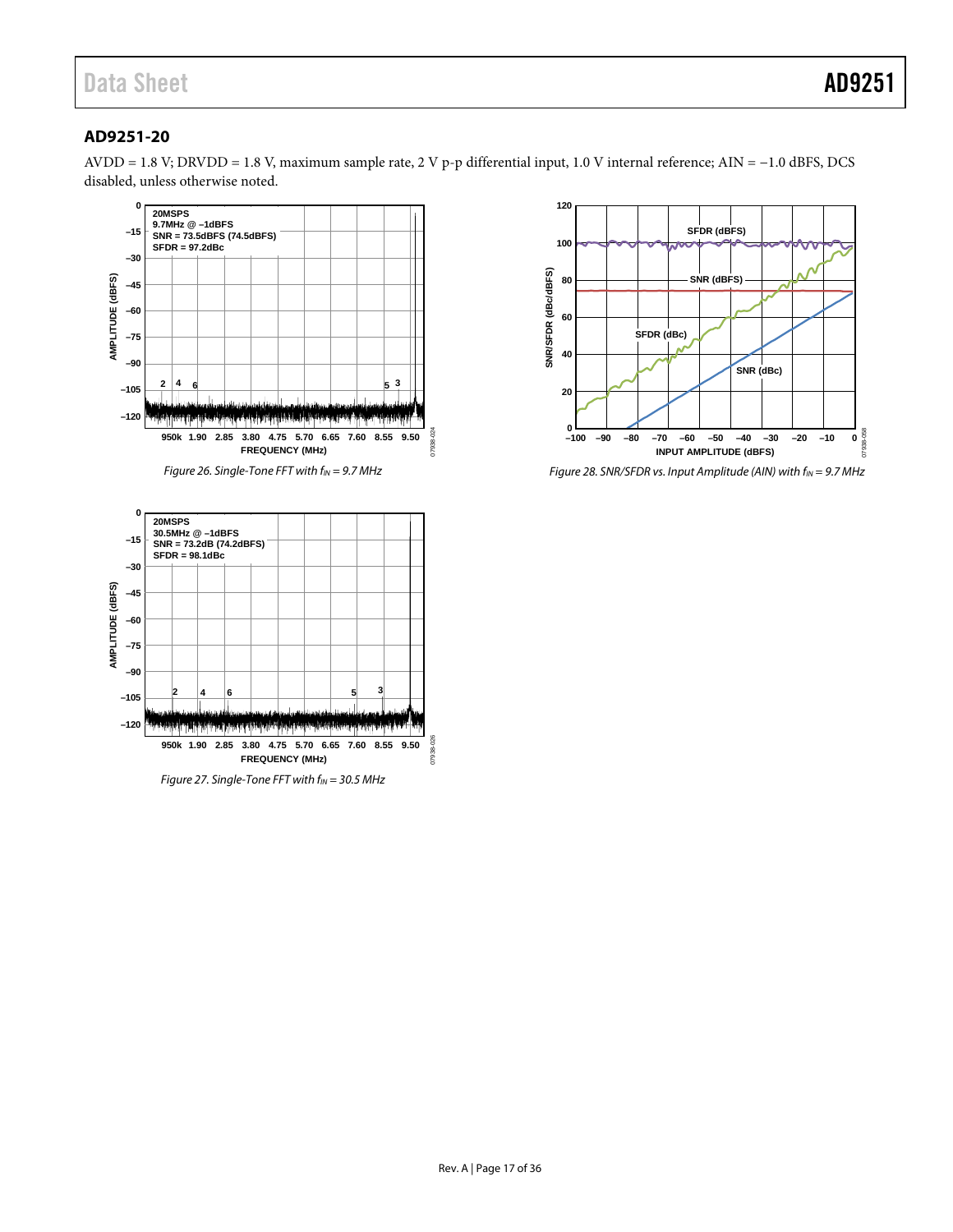# <span id="page-17-0"></span>EQUIVALENT CIRCUITS



*Figure 29. Equivalent Analog Input Circuit*



*Figure 32. Equivalent Digital Output Circuit*





**AVDD**



*Figure 33. Equivalent SCLK/DFS, SYNC, OEB, and PDWN Input Circuit*







*Figure 31. Equivalent SDIO/DCS Input Circuit*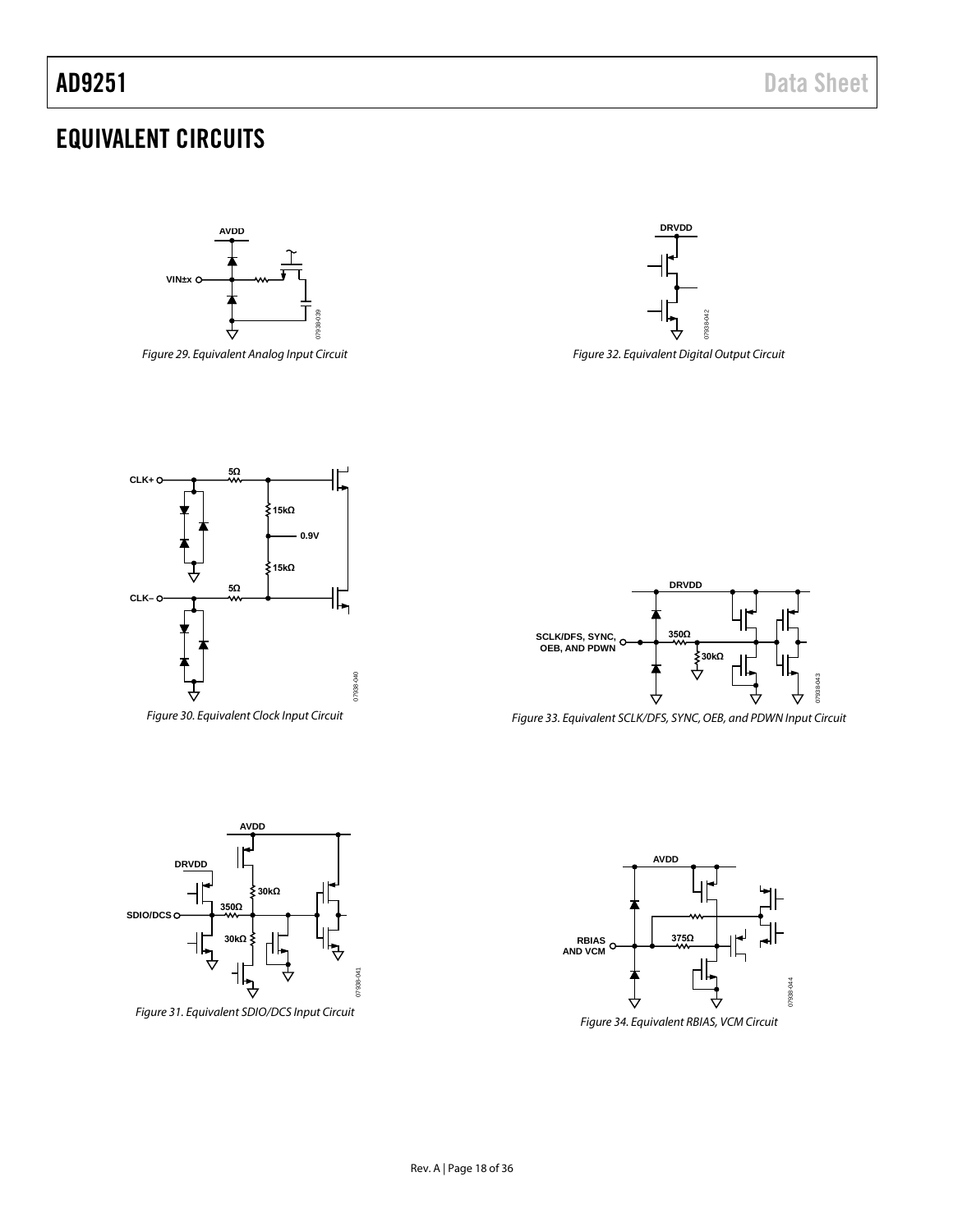



*Figure 36. Equivalent SENSE Circuit*

<span id="page-18-0"></span>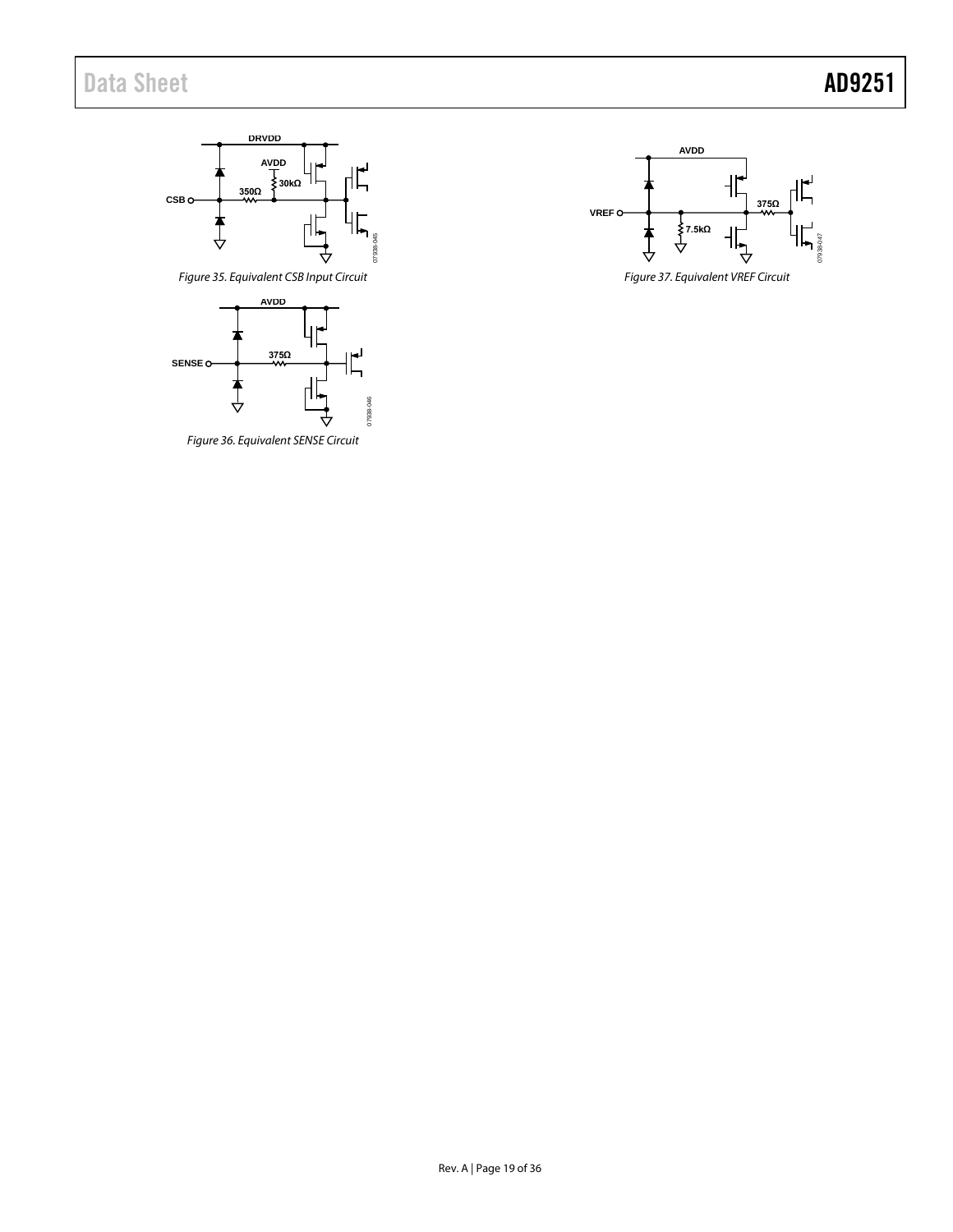# <span id="page-19-0"></span>THEORY OF OPERATION

The AD9251 dual ADC design can be used for diversity reception of signals, where the ADCs are operating identically on the same carrier but from two separate antennae. The ADCs can also be operated with independent analog inputs. The user can sample any fs/2 frequency segment from dc to 200 MHz, using appropriate low-pass or band-pass filtering at the ADC inputs with little loss in ADC performance. Operation to 300 MHz analog input is permitted but occurs at the expense of increased ADC noise and distortion.

In nondiversity applications, the AD9251 can be used as a baseband or direct downconversion receiver, where one ADC is used for I input data and the other is used for Q input data.

Synchronization capability is provided to allow synchronized timing between multiple channels or multiple devices.

Programming and control of the AD9251 is accomplished using a 3-bit SPI-compatible serial interface.

# <span id="page-19-1"></span>**ADC ARCHITECTURE**

The AD9251 architecture consists of a multistage, pipelined ADC. Each stage provides sufficient overlap to correct for flash errors in the preceding stage. The quantized outputs from each stage are combined into a final 14-bit result in the digital correction logic. The pipelined architecture permits the first stage to operate with a new input sample while the remaining stages operate with preceding samples. Sampling occurs on the rising edge of the clock.

Each stage of the pipeline, excluding the last, consists of a low resolution flash ADC connected to a switched-capacitor DAC and an interstage residue amplifier (for example, a multiplying digital-to-analog converter (MDAC)). The residue amplifier magnifies the difference between the reconstructed DAC output and the flash input for the next stage in the pipeline. One bit of redundancy is used in each stage to facilitate digital correction of flash errors. The last stage simply consists of a flash ADC.

The output staging block aligns the data, corrects errors, and passes the data to the CMOS output buffers. The output buffers are powered from a separate (DRVDD) supply, allowing adjustment of the output voltage swing. During power-down, the output buffers go into a high impedance state.

## <span id="page-19-2"></span>**ANALOG INPUT CONSIDERATIONS**

The analog input to the AD9251 is a differential switchedcapacitor circuit designed for processing differential input signals. This circuit can support a wide common-mode range while maintaining excellent performance. By using an input common-mode voltage of midsupply, users can minimize signal-dependent errors and achieve optimum performance.



Figure 38. Switched-Capacitor Input Circuit

<span id="page-19-3"></span>The clock signal alternately switches the input circuit between sample-and-hold mode (see [Figure 38\)](#page-19-3). When the input circuit is switched to sample mode, the signal source must be capable of charging the sample capacitors and settling within one-half of a clock cycle. A small resistor in series with each input can help reduce the peak transient current injected from the output stage of the driving source. In addition, low Q inductors or ferrite beads can be placed on each leg of the input to reduce high differential capacitance at the analog inputs and, therefore, achieve the maximum bandwidth of the ADC. Such use of low Q inductors or ferrite beads is required when driving the converter front end at high IF frequencies. Either a shunt capacitor or two single-ended capacitors can be placed on the inputs to provide a matching passive network. This ultimately creates a low-pass filter at the input to limit unwanted broadband noise. See the [AN-742 A](http://www.analog.com/an-742)pplication Note, th[e AN-827 A](http://www.analog.com/an-827)pplication Note, and the *Analog Dialogue* article ["Transformer-Coupled Front-End for](http://www.analog.com/library/analogDialogue/archives/39-04/transformer.html)  [Wideband A/D Converters"](http://www.analog.com/library/analogDialogue/archives/39-04/transformer.html) (Volume 39, April 2005) for more information. In general, the precise values depend on the application.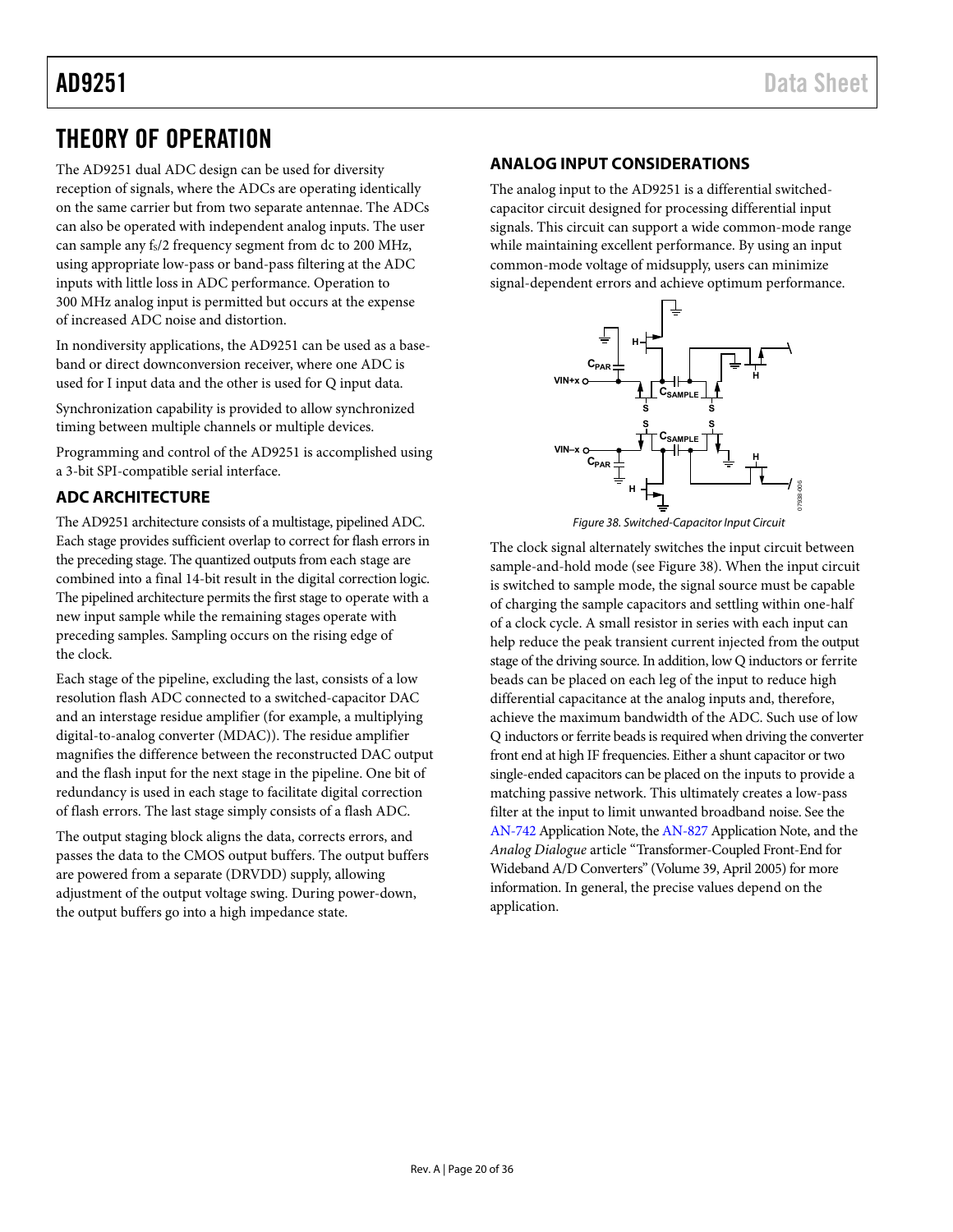## **Input Common Mode**

The analog inputs of the AD9251 are not internally dc-biased. Therefore, in ac-coupled applications, the user must provide a dc bias externally. Setting the device so that VCM = AVDD/2 is recommended for optimum performance, but the device can function over a wider range with reasonable performance, as shown in [Figure 39 a](#page-20-0)n[d Figure 40.](#page-20-1) 

An on-board, common-mode voltage reference is included in the design and is available from the VCM pin. The VCM pin must be decoupled to ground by a 0.1 μF capacitor, as described in the [Applications Information s](#page-34-0)ection.



<span id="page-20-0"></span>

### <span id="page-20-1"></span>**Differential Input Configurations**

Optimum performance is achieved while driving the AD9251 in a differential input configuration. For baseband applications, the [AD8138,](http://www.analog.com/AD8138) [ADA4937-2,](http://www.analog.com/ADA4937-2) an[d ADA4938-2 d](http://www.analog.com/ADA4938-2)ifferential drivers provide excellent performance and a flexible interface to the ADC.

The output common-mode voltage of the [ADA4938-](http://www.analog.com/AD8138)2 is easily set with the VCM pin of the AD9251 (see [Figure 41\)](#page-20-2), and the driver can be configured in a Sallen-Key filter topology to provide band limiting of the input signal.



Figure 41. Differential Input Configuration Using the ADA4938-2

<span id="page-20-2"></span>For baseband applications below ~10 MHz where SNR is a key parameter, differential transformer-coupling is the recommended input configuration. An example is shown i[n Figure 42.](#page-20-3) To bias the analog input, the VCM voltage can be connected to the center tap of the secondary winding of the transformer.



Figure 42. Differential Transformer-Coupled Configuration

<span id="page-20-3"></span>The signal characteristics must be considered when selecting a transformer. Most RF transformers saturate at frequencies below a few megahertz (MHz). Excessive signal power can also cause core saturation, which leads to distortion.

At input frequencies in the second Nyquist zone and above, the noise performance of most amplifiers is not adequate to achieve the true SNR performance of the AD9251. For applications above ~10 MHz where SNR is a key parameter, differential double balun coupling is the recommended input configuration (se[e Figure 44\)](#page-21-0).

An alternative to using a transformer-coupled input at frequencies in the second Nyquist zone is to use th[e AD8352 d](http://www.analog.com/AD8352)ifferential driver. An example is shown i[n Figure 45.](#page-21-1) See th[e AD8352 d](http://www.analog.com/AD8352)ata sheet for more information.

In any configuration, the value of Shunt Capacitor C is dependent on the input frequency and source impedance and may need to be reduced or removed[. Table 9](#page-20-4) displays the suggested values to set the RC network. However, these values are dependent on the input signal and should be used only as a starting guide.

<span id="page-20-4"></span>**Table 9. Example RC Network** 

| <b>Frequency Range (MHz)</b> | <b>R</b> Series<br>$(\Omega$ Each) | C Differential (pF) |
|------------------------------|------------------------------------|---------------------|
| 0 to 70                      | 33                                 | 22                  |
| 70 to 200                    | 125                                | Open                |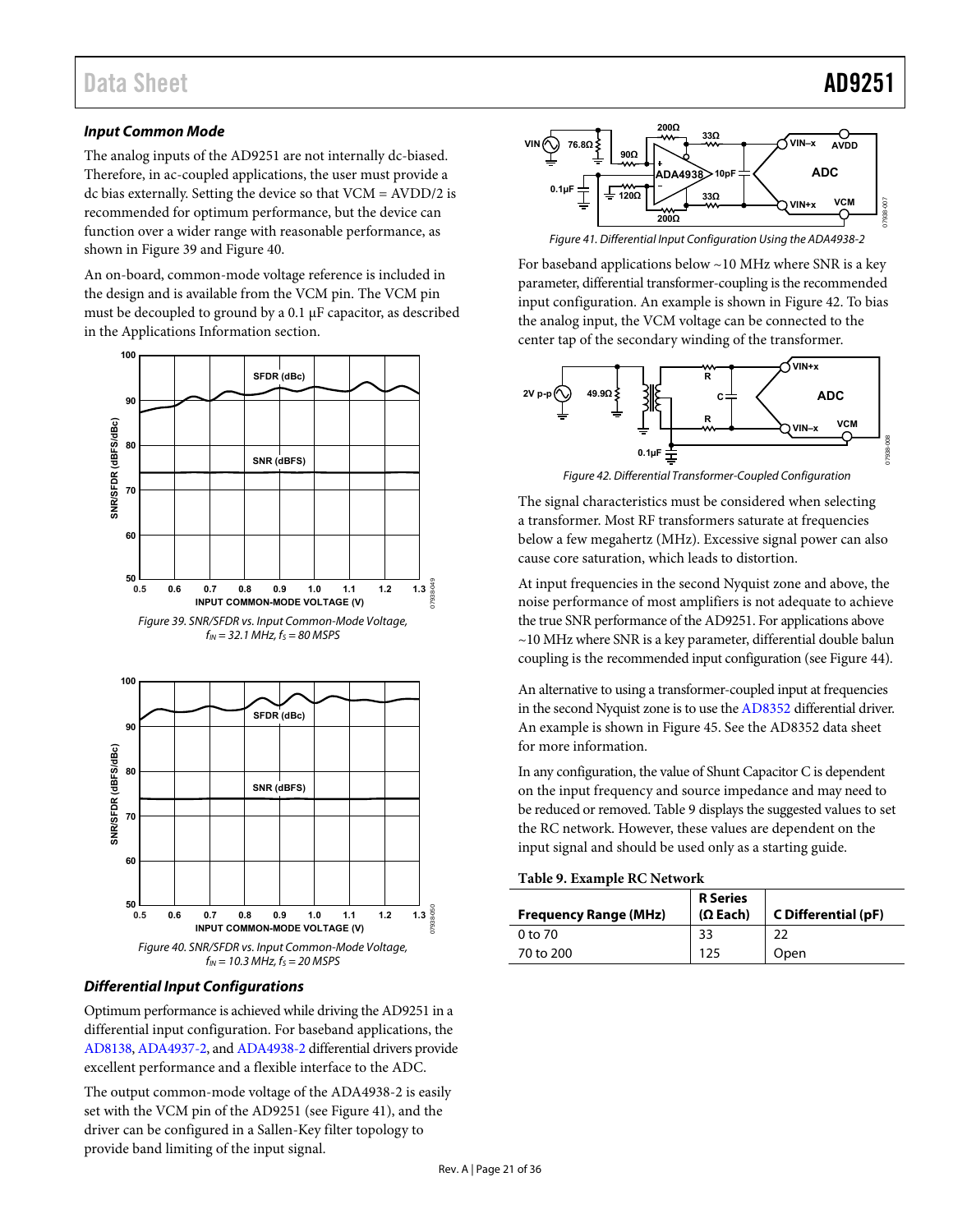# *Single-Ended Input Configuration*

A single-ended input can provide adequate performance in cost-sensitive applications. In this configuration, SFDR and distortion performance degrade due to the large input commonmode swing. If the source impedances on each input are matched, there should be little effect on SNR performance[. Figure 43](#page-21-2) shows a typical single-ended input configuration.



<span id="page-21-2"></span>



*Figure 44. Differential Double Balun Input Configuration* 

<span id="page-21-1"></span><span id="page-21-0"></span>

*Figure 45. Differential Input Configuration Using the AD8352*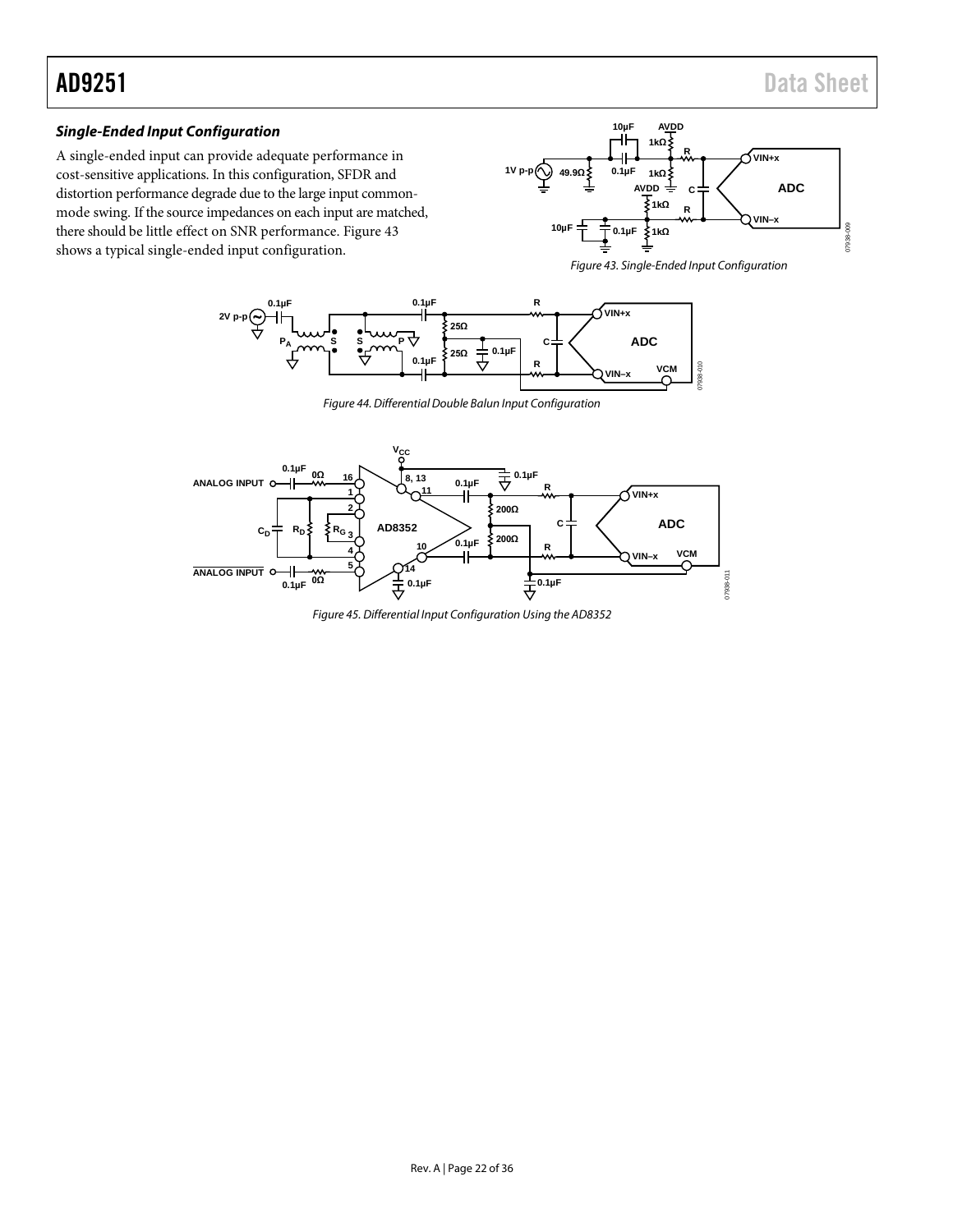# <span id="page-22-0"></span>**VOLTAGE REFERENCE**

A stable and accurate 1.0 V voltage reference is built into the AD9251. The VREF can be configured using either the internal 1.0 V reference or an externally applied 1.0 V reference voltage. The various reference modes are summarized in the sections that follow. Th[e Reference Decoupling s](#page-34-2)ection describes the best practices PCB layout of the reference.

#### **Internal Reference Connection**

A comparator within the AD9251 detects the potential at the SENSE pin and configures the reference into two possible modes, which are summarized in [Table 10.](#page-22-1) If SENSE is grounded, the reference amplifier switch is connected to the internal resistor divider (se[e Figure 46\)](#page-22-2), setting VREF to 1.0 V.



Figure 46. Internal Reference Configuration

#### <span id="page-22-2"></span><span id="page-22-1"></span>**Table 10. Reference Configuration Summary**

| <b>Selected Mode</b>            | SENSE Voltage (V) | <b>Resulting VREF (V)</b>        | <b>Resulting Differential Span (V p-p)</b> |
|---------------------------------|-------------------|----------------------------------|--------------------------------------------|
| <b>Fixed Internal Reference</b> | AGND to 0.2       | 1.0 internal                     | 2.0                                        |
| <b>Fixed External Reference</b> | <b>AVDD</b>       | 1.0 applied to external VREF pin | 2.0                                        |

If the internal reference of the AD9251 is used to drive multiple converters to improve gain matching, the loading of the reference by the other converters must be considered[. Figure 47](#page-22-3) shows how the internal reference voltage is affected by loading.

<span id="page-22-3"></span>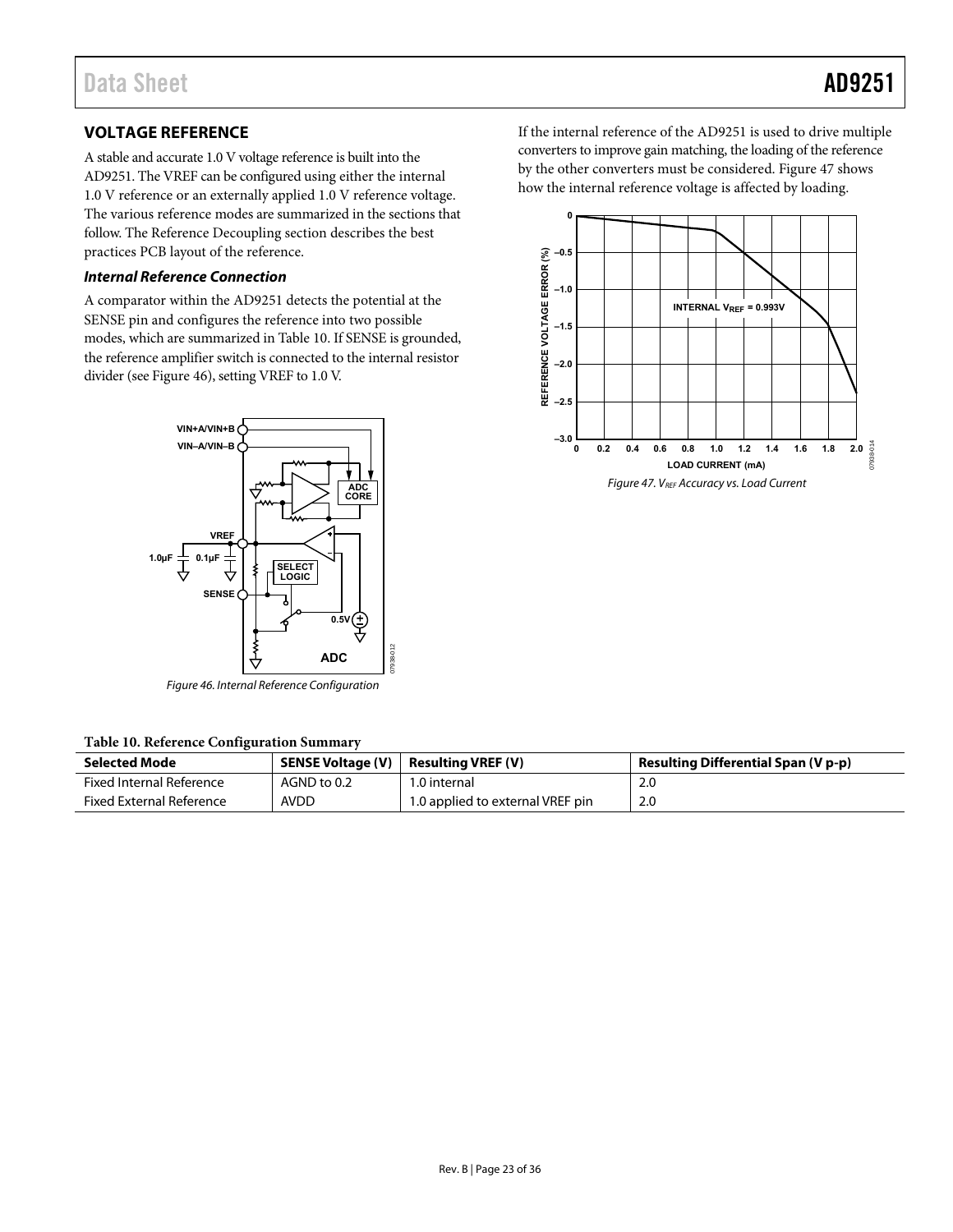## *External Reference Operation*

The use of an external reference may be necessary to enhance the gain accuracy of the ADC or improve thermal drift characteristics[. Figure 48](#page-23-1) shows the typical drift characteristics of the internal reference in 1.0 V mode.



<span id="page-23-1"></span>When the SENSE pin is tied to AVDD, the internal reference is disabled, allowing the use of an external reference. An internal reference buffer loads the external reference with an equivalent 7.5 kΩ load (see [Figure 37\)](#page-18-0). The internal buffer generates the positive and negative full-scale references for the ADC core. Therefore, the external reference must be limited to a maximum of  $1.0 V$ 

# <span id="page-23-0"></span>**CLOCK INPUT CONSIDERATIONS**

For optimum performance, clock the AD9251 sample clock inputs, CLK+ and CLK−, with a differential signal. The signal is typically ac-coupled into the CLK+ and CLK− pins via a transformer or capacitors. These pins are biased internally (see [Figure 49\)](#page-23-2) and require no external bias.

<span id="page-23-2"></span>

# *Clock Input Options*

The AD9251 has a very flexible clock input structure. The clock input can be a CMOS, LVDS, LVPECL, or sine wave signal. Regardless of the type of signal being used, clock source jitter is of the most concern, as described in the [Jitter Considerations](#page-25-2) section.

[Figure 50](#page-23-3) an[d Figure 51](#page-23-4) show two preferred methods for clocking the AD9251 (at clock rates up to 625 MHz). A low jitter clock source is converted from a single-ended signal to a differential signal using either an RF transformer or an RF balun.

The RF balun configuration is recommended for clock frequencies between 125 MHz and 625 MHz, and the RF transformer is recommended for clock frequencies from 10 MHz to 200 MHz. The back-to-back Schottky diodes across the transformer/balun secondary limit clock excursions into the AD9251 to approximately 0.8 V p-p differential.

This limit helps prevent the large voltage swings of the clock from feeding through to other portions of the AD9251 while preserving the fast rise and fall times of the signal that are critical to a low jitter performance.



<span id="page-23-3"></span>*Figure 50. Transformer-Coupled Differential Clock (Up to 200 MHz)* 



<span id="page-23-4"></span>*Figure 51. Balun-Coupled Differential Clock (Up to 625 MHz)*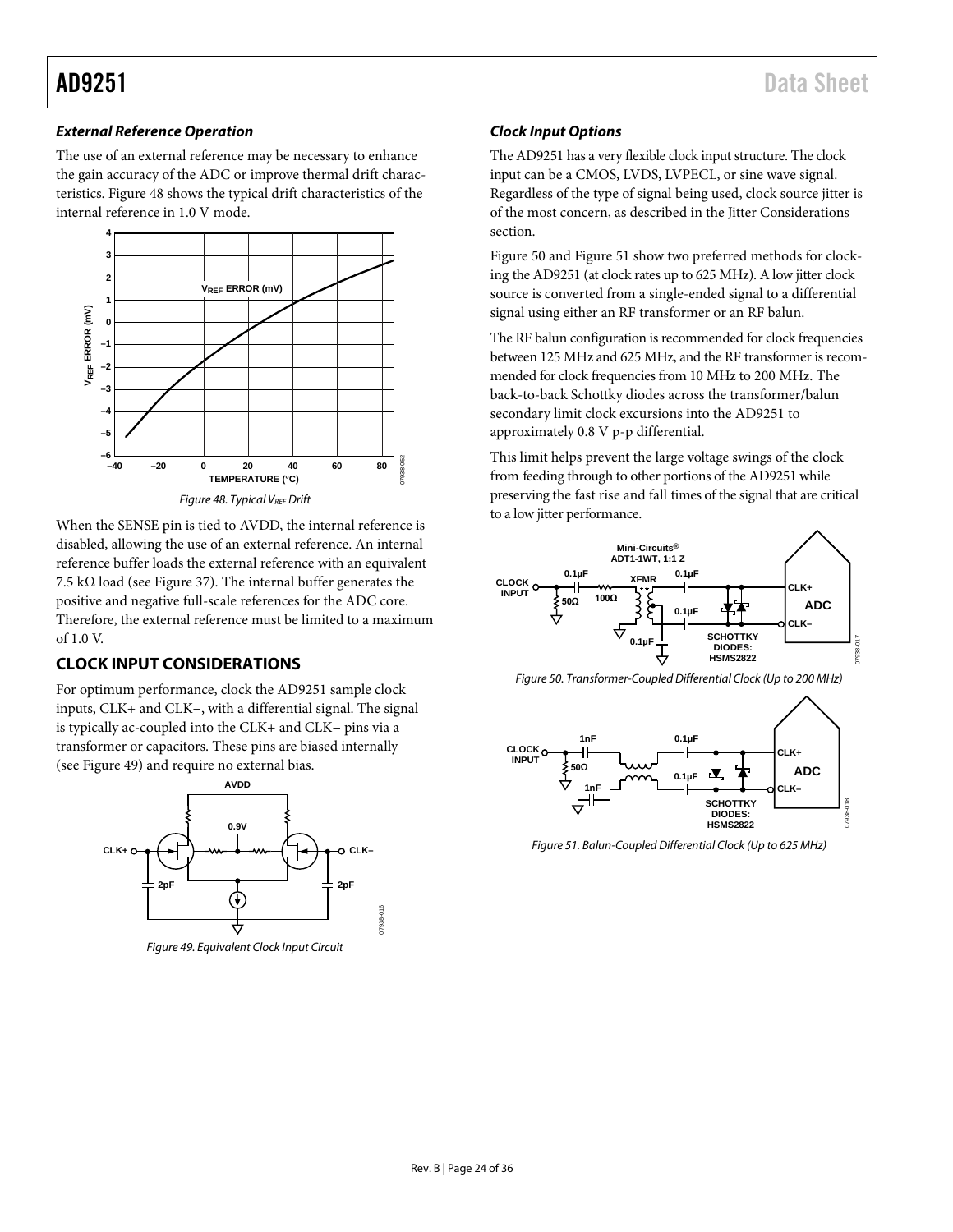# Data Sheet **AD9251**

If a low jitter clock source is not available, another option is to ac couple a differential PECL signal to the sample clock input pins, as shown in [Figure 52.](#page-24-0) The [AD9510/](http://www.analog.com/AD9510)[AD9511/](http://www.analog.com/AD9511)[AD9512/](http://www.analog.com/AD9512) [AD9513/](http://www.analog.com/AD9513)[AD9514/](http://www.analog.com/AD9514)[AD9515/](http://www.analog.com/AD9515)[AD9516](http://www.analog.com/AD9516)[/AD9517 c](http://www.analog.com/AD9517)lock drivers offer excellent jitter performance.



Figure 52. Differential PECL Sample Clock (Up to 625 MHz)

<span id="page-24-0"></span>A third option is to ac couple a differential LVDS signal to the sample clock input pins, as shown i[n Figure 53.](#page-24-1) Th[e AD9510/](http://www.analog.com/AD9510) [AD9511/](http://www.analog.com/AD9511)[AD9512/](http://www.analog.com/AD9512)[AD9513/](http://www.analog.com/AD9513)[AD9514](http://www.analog.com/AD9514)[/AD9515](http://www.analog.com/AD9515)[/AD9516](http://www.analog.com/AD9516)[/AD9517](http://www.analog.com/AD9517)  clock drivers offer excellent jitter performance.



Figure 53. Differential LVDS Sample Clock (Up to 625 MHz)

<span id="page-24-1"></span>In some applications, it may be acceptable to drive the sample clock inputs with a single-ended 1.8 V CMOS signal. In such applications, drive the CLK+ pin directly from a CMOS gate, and bypass the CLK− pin to ground with a 0.1 μF capacitor (see [Figure 54\)](#page-24-2).



<span id="page-24-2"></span>Figure 54. Single-Ended 1.8 V CMOS Input Clock (Up to 200 MHz)

### **Input Clock Divider**

The AD9251 contains an input clock divider with the ability to divide the input clock by integer values between 1 and 8. Optimum performance is obtained by enabling the internal duty cycle stabilizer (DCS) when using divide ratios other than 1, 2, or 4.

The AD9251 clock divider can be synchronized using the external SYNC input. Bit 1 and Bit 2 of Register 0x100 allow the clock divider to be resynchronized on every SYNC signal or only on the first SYNC signal after the register is written. A valid SYNC causes the clock divider to reset to its initial state. This synchronization feature allows multiple parts to have their clock dividers aligned to guarantee simultaneous input sampling.

## **Clock Duty Cycle**

Typical high speed ADCs use both clock edges to generate a variety of internal timing signals and, as a result, may be sensitive to clock duty cycle. Commonly, a ±5% tolerance is required on the clock duty cycle to maintain dynamic performance characteristics.

The AD9251 contains a duty cycle stabilizer (DCS) that retimes the nonsampling (falling) edge, providing an internal clock signal with a nominal 50% duty cycle. This allows the user to provide a wide range of clock input duty cycles without affecting the performance of the AD9251. Noise and distortion performance are nearly flat for a wide range of duty cycles with the DCS on, as shown in [Figure 55.](#page-24-3) 

Jitter in the rising edge of the input is still of concern and is not easily reduced by the internal stabilization circuit. The duty cycle control loop does not function for clock rates less than 20 MHz, nominally. The loop has a time constant associated with it that must be considered in applications in which the clock rate can change dynamically. A wait time of 1.5 μs to 5 μs is required after a dynamic clock frequency increase or decrease before the DCS loop is relocked to the input signal.

<span id="page-24-3"></span>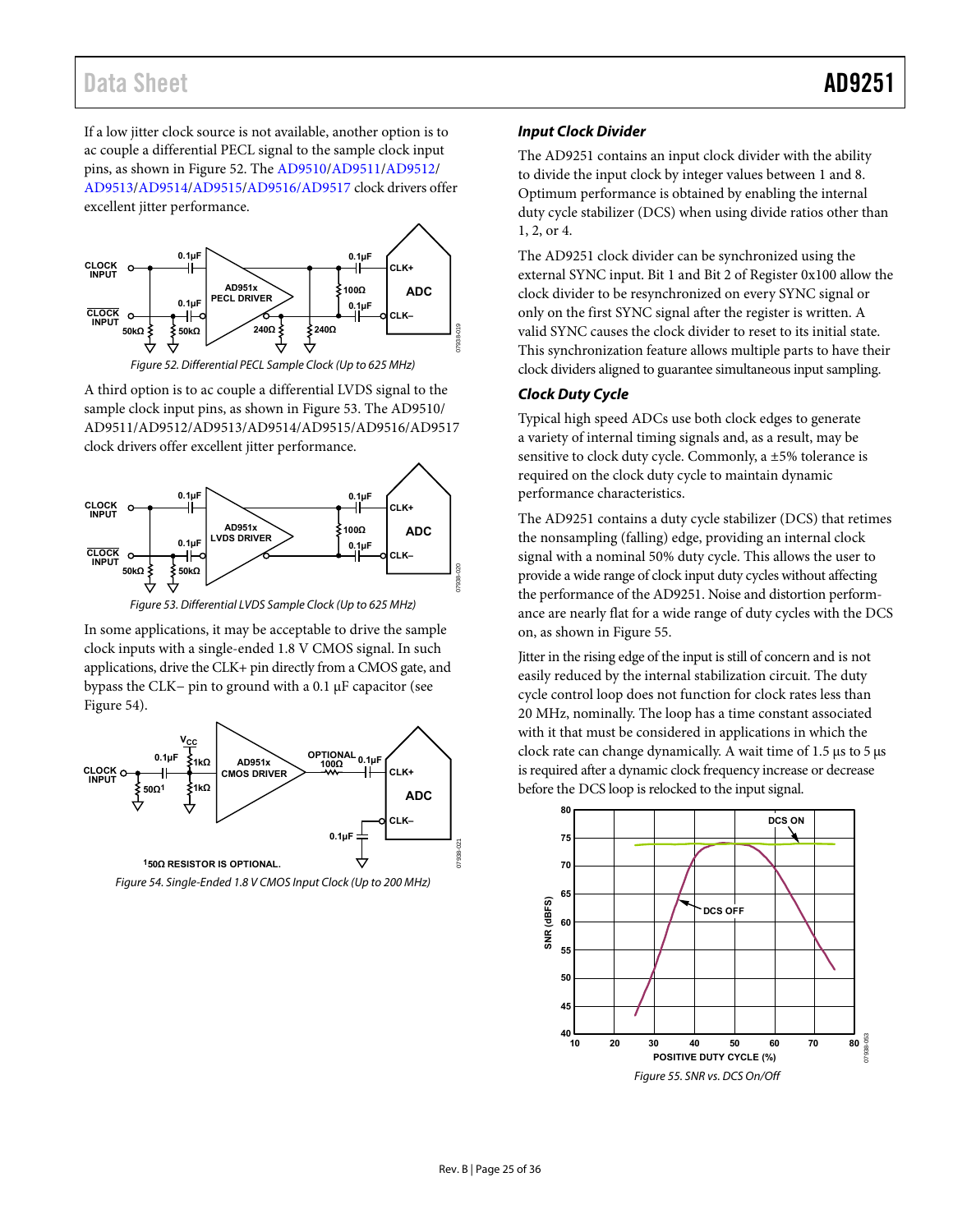## <span id="page-25-2"></span>*Jitter Considerations*

High speed, high resolution ADCs are sensitive to the quality of the clock input. The degradation in SNR from the low frequency SNR (SNR<sub>LF</sub>) at a given input frequency ( $f_{INPUT}$ ) due to jitter (t<sub>JRMS</sub>) can be calculated by

$$
SNR_{HF} = -10 \log[(2\pi \times f_{INPUT} \times t_{IRMS})^2 + 10^{(-SNR_{LF}/10)}]
$$

In the previous equation, the rms aperture jitter represents the clock input jitter specification. IF undersampling applications are particularly sensitive to jitter, as illustrated in [Figure 56.](#page-25-3)



*Figure 56. SNR vs. Input Frequency and Jitter* 

<span id="page-25-3"></span>The clock input should be treated as an analog signal in cases where aperture jitter may affect the dynamic range of the AD9251. To avoid modulating the clock signal with digital noise, keep power supplies for clock drivers separate from the ADC output driver supplies. Low jitter, crystal-controlled oscillators make the best clock sources. If the clock is generated from another type of source (by gating, dividing, or another method), it should be retimed by the original clock at the last step.

See th[e AN-501](http://www.analog.com/an-501) Application Note and th[e AN-756](http://www.analog.com/AN-756) Application Note available on [www.analog.com](http://www.analog.com/) for more information.

# <span id="page-25-0"></span>**CHANNEL/CHIP SYNCHRONIZATION**

The AD9251 has a SYNC input that offers the user flexible synchronization options for synchronizing sample clocks across multiple ADCs. The input clock divider can be enabled to synchronize on a single occurrence of the SYNC signal or on every occurrence. The SYNC input is internally synchronized to the sample clock; however, to ensure there is no timing uncertainty between multiple parts, the SYNC input signal should be externally synchronized to the input clock signal, meeting the setup and hold times shown in [Table 5.](#page-7-1) Drive the SYNC input using a single-ended CMOS-type signal.

# <span id="page-25-1"></span>**POWER DISSIPATION AND STANDBY MODE**

As shown in [Figure 57,](#page-25-4) the analog core power dissipated by the AD9251 is proportional to its sample rate. The digital power dissipation of the CMOS outputs are determined primarily by the strength of the digital drivers and the load on each output bit.

The maximum DRVDD current (IDRVDD) can be calculated as

$$
IDRVDD = V_{DRVDD} \times C_{LOAD} \times f_{CLK} \times N
$$

where *N* is the number of output bits (30, in the case of the AD9251).

This maximum current occurs when every output bit switches on every clock cycle, that is, a full-scale square wave at the Nyquist frequency of  $f_{CLK}/2$ . In practice, the DRVDD current is established by the average number of output bits switching, which is determined by the sample rate and the characteristics of the analog input signal.

Reducing the capacitive load presented to the output drivers can minimize digital power consumption. The data i[n Figure 57](#page-25-4) was taken using the same operating conditions as those used for the [Typical Performance Characteristics,](#page-12-0) with a 5 pF load on each output driver.



<span id="page-25-4"></span>The AD9251 is placed in power-down mode either by the SPI port or by asserting the PDWN pin high. In this state, the ADC typically dissipates 2.2 mW. During power-down, the output drivers are placed in a high impedance state. Asserting the PDWN pin low returns the AD9251 to its normal operating mode. Note that PDWN is referenced to the digital output driver supply (DRVDD) and should not exceed that supply voltage.

Low power dissipation in power-down mode is achieved by shutting down the reference, reference buffer, biasing networks, and clock. Internal capacitors are discharged when entering powerdown mode and then must be recharged when returning to normal operation. As a result, wake-up time is related to the time spent in power-down mode, and shorter power-down cycles result in proportionally shorter wake-up times.

When using the SPI port interface, the user can place the ADC in power-down mode or standby mode. Standby mode allows the user to keep the internal reference circuitry powered when faster wake-up times are required. See th[e Memory Map](#page-30-0) section for more details.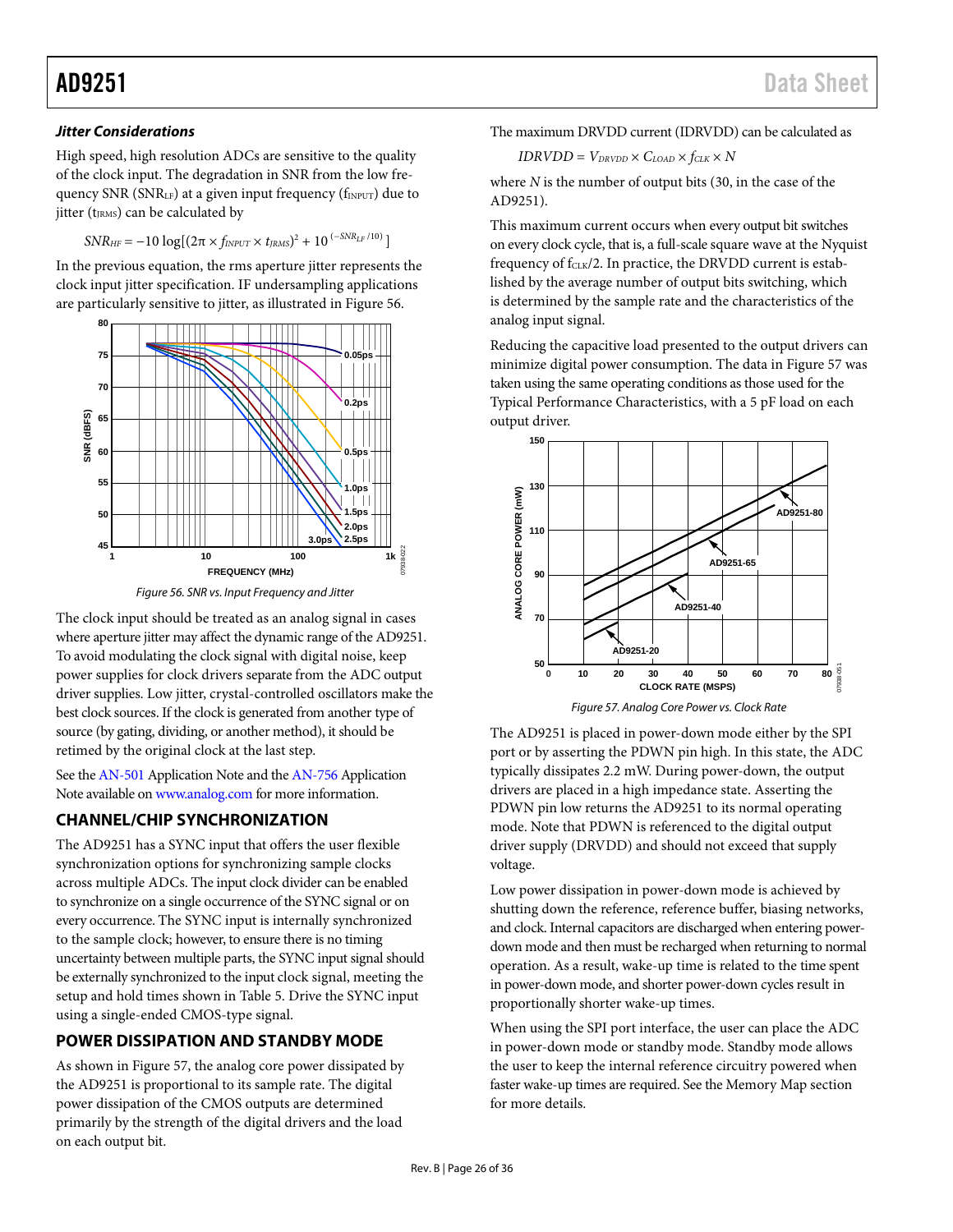# <span id="page-26-0"></span>**DIGITAL OUTPUTS**

The AD9251 output drivers can be configured to interface with 1.8 V to 3.3 V CMOS logic families. Output data can also be multiplexed onto a single output bus to reduce the total number of traces required.

The CMOS output drivers are sized to provide sufficient output current to drive a wide variety of logic families. However, large drive currents tend to cause current glitches on the supplies and may affect converter performance.

Applications requiring the ADC to drive large capacitive loads or large fanouts may require external buffers or latches.

The output data format can be selected to be either offset binary or twos complement by setting the SCLK/DFS pin when operating in the external pin mode (see [Table 11\)](#page-26-2).

As detailed in the [AN-877](http://www.analog.com/an-877) Application Note, *Interfacing to High Speed ADCs via SPI*, the data format can be selected for offset binary, twos complement, or gray code when using the SPI control.

#### <span id="page-26-2"></span>**Table 11. SCLK/DFS Mode Selection (External Pin Mode)**

| Voltage at Pin   SCLK/DFS |                                        | <b>SDIO/DCS</b>       |
|---------------------------|----------------------------------------|-----------------------|
| AGND                      | Offset binary (default)   DCS disabled |                       |
| <b>DRVDD</b>              | Twos complement                        | DCS enabled (default) |

#### *Digital Output Enable Function (OEB)*

The AD9251 has a flexible three-state ability for the digital output pins. The three-state mode is enabled using the OEB pin or through the SPI interface. If the OEB pin is low, the output

data drivers and DCOs are enabled. If the OEB pin is high, the output data drivers and DCOs are placed in a high impedance state. This OEB function is not intended for rapid access to the data bus. Note that OEB is referenced to the digital output driver supply (DRVDD) and should not exceed that supply voltage.

When using the SPI interface, the data outputs and DCO of each channel can be independently three-stated by using the output disable (OEB) bit (Bit 4) in Register 0x14.

### <span id="page-26-1"></span>**TIMING**

The AD9251 provides latched data with a pipeline delay of 9 clock cycles. Data outputs are available one propagation delay  $(t_{PD})$  after the rising edge of the clock signal.

Minimize the length of the output data lines and loads placed on them to reduce transients within the AD9251. These transients can degrade converter dynamic performance.

The lowest typical conversion rate of the AD9251 is 3 MSPS. At clock rates below 3 MSPS, dynamic performance can degrade.

### *Data Clock Output (DCO)*

The AD9251 provides two data clock output (DCO) signals intended for capturing the data in an external register. The CMOS data outputs are valid on the rising edge of the DCO, unless the DCO clock polarity has been changed via the SPI. Se[e Figure 2](#page-7-2) an[d Figure 3](#page-7-3) for a graphical timing description.

| Table 12. Output Data Format |  |  |  |
|------------------------------|--|--|--|
|------------------------------|--|--|--|

| Input(V)        | Condition (V)          | <b>Offset Binary Output Mode</b> | <b>Twos Complement Mode</b> | <b>OR</b> |
|-----------------|------------------------|----------------------------------|-----------------------------|-----------|
| $VIN + - VIN -$ | $<-VREF-0.5LSB$        | 00 0000 0000 0000                | 10 0000 0000 0000           |           |
| $VIN + - VIN -$ | $=-VREF$               | 00 0000 0000 0000                | 10 0000 0000 0000           |           |
| $VIN + - VIN -$ | $= 0$                  | 10 0000 0000 0000                | 00 0000 0000 0000           |           |
| $VIN + - VIN -$ | $= +VREF - 1.0$ LSB    | 11 1111 1111 1111                | 01 1111 1111 1111           |           |
| $VIN + - VIN -$ | $> +$ VREF $-$ 0.5 LSB | 11 1111 1111 1111                | 01 1111 1111 1111           |           |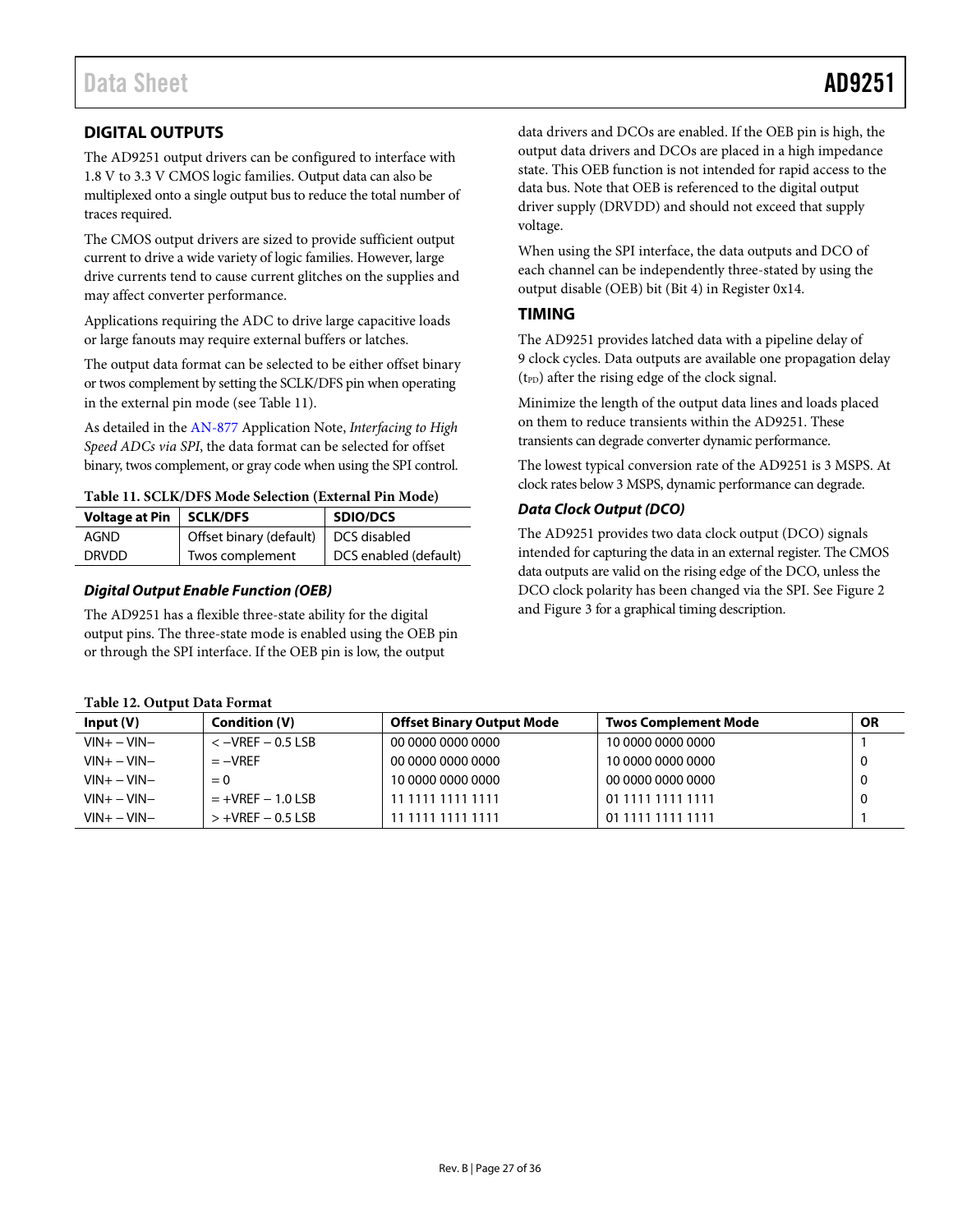# <span id="page-27-0"></span>BUILT-IN SELF-TEST (BIST) AND OUTPUT TEST

The AD9251 includes a built-in test feature designed to enable verification of the integrity of each channel, as well as to facilitate board level debugging. A built-in self-test (BIST) feature that verifies the integrity of the digital datapath of the AD9251 is included. Various output test options are also provided to place predictable values on the outputs of the AD9251.

# <span id="page-27-1"></span>**BUILT-IN SELF-TEST (BIST)**

The BIST is a thorough test of the digital portion of the selected AD9251 signal path. Perform the BIST test after a reset to ensure the part is in a known state. During BIST, data from an internal pseudorandom noise (PN) source is driven through the digital datapath of both channels, starting at the ADC block output. At the datapath output, CRC logic calculates a signature from the data. The BIST sequence runs for 512 cycles and then stops. Once completed, the BIST compares the signature results with a pre-determined value. If the signatures match, the BIST sets Bit 0 of Register 0x24, signifying the test passed. If the BIST test fails, Bit 0 of Register 0x24 is cleared. The outputs are connected during this test, so the PN sequence can be observed as it runs. Writing the value 0x05 to Register 0x0E runs the BIST. This enables the Bit 0 (BIST enable) of Register 0x0E and resets the PN sequence generator, Bit 2 (BIST INIT) of Register 0x0E. At the completion of the BIST, Bit 0 of Register 0x24 is automatically cleared. The PN sequence can be continued from its last value by writing a 0 in Bit 2 of Register 0x0E. However, if the PN sequence is not reset, the signature calculation does not equal the predetermined value at the end of the test. At that point, the user needs to rely on verifying the output data.

# <span id="page-27-2"></span>**OUTPUT TEST MODES**

The output test options are described in [Table 16](#page-31-1) at Address 0x0D. When an output test mode is enabled, the analog section of the ADC is disconnected from the digital back-end blocks and the test pattern is run through the output formatting block. Some of the test patterns are subject to output formatting, and some are not. The PN generators from the PN sequence tests can be reset by setting Bit 4 or Bit 5 of Register 0x0D. These tests can be performed with or without an analog signal (if present, the analog signal is ignored), but they do require an encode clock. For more information, see the [AN-877](http://www.analog.com/an-877) Application Note, *Interfacing to High Speed ADCs via SPI*.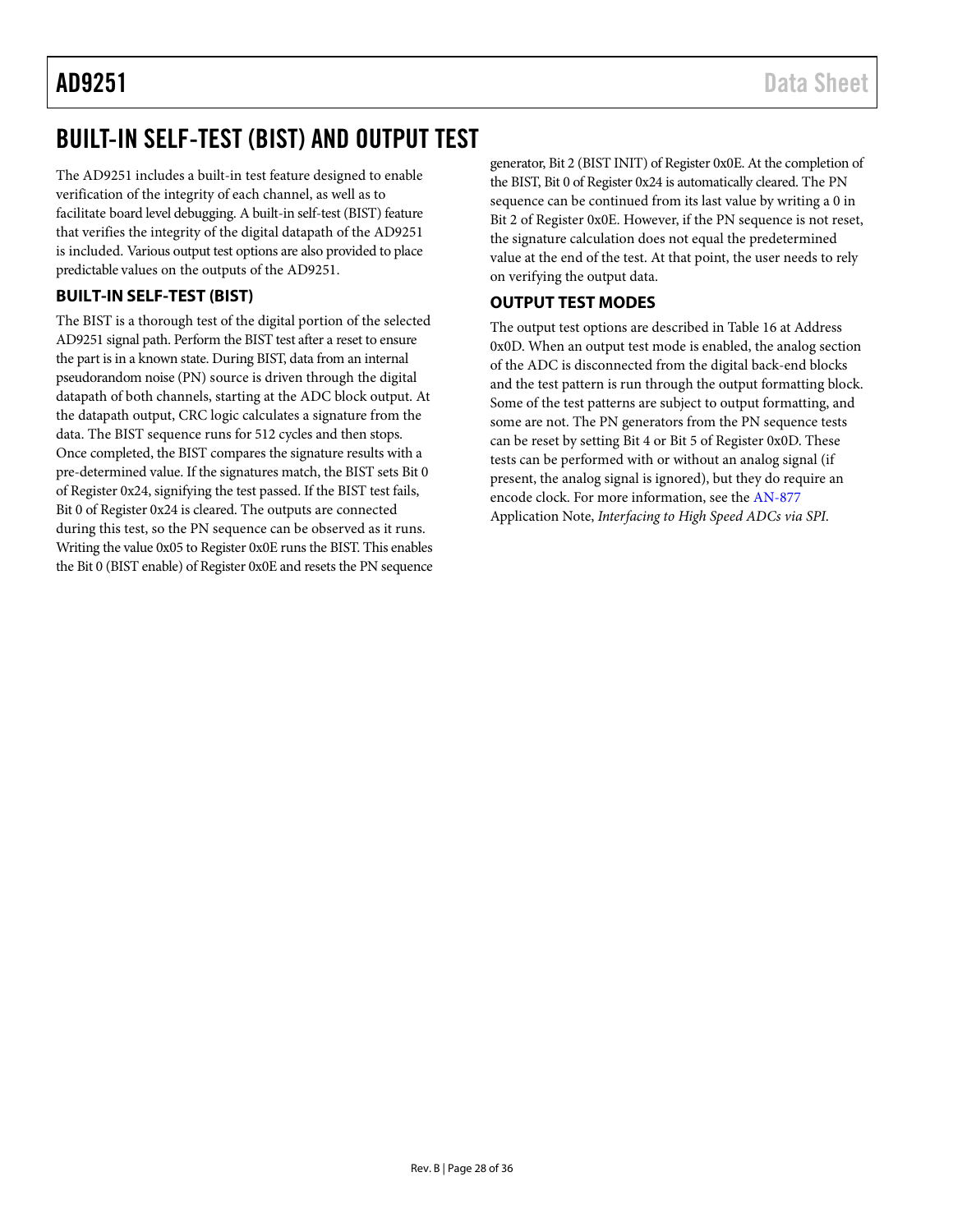07938-023

# <span id="page-28-0"></span>SERIAL PORT INTERFACE (SPI)

The AD9251 serial port interface (SPI) allows the user to configure the converter for specific functions or operations through a structured register space provided inside the ADC. The SPI gives the user added flexibility and customization, depending on the application. Addresses are accessed via the serial port and can be written to or read from via the port. Memory is organized into bytes that can be further divided into fields, which are documented in the [Memory Map s](#page-30-0)ection. For detailed operational information, see [AN-877 A](http://www.analog.com/an-877)pplication Note, *Interfacing to High Speed ADCs via SPI*.

# <span id="page-28-1"></span>**CONFIGURATION USING THE SPI**

Three pins define the SPI of this ADC: the SCLK, the SDIO, and the CSB (see [Table 13\)](#page-28-2). The SCLK (a serial clock) is used to synchronize the read and write data presented from and to the ADC. The SDIO (serial data input/output) is a dual-purpose pin that allows data to be sent and read from the internal ADC memory map registers. The CSB (chip select bar) is an activelow control that enables or disables the read and write cycles.

#### <span id="page-28-2"></span>**Table 13. Serial Port Interface Pins**

| Pin         | <b>Function</b>                                                                                                                                                                              |
|-------------|----------------------------------------------------------------------------------------------------------------------------------------------------------------------------------------------|
| <b>SCLK</b> | Serial Clock. The serial shift clock input, which is used to<br>synchronize serial interface reads and writes.                                                                               |
| <b>SDIO</b> | Serial Data Input/Output. A dual-purpose pin that<br>typically serves as an input or an output, depending on<br>the instruction being sent and the relative position in the<br>timing frame. |
| <b>CSB</b>  | Chip Select Bar. An active-low control that gates the read<br>and write cycles.                                                                                                              |

The falling edge of CSB, in conjunction with the rising edge of SCLK, determines the start of the framing. An example of the serial timing and its definitions can be found in [Figure 58 a](#page-28-3)nd [Table 5.](#page-7-1)

Other modes involving the CSB are available. The CSB can be held low indefinitely, which permanently enables the device; this is called streaming. The CSB can stall high between bytes to allow for additional external timing. When CSB is tied high, SPI functions are placed in high impedance mode. This mode turns on any SPI pin secondary functions.

During an instruction phase, a 16-bit instruction is transmitted. Data follows the instruction phase, and its length is determined by the W0 and W1 bits as shown in [Figure 58.](#page-28-3) 

All data is composed of 8-bit words. The first bit of the first byte in a multibyte serial data transfer frame indicates whether a read command or a write command is issued. This allows the serial data input/output (SDIO) pin to change direction from an input to an output at the appropriate point in the serial frame.

In addition to word length, the instruction phase determines whether the serial frame is a read or write operation, allowing the serial port to be used both to program the chip and to read the contents of the on-chip memory. If the instruction is a readback operation, performing a readback causes the serial data input/ output (SDIO) pin to change direction from an input to an output at the appropriate point in the serial frame.

Data can be sent in MSB-first mode or in LSB-first mode. MSB first is the default on power-up and can be changed via the SPI port configuration register. For more information about this and other features, see the [AN-877 A](http://www.analog.com/an-877)pplication Note, *Interfacing to High Speed ADCs via SPI*.

<span id="page-28-3"></span>

Figure 58. Serial Port Interface Timing Diagram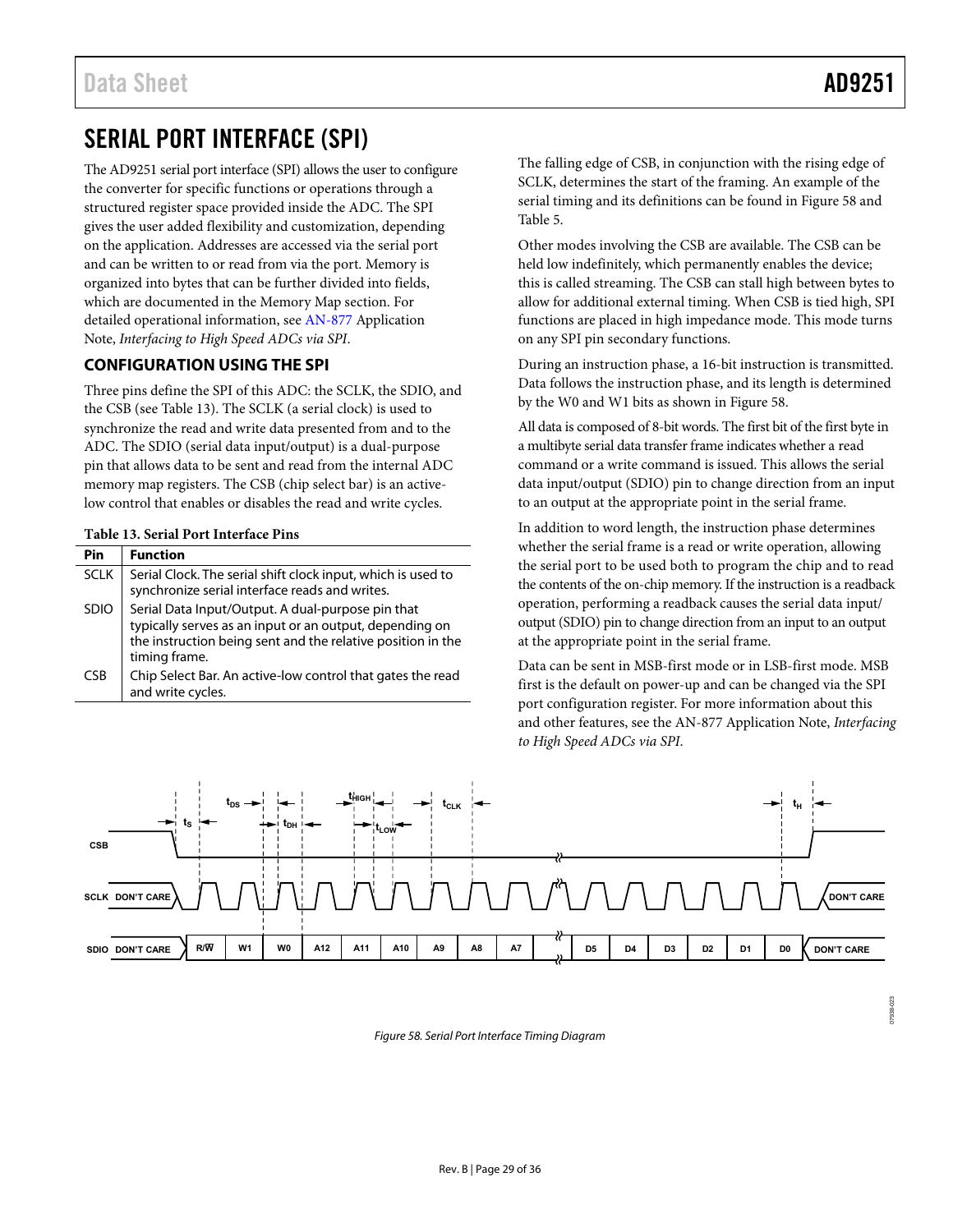# <span id="page-29-0"></span>**HARDWARE INTERFACE**

The pins described in [Table 13](#page-28-2) constitute the physical interface between the programming device of the user and the serial port of the AD9251. The SCLK pin and the CSB pin function as inputs when using the SPI interface. The SDIO pin is bidirectional, functioning as an input during write phases and as an output during readback.

The SPI interface is flexible enough to be controlled by either FPGAs or microcontrollers. One method for SPI configuration is described in detail in the [AN-812](http://www.analog.com/AN-812) Application Note, *Microcontroller-Based Serial Port Interface (SPI) Boot Circuit*.

The SPI port should not be active during periods when the full dynamic performance of the converter is required. Because the SCLK signal, the CSB signal, and the SDIO signal are typically asynchronous to the ADC clock, noise from these signals can degrade converter performance. If the on-board SPI bus is used for other devices, it may be necessary to provide buffers between this bus and the AD9251 to prevent these signals from transitioning at the converter inputs during critical sampling periods.

SDIO/DCS and SCLK/DFS serve a dual function when the SPI interface is not being used. When the pins are strapped to AVDD or ground during device power-on, they are associated with a specific function. The [Digital Outputs](#page-26-0) section describes the strappable functions supported on the AD9251.

# <span id="page-29-1"></span>**CONFIGURATION WITHOUT THE SPI**

In applications that do not interface to the SPI control registers, the SDIO/DCS pin, the SCLK/DFS pin, the OEB pin, and the PDWN pin serve as standalone CMOS-compatible control pins. When the device is powered up, it is assumed that the user intends to use the pins as static control lines for the duty cycle stabilizer, output data format, output enable, and power-down

feature control. In this mode, connect the CSB chip select to AVDD, which disables the serial port interface.

**Table 14. Mode Selection**

|                 | <b>External</b> |                                |
|-----------------|-----------------|--------------------------------|
| Pin             | <b>Voltage</b>  | Configuration                  |
| SDIO/DCS        | AVDD (default)  | Duty cycle stabilizer enabled  |
|                 | AGND            | Duty cycle stabilizer disabled |
| <b>SCLK/DFS</b> | <b>AVDD</b>     | Twos complement enabled        |
|                 | AGND (default)  | Offset binary enabled          |
| OFB             | <b>AVDD</b>     | Outputs in high impedance      |
|                 | AGND (default)  | Outputs enabled                |
| <b>PDWN</b>     | <b>AVDD</b>     | Chip in power-down or standby  |
|                 | AGND (default)  | Normal operation               |

# <span id="page-29-2"></span>**SPI ACCESSIBLE FEATURES**

[Table 15](#page-29-3) provides a brief description of the general features that are accessible via the SPI. These features are described in detail in the [AN-877](http://www.analog.com/an-877) Application Note, *Interfacing to High Speed ADCs via SPI*. The [AD9251](http://www.analog.com/ada9251) part-specific features are described in detail in [Table 16.](#page-31-1)

### <span id="page-29-3"></span>**Table 15. Features Accessible Using the SPI**

| <b>Feature</b>      | <b>Description</b>                                                     |
|---------------------|------------------------------------------------------------------------|
| Mode                | Allows the user to set either power-down mode<br>or standby mode       |
| Clock               | Allows the user to access the DCS via the SPI                          |
| Offset              | Allows the user to digitally adjust the<br>converter offset            |
| Test I/O            | Allows the user to set test modes to have known<br>data on output bits |
| Output Mode         | Allows the user to set up outputs                                      |
| <b>Output Phase</b> | Allows the user to set the output clock polarity                       |
| Output Delay        | Allows the user to vary the DCO delay                                  |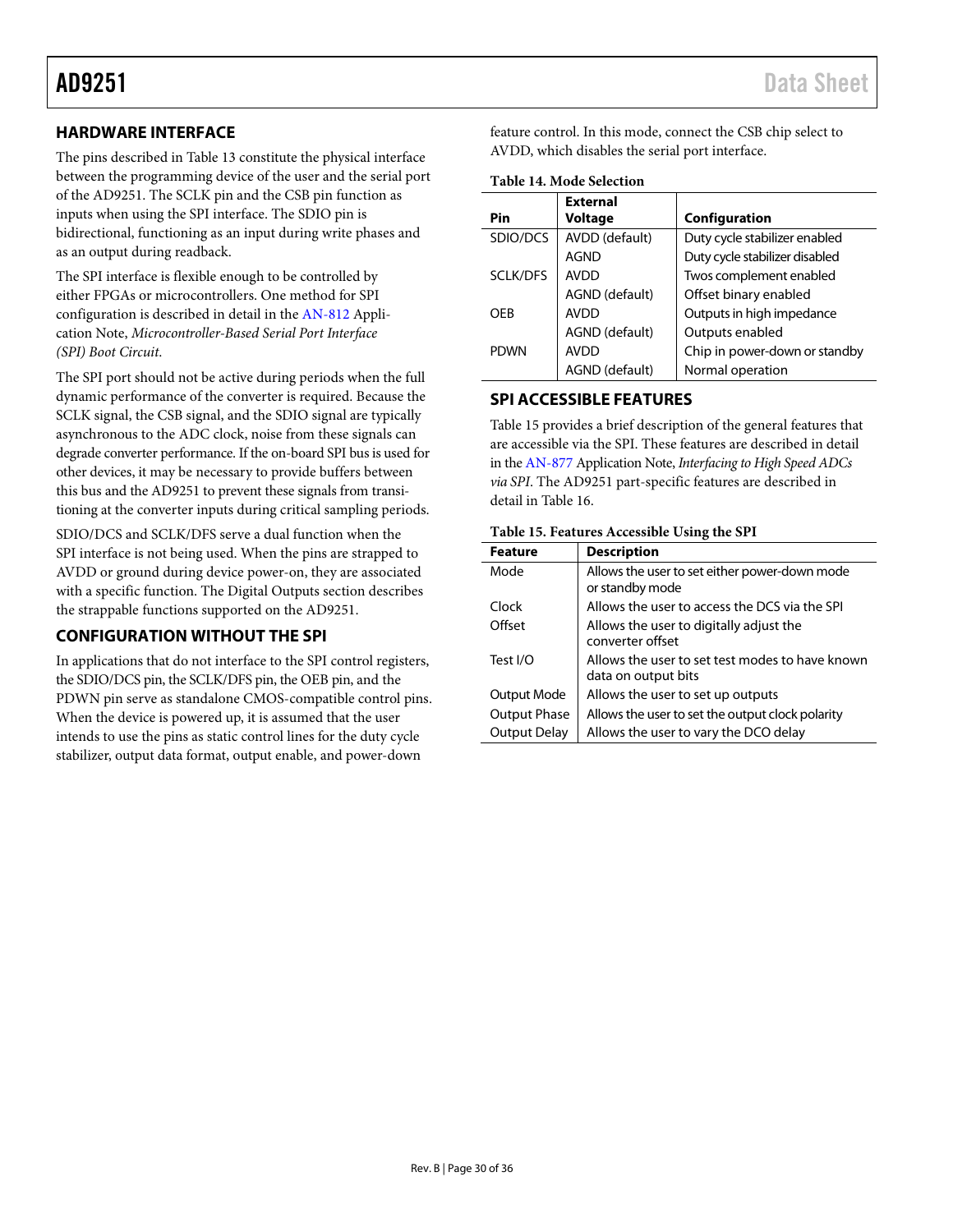# <span id="page-30-0"></span>MEMORY MAP **READING THE MEMORY MAP REGISTER TABLE**

<span id="page-30-1"></span>Each row in the memory map register table (see [Table 16\)](#page-31-1) has eight bit locations. The memory map is roughly divided into four sections: the chip configuration registers (Address 0x00 to Address 0x02); the device index and transfer registers (Address 0x05 and Address 0xFF); the program registers, including setup, control, and test (Address 0x08 to Address 0x2E); and the digital feature control registers (Address 0x100 and Address 0x101).

[Table 16](#page-31-1) documents the default hexadecimal value for each hexadecimal address shown. The column with the heading Bit 7 (MSB) is the start of the default hexadecimal value given. For example, Address 0x05, the Channel Index register, has a hexadecimal default value of 0x03. This means that in Address  $0x05 \text{ Bit}[7:2] = 0$ , and the remaining Bits $[1:0] = 1$ . This setting is the default channel index setting. The default value results in both ADC channels receiving the next write command. For more information on this function and others, see the [AN-877](http://www.analog.com/an-877) Application Note, *Interfacing to High Speed ADCs via SPI.* This document details the functions controlled by Register 0x00 to register 0xFF. The remaining registers, Register 0x100 and Register 0x101, are documented in th[e Memory Map Register](#page-33-0)  [Descriptions](#page-33-0) section followin[g Table 16.](#page-31-1)

# <span id="page-30-2"></span>**OPEN LOCATIONS**

All address and bit locations that are not included in the SPI map are not currently supported for this device. Unused bits of a valid address location should be written with 0s. Writing to these locations is required only when part of an address location is open (for example, Address 0x05). If the entire address location is open, it is omitted from the SPI map (for example, Address 0x13) and should not be written.

# <span id="page-30-3"></span>**DEFAULT VALUES**

After the AD9251 is reset, critical registers are loaded with default values. The default values for the registers are given in the memory map register table (se[e Table 16\)](#page-31-1).

## *Logic Levels*

An explanation of logic level terminology follows:

- "Bit is set" is synonymous with "bit is set to Logic 1" or "writing Logic 1 for the bit."
- "Clear a bit" is synonymous with "bit is set to Logic 0" or "writing Logic 0 for the bit."

## *Transfer Register Map*

Address 0x08 to Address 0x18 are shadowed. Writes to these addresses do not affect part operation until a transfer command is issued by writing 0x01 to Address 0xFF, setting the transfer bit. This allows these registers to be updated internally and simultaneously when the transfer bit is set. The internal update takes place when the transfer bit is set, and then the bit autoclears.

## *Channel-Specific Registers*

Some channel setup functions can be programmed differently for each channel. In these cases, channel address locations are internally duplicated for each channel. These registers and bits are designated in the memory map register table as local. These local registers and bits can be accessed by setting the appropriate Channel A (Bit 0) or Channel B (Bit 1) bits in Register 0x05.

If both bits are set, the subsequent write affects the registers of both channels. In a read cycle, set only Channel A or Channel B to read one of the two registers. If both bits are set during an SPI read cycle, the part returns the value for Channel A. Registers and bits designated as global in the memory map register table affect the entire part or the channel features for which independent settings are not allowed between channels. The settings in Register 0x05 do not affect the global registers and bits.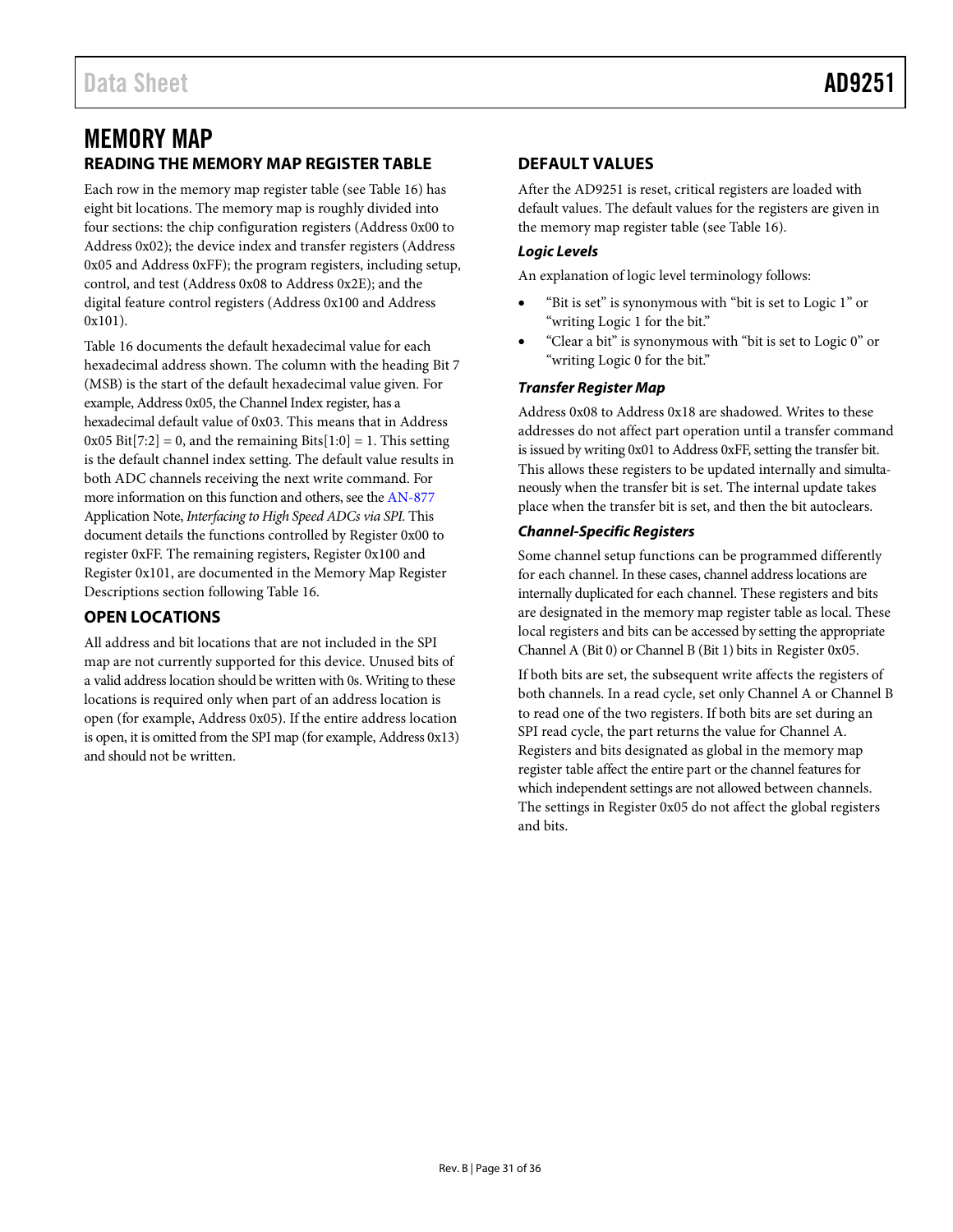# <span id="page-31-0"></span>**MEMORY MAP REGISTER TABLE**

All address and bit locations that are not included in [Table 16](#page-31-1) are not currently supported for this device.

<span id="page-31-1"></span>

| Table 16. |  |
|-----------|--|
|-----------|--|

| <b>Address</b><br>(Hex) | Register<br><b>Name</b>                                       | Bit 7<br>(MSB)                                  | Bit 6                                                                    | Bit 5                                     | Bit 4        | Bit 3        | Bit 2                                                                                                                                                                                                                             | Bit 1                                                                                                          | Bit 0<br>(LSB)             | <b>Default</b><br>Value<br>(Hex)                                      | <b>Comments</b>                                                                                                                            |
|-------------------------|---------------------------------------------------------------|-------------------------------------------------|--------------------------------------------------------------------------|-------------------------------------------|--------------|--------------|-----------------------------------------------------------------------------------------------------------------------------------------------------------------------------------------------------------------------------------|----------------------------------------------------------------------------------------------------------------|----------------------------|-----------------------------------------------------------------------|--------------------------------------------------------------------------------------------------------------------------------------------|
|                         | <b>Chip Configuration Registers</b>                           |                                                 |                                                                          |                                           |              |              |                                                                                                                                                                                                                                   |                                                                                                                |                            |                                                                       |                                                                                                                                            |
| 0x00                    | SPI port<br>configuration<br>(global)                         | 0                                               | LSB<br>first                                                             | Soft reset                                | $\mathbf{1}$ | $\mathbf{1}$ | Soft<br>reset                                                                                                                                                                                                                     | LSB first                                                                                                      | $\mathbf 0$                | 0x18                                                                  | The nibbles are<br>mirrored so<br>that LSB- or<br>MSB-first mode<br>registers<br>correctly,<br>regardless of<br>shift mode                 |
| 0x01                    | Chip ID (global)                                              |                                                 | 8-bit chip ID bits [7:0]<br>$AD9251 = 0x23$                              |                                           |              |              |                                                                                                                                                                                                                                   |                                                                                                                |                            | Unique chip ID<br>used to diffe-<br>rentiate<br>devices; read<br>only |                                                                                                                                            |
| 0x02                    | Chip grade<br>(global)                                        | Open                                            | $20$ MSPS = 000<br>$40$ MSPS = 001<br>65 MSPS = $010$<br>$80$ MSPS = 011 | Speed grade ID 6:4                        |              | Open         |                                                                                                                                                                                                                                   |                                                                                                                |                            |                                                                       | Unique speed<br>grade ID used<br>to differentiate<br>devices; read<br>only                                                                 |
|                         | Device Index and Transfer Registers                           |                                                 |                                                                          |                                           |              |              |                                                                                                                                                                                                                                   |                                                                                                                |                            |                                                                       |                                                                                                                                            |
| 0x05                    | Channel index                                                 | Open                                            | Open                                                                     | Open                                      | Open         | Open         | Open                                                                                                                                                                                                                              | ADC B<br>default                                                                                               | ADC A<br>default           | 0x03                                                                  | Bits are set to<br>determine<br>which device<br>on chip<br>receives the<br>next write<br>command; the<br>default is all<br>devices on chip |
| 0xFF                    | Transfer                                                      | Open                                            | Open                                                                     | Open                                      | Open         | Open         | Open                                                                                                                                                                                                                              | Open                                                                                                           | Transfer                   | 0x00                                                                  | Synchronously<br>transfers data<br>from the<br>master shift<br>register to the<br>slave                                                    |
|                         | Program Registers (May or May Not Be Indexed by Device Index) |                                                 |                                                                          |                                           |              |              |                                                                                                                                                                                                                                   |                                                                                                                |                            |                                                                       |                                                                                                                                            |
| 0x08                    | Modes                                                         | External<br>power-<br>down<br>enable<br>(local) | down<br>0x01 standby<br>(local)                                          | External pin function<br>0x00 full power- | Open         | Open         |                                                                                                                                                                                                                                   | $00 =$ chip run<br>$01 = full power$<br>down<br>$10 =$ standby<br>$11 =$ chip wide<br>digital reset<br>(local) |                            | 0x80                                                                  | Determines<br>various generic<br>modes of chip<br>operation                                                                                |
| 0x09                    | Clock (global)                                                | Open                                            | Open                                                                     | Open                                      | Open         |              |                                                                                                                                                                                                                                   | Open                                                                                                           | Duty<br>cycle<br>stabilize | 0x00                                                                  |                                                                                                                                            |
| 0x0B                    | Clock divide<br>(global)                                      | Open                                            |                                                                          |                                           |              |              | Clock divider [2:0]<br>Clock divide ratio<br>$000 =$ divide by 1<br>$001$ = divide by 2<br>$010 =$ divide by 3<br>$011 =$ divide by 4<br>$100 =$ divide by 5<br>$101$ = divide by 6<br>$110 =$ divide by 7<br>$111 =$ divide by 8 |                                                                                                                |                            | 0x00                                                                  | The divide ratio<br>is the value<br>plus 1                                                                                                 |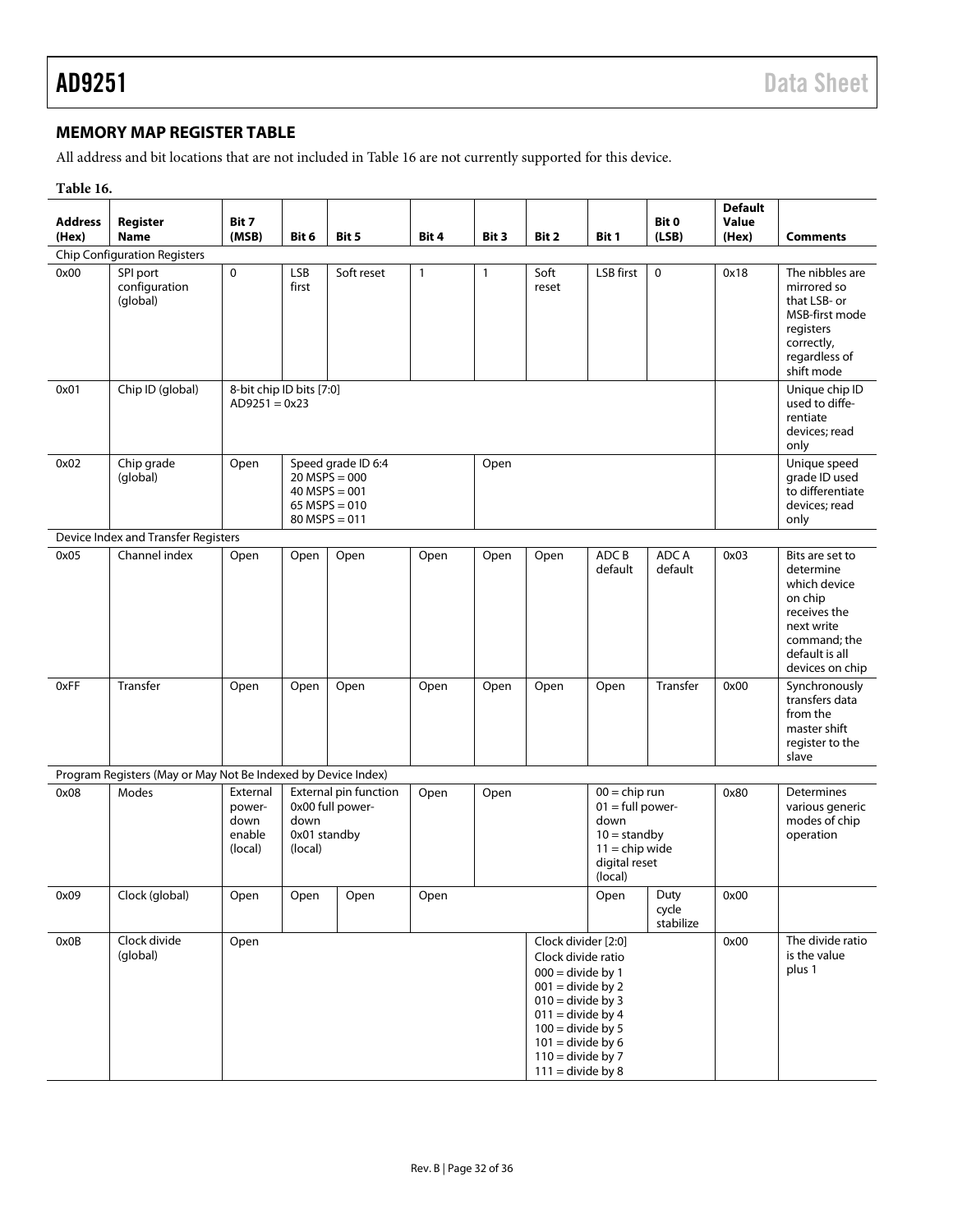# Data Sheet **AD9251**

| <b>Address</b><br>(Hex) | Register<br><b>Name</b>  | Bit 7<br>(MSB)                                                                                                                       | Bit 6          | Bit 5                                                                                                            | Bit 4                           | Bit 3                                                                                                                                                                                                                                                                                                                                                                                           | Bit 2                                                                                                                                                                        | Bit 1                                                                                                                                                                                                                                                                                                                                          | Bit 0<br>(LSB)        | <b>Default</b><br>Value<br>(Hex)                                                                          | <b>Comments</b>                                                                                                                                                                                |
|-------------------------|--------------------------|--------------------------------------------------------------------------------------------------------------------------------------|----------------|------------------------------------------------------------------------------------------------------------------|---------------------------------|-------------------------------------------------------------------------------------------------------------------------------------------------------------------------------------------------------------------------------------------------------------------------------------------------------------------------------------------------------------------------------------------------|------------------------------------------------------------------------------------------------------------------------------------------------------------------------------|------------------------------------------------------------------------------------------------------------------------------------------------------------------------------------------------------------------------------------------------------------------------------------------------------------------------------------------------|-----------------------|-----------------------------------------------------------------------------------------------------------|------------------------------------------------------------------------------------------------------------------------------------------------------------------------------------------------|
| 0x0D                    | Test mode (local)        | User test mode<br>(local)<br>$00 =$ single<br>$01 =$ alternate<br>$10 =$ single once<br>$11 =$ alternate<br>once                     |                | <b>Reset PN</b><br>long gen                                                                                      | <b>Reset PN</b><br>short<br>gen | Output test mode [3:0] (local)<br>$0000 =$ off (default)<br>$0001$ = midscale short<br>$0010 =$ positive FS<br>$0011$ = negative FS<br>$0100 =$ alternating checkerboard<br>$0101$ = PN 23 sequence<br>$0110 = PN9$ sequence<br>$0111 =$ one/zero word toggle<br>$1000 =$ user input<br>$1001 = 1 - 0$ -bit toggle<br>$1010 = 1x$ sync<br>$1011$ = one bit high<br>$1100$ = mixed bit frequency |                                                                                                                                                                              |                                                                                                                                                                                                                                                                                                                                                |                       | 0x00                                                                                                      | When set, the<br>test data is<br>placed on the<br>output pins in<br>place of normal<br>data                                                                                                    |
| 0x0E                    | <b>BIST</b> enable       | Open                                                                                                                                 |                |                                                                                                                  |                                 | Open                                                                                                                                                                                                                                                                                                                                                                                            | <b>BIST</b><br><b>INIT</b>                                                                                                                                                   | Open                                                                                                                                                                                                                                                                                                                                           | <b>BIST</b><br>enable | 0x00                                                                                                      | When Bit 0 is<br>set, the BIST<br>function is<br>initiated                                                                                                                                     |
| 0x10                    | Offset adjust<br>(local) |                                                                                                                                      |                | 8-bit device offset adjustment [7:0] (local)<br>Offset adjust in LSBs from +127 to -128 (twos complement format) |                                 |                                                                                                                                                                                                                                                                                                                                                                                                 |                                                                                                                                                                              |                                                                                                                                                                                                                                                                                                                                                |                       | 0x00                                                                                                      | Device offset<br>trim                                                                                                                                                                          |
| 0x14                    | Output mode              | $00 = 3.3$ V CMOS<br>$10 = 1.8 V CMOS$                                                                                               |                | Output mux<br>enable<br>(interleaved)                                                                            | Output<br>disable<br>(local)    | Open                                                                                                                                                                                                                                                                                                                                                                                            | Output<br>invert<br>(local)                                                                                                                                                  | $00 =$ offset binary<br>$01 =$ twos<br>complement<br>$10 =$ qray code<br>$11 =$ offset binary<br>(local)                                                                                                                                                                                                                                       |                       | 0x00                                                                                                      | Configures the<br>outputs and<br>the format of<br>the data                                                                                                                                     |
| 0x15                    | OUTPUT_ADJUST            | 3.3 V DCO<br>1.8 V DCO<br>drive strength<br>$00 = 1$ stripe<br>(default)<br>$01 = 2$ stripes<br>$10 = 3$ stripes<br>$11 = 4$ stripes |                | drive strength<br>$00 = 1$ stripe<br>$01 = 2$ stripes<br>$10 = 3$ stripes (default)<br>$11 = 4$ stripes          |                                 | 3.3 V data<br>drive strength<br>$00 = 1$ stripe<br>(default)<br>$01 = 2$ stripes<br>$10 = 3$ stripes<br>$11 = 4$ stripes                                                                                                                                                                                                                                                                        |                                                                                                                                                                              | 1.8 V data<br>drive strength<br>$00 = 1$ stripe<br>$01 = 2$ stripes<br>$10 = 3$ stripes<br>(default)<br>$11 = 4$ stripes                                                                                                                                                                                                                       |                       | 0x22                                                                                                      | Determines<br><b>CMOS</b> output<br>drive strength<br>properties                                                                                                                               |
| 0x16                    | OUTPUT_PHASE             | <b>DCO</b><br>output<br>polarity<br>$0 =$<br>normal<br>$1 =$<br>inverted<br>(local)                                                  |                |                                                                                                                  |                                 |                                                                                                                                                                                                                                                                                                                                                                                                 |                                                                                                                                                                              | Input clock phase adjust [2:0]<br>(Value is number of input clock<br>cycles of phase delay)<br>$000 = no$ delay<br>$001 = 1$ input clock cycle<br>$010 = 2$ input clock cycles<br>$011 = 3$ input clock cycles<br>$100 = 4$ input clock cycles<br>$101 = 5$ input clock cycles<br>$110 = 6$ input clock cycles<br>$111 = 7$ input clock cycles |                       | 0x00                                                                                                      | On devices that<br>utilize global<br>clock divide,<br>determines<br>which phase of<br>the divider<br>output is used<br>to supply the<br>output clock;<br>internal<br>latching is<br>unaffected |
| 0x17                    | OUTPUT_DELAY             | Enable<br><b>DCO</b><br>delay                                                                                                        |                | Enable<br>data<br>delay                                                                                          |                                 |                                                                                                                                                                                                                                                                                                                                                                                                 | DCO/Data delay [2:0]<br>$000 = 0.56$ ns<br>$001 = 1.12$ ns<br>$010 = 1.68$ ns<br>$011 = 2.24$ ns<br>$100 = 2.80$ ns<br>$101 = 3.36$ ns<br>$110 = 3.92$ ns<br>$111 = 4.48$ ns |                                                                                                                                                                                                                                                                                                                                                | 0x00                  | This sets the<br>fine output<br>delay of the<br>output clock<br>but does not<br>change internal<br>timing |                                                                                                                                                                                                |
| 0x19                    | USER_PATT1_LSB           | <b>B7</b>                                                                                                                            | B <sub>6</sub> | <b>B5</b>                                                                                                        | <b>B4</b>                       | B <sub>3</sub>                                                                                                                                                                                                                                                                                                                                                                                  | <b>B2</b>                                                                                                                                                                    | <b>B1</b>                                                                                                                                                                                                                                                                                                                                      | B <sub>0</sub>        | 0x00                                                                                                      | User-defined<br>pattern, 1 LSB                                                                                                                                                                 |
| 0x1A                    | USER_PATT1_MSB           | <b>B15</b>                                                                                                                           | <b>B14</b>     | <b>B13</b>                                                                                                       | <b>B12</b>                      | <b>B11</b>                                                                                                                                                                                                                                                                                                                                                                                      | <b>B10</b>                                                                                                                                                                   | B <sub>9</sub>                                                                                                                                                                                                                                                                                                                                 | B <sub>8</sub>        | 0x00                                                                                                      | User-defined<br>pattern, 1 MSB                                                                                                                                                                 |
| 0x1B                    | USER_PATT2_LSB           | <b>B7</b>                                                                                                                            | <b>B6</b>      | <b>B5</b>                                                                                                        | <b>B4</b>                       | B <sub>3</sub>                                                                                                                                                                                                                                                                                                                                                                                  | <b>B2</b>                                                                                                                                                                    | <b>B1</b>                                                                                                                                                                                                                                                                                                                                      | B <sub>0</sub>        | 0x00                                                                                                      | User-defined<br>pattern, 2 LSB                                                                                                                                                                 |
| 0x1C                    | USER_PATT2_MSB           | <b>B15</b>                                                                                                                           | <b>B14</b>     | <b>B13</b>                                                                                                       | <b>B12</b>                      | <b>B11</b>                                                                                                                                                                                                                                                                                                                                                                                      | <b>B10</b>                                                                                                                                                                   | B9                                                                                                                                                                                                                                                                                                                                             | B8                    | 0x00                                                                                                      | User-defined<br>pattern, 2 MSB                                                                                                                                                                 |
| 0x24                    | MISR_LSB                 | Open                                                                                                                                 | Open           | Open                                                                                                             | Open                            | Open                                                                                                                                                                                                                                                                                                                                                                                            | Open                                                                                                                                                                         | Open                                                                                                                                                                                                                                                                                                                                           | B <sub>0</sub>        | 0x00                                                                                                      | Least<br>significant byte<br>of MISR; read<br>only                                                                                                                                             |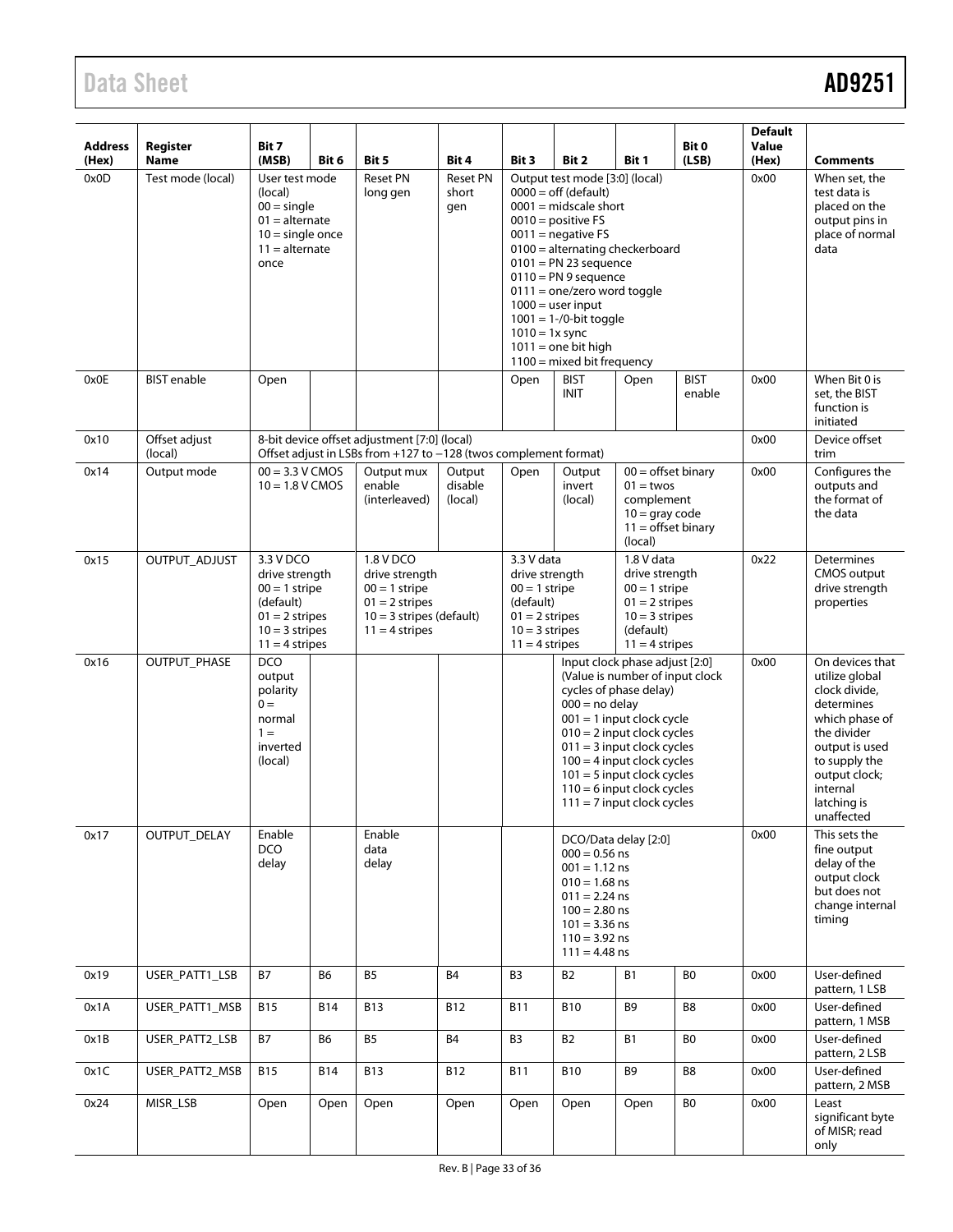| <b>Address</b><br>(Hex) | Register<br><b>Name</b>  | Bit 7<br>(MSB)                                   | Bit 6 | Bit 5 | Bit 4 | Bit 3                           | Bit 2                                    | Bit 1                              | Bit 0<br>(LSB)                       | <b>Default</b><br>Value<br>(Hex)     | <b>Comments</b>                                                   |
|-------------------------|--------------------------|--------------------------------------------------|-------|-------|-------|---------------------------------|------------------------------------------|------------------------------------|--------------------------------------|--------------------------------------|-------------------------------------------------------------------|
| 0x2A                    | Features                 | Open                                             | Open  | Open  | Open  | Open                            | Open                                     | Open                               | OR OE<br>(local)                     | 0x01                                 | Disable the OR<br>pin for the<br>indexed<br>channel               |
| 0x2E                    | Output assign            | Open                                             | Open  | Open  | Open  | Open                            | Open                                     | Open                               | $0 = ADC A$<br>$= ADCB$<br>(local)   | $Ch A =$<br>0x00<br>$Ch B =$<br>0x01 | Assign an ADC<br>to an output<br>channel                          |
|                         | Digital Feature Control  |                                                  |       |       |       |                                 |                                          |                                    |                                      |                                      |                                                                   |
| 0x100                   | Sync control<br>(global) | Open                                             | Open  | Open  | Open  | Open                            | Clock<br>divider<br>next<br>sync<br>only | Clock<br>divider<br>sync<br>enable | Master<br>sync<br>enable             | 0x01                                 |                                                                   |
| 0x101                   | USR <sub>2</sub>         | Enable<br><b>OEB</b><br><b>Pin 47</b><br>(local) | Open  | Open  | Open  | Enable<br><b>GCLK</b><br>detect | Run<br><b>GCLK</b>                       | Open                               | <b>Disable</b><br>SDIO pull-<br>down | 0x88                                 | Enables<br>internal<br>oscillator for<br>clock rates $<$<br>5 MHz |

## <span id="page-33-0"></span>**MEMORY MAP REGISTER DESCRIPTIONS**

For additional information about functions controlled in Register 0x00 to Register 0xFF, see th[e AN-877](http://www.analog.com/an-877) Application Note, *Interfacing to High Speed ADCs via SPI*.

## *Sync Control (Register 0x100)*

**Bits[7:3]—Reserved**

### **Bit 2—Clock Divider Next Sync Only**

If the master sync enable bit (Address 0x100, Bit 0) and the clock divider sync enable bit (Address 0x100, Bit 1) are high, Bit 2 allows the clock divider to sync to the first sync pulse it receives and to ignore the rest. The clock divider sync enable bit (Address 0x100, Bit 1) resets after it syncs.

#### **Bit 1—Clock Divider Sync Enable**

Bit 1 gates the sync pulse to the clock divider. The sync signal is enabled when Bit 1 and Bit 0 are high and the device is operating in continuous sync mode as long as Bit 2 of the sync control is low.

### **Bit 0—Master Sync Enable**

Bit 0 must be high to enable any of the sync functions.

# *USR2 (Register 0x101)*

## **Bit 7—Enable OEB Pin 47**

Normally set high, this bit allows Pin 47 to function as the output enable. If it is set low, it disables Pin 47.

### **Bit 3—Enable GCLK Detect**

Normally set high, this bit enables a circuit that detects encode rates below about 5 MSPS. When a low encode rate is detected, an internal oscillator, GCLK, is enabled ensuring the proper operation of several circuits. If set low, the detector is disabled.

### **Bit 2—Run GCLK**

This bit enables the GCLK oscillator. For some applications with encode rates below 10 MSPS, it may be preferable to set this bit high to supersede the GCLK detector.

### **Bit 0—Disable SDIO Pull-Down**

This bit can be set high to disable the internal 30 kΩ pull-down on the SDIO pin, which can be used to limit the loading when many devices are connected to the SPI bus.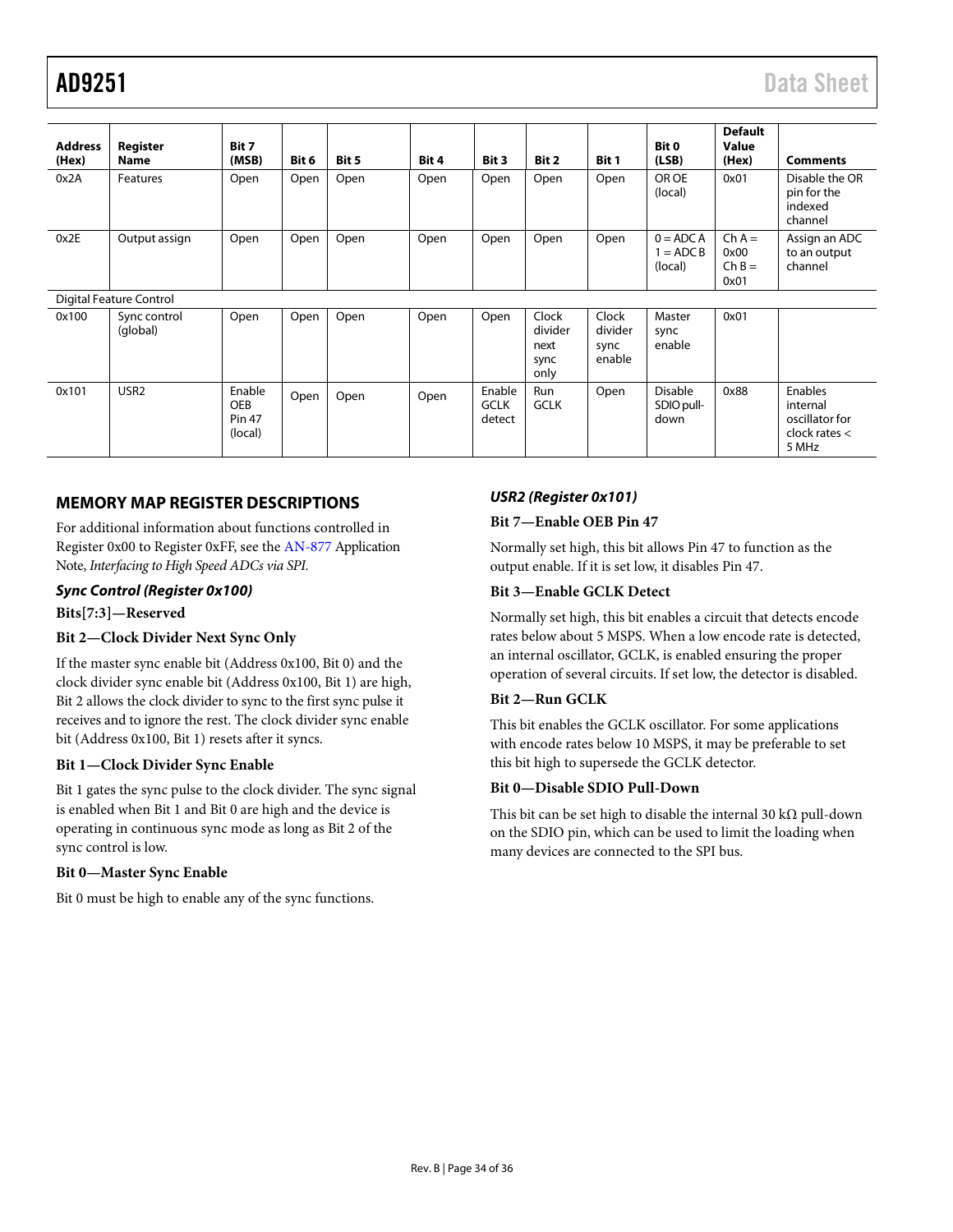# <span id="page-34-0"></span>APPLICATIONS INFORMATION

# <span id="page-34-1"></span>**DESIGN GUIDELINES**

Before starting design and layout of the AD9251 as a system, it is recommended that the designer become familiar with these guidelines, which discuss the special circuit connections and layout requirements needed for certain pins.

## *Power and Ground Recommendations*

When connecting power to the AD9251, it is strongly recommended that two separate supplies be used. Use one 1.8 V supply for analog (AVDD); use a separate 1.8 V to 3.3 V supply for the digital output supply (DRVDD). If a common 1.8 V AVDD and DRVDD supply must be used, the AVDD and DRVDD domains must be isolated with a ferrite bead or filter choke and separate decoupling capacitors. Several different decoupling capacitors can be used to cover both high and low frequencies. Locate these capacitors close to the point of entry at the PCB level and close to the pins of the part, with minimal trace length.

A single PCB ground plane should be sufficient when using the AD9251. With proper decoupling and smart partitioning of the PCB analog, digital, and clock sections, optimum performance is easily achieved.

## *Exposed Paddle Thermal Heat Sink Recommendations*

The exposed paddle (Pin 0) is the only ground connection for the AD9251; therefore, it must be connected to analog ground (AGND) on the PCB of the customer. To achieve the best electrical and thermal performance, mate an exposed (no solder mask) continuous copper plane on the PCB to the AD9251 exposed paddle, Pin 0.

The copper plane should have several vias to achieve the lowest possible resistive thermal path for heat dissipation to flow through the bottom of the PCB. Fill or plug these vias with nonconductive epoxy.

To maximize the coverage and adhesion between the ADC and the PCB, a silkscreen should be overlaid to partition the continuous plane on the PCB into several uniform sections. This provides several tie points between the ADC and the PCB during the reflow process. Using one continuous plane with no partitions guarantees only one tie point between the ADC and the PCB. For detailed information about packaging and PCB layout of chip scale packages, see th[e AN-772](http://www.analog.com/AN-772) Application Note, *A Design and Manufacturing Guide for the Lead Frame Chip Scale Package (LFCSP)*, a[t www.analog.com.](http://www.analog.com/)

## *VCM*

The VCM pin should be decoupled to ground with a 0.1 μF capacitor, as shown in [Figure 42.](#page-20-3)

## *RBIAS*

The AD9251 requires that a 10 k $\Omega$  resistor be placed between the RBIAS pin and ground. This resistor sets the master current reference of the ADC core and should have at least a 1% tolerance.

### <span id="page-34-2"></span>*Reference Decoupling*

The VREF pin should be externally decoupled to ground with a low ESR, 1.0 μF capacitor in parallel with a low ESR, 0.1 μF ceramic capacitor.

# *SPI Port*

The SPI port should not be active during periods when the full dynamic performance of the converter is required. Because the SCLK, CSB, and SDIO signals are typically asynchronous to the ADC clock, noise from these signals can degrade converter performance. If the on-board SPI bus is used for other devices, it may be necessary to provide buffers between this bus and the AD9251 to keep these signals from transitioning at the converter inputs during critical sampling periods.